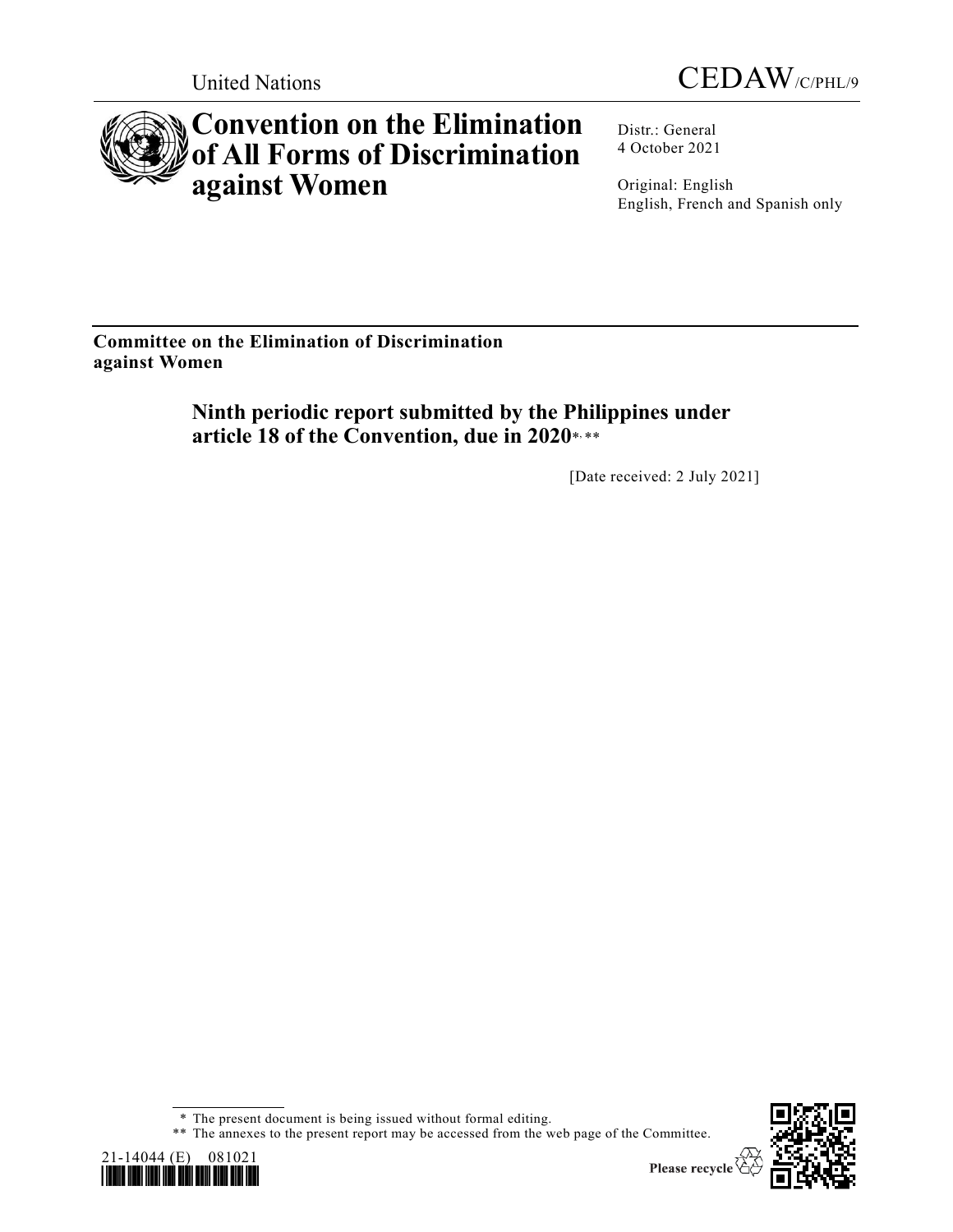1. The Philippines' ninth Periodic Report on the implementation of the CEDAW presents the progress and accomplishments for 2016–2019. This report was developed through a participative process of consultation with national government agencies (NGAs) and civil society organizations (CSOs), and from an extensive review of relevant reports and literature. The Philippine Commission on Women (PCW)<sup>1</sup> spearheaded the preparation of this report in coordination with the Presidential Human Rights Committee Secretariat and the Department of Foreign Affairs (DFA). The Congress, through their designated representatives, also participated in consultation meetings and provided inputs.

### **I. Highlights of developments since the combined CEDAW seventh and eighth report**

2. The Philippines ranks 16th in the World Economic Forum 2020 Global Gender Gap Report. It ranks second in East Asia and the Pacific in closing the gender gap. The Philippines has also shown progress in achieving a more inclusive human development, promoting gender equality, and empowering women and girls. The 2019 Human Development Report (HDR) positioned the Philippines at 106 out of 189 countries and territories with a human development index (HDI) of 0.712, placing the country under high human development category. From 1990 to 2018, the Philippines' HDI increased across three basic human development dimensions: long and healthy life, access to knowledge, and decent standard of living.<sup>2</sup> The 2018 female HDI value for the Philippines was 0.712 compared with the males' 0.710, resulting in a Gender Development Index (GDI) value of 1.004, placing the Philippines in the group of countries closest to gender parity.<sup>3</sup> In the 2019 HDR, the Philippines ranked 98th in Gender Inequality Index  $(GII)^4$  with a value of 0.425.

3. The 2016 national elections placed into power President Rodrigo R. Duterte, whose administration aligned its policy directions with the 2030 Global Agenda for Sustainable Development and the Philippines' Ambisyon Natin 2040 (Vision 2040). The State's Socio-Economic Agenda adopts a human development approach towards improved human capital development as embodied in the Philippine Development Plan (PDP) 2017–2022. Anchored on these policy directions is the Gender Equality and Women's Empowerment (GEWE) Plan 2019–2025, the government's guide and key reference in formulating gender and development (GAD) agenda, plans and budgets, and strategic actions that facilitate the implementation of the Philippines'

 $<sup>1</sup>$  The PCW is the oversight and authority on women's concerns. It also serves as the over-all</sup> monitoring body and oversight to ensure the implementation of the MCW and its IRR. As the monitoring body on the implementation of the MCW, the PCW leads the preparation of reports on the State's compliance to the CEDAW and the BPfA.

<sup>2</sup> HDR 2019. Inequalities in Human Development in the 21st Century. Briefing Note for Countries on the 2019 HDR: Philippines.

<sup>&</sup>lt;sup>3</sup> The GDI is calculated for 166 countries. The GDI measures gender inequalities in achievement in three basic dimensions of human development: health (measured by female and male life expectancy at birth), education (measured by female and male expected years of schooling for children and mean years for adults aged 25 years and older) and command over economic resources (measured by female and male estimated GNI per capita). Countries belonging to Group 1 are closest to gender parity, while those in Group 5 are furthest (i.e. have the greatest gender disparity).

<sup>4</sup> The GII can be interpreted as the loss in human development due to inequality between female and male achievements in the three GII dimensions: reproductive health, empowerment, and economic activity. Reproductive health is measured by maternal mortality and adolescent birth rates; empowerment is measured by the share of parliamentary seats held by women and attainment in secondary and higher education by each gender; and economic activity is measured by the labour market participation rate for women and men.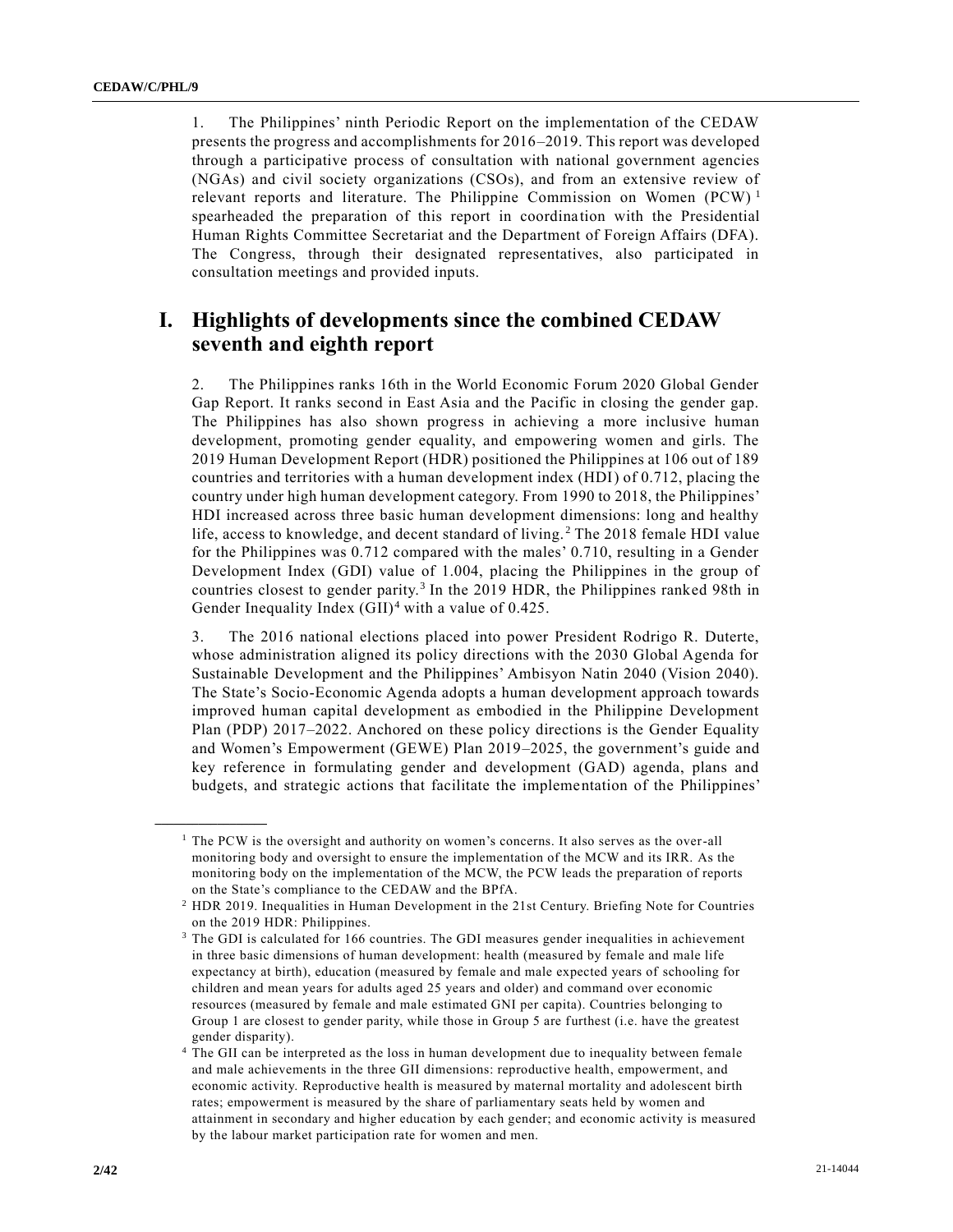international commitments to gender equality and women's empowerment including the CEDAW, the UN Security Council Resolution (UNSCR) on Women, Peace, and Security, UNSCR on Sexual Violence as a Weapon of War, Beijing Platform for Action on Women (BPfA), and other UN resolutions including the Sustainable Development Goals (SDGs) – particularly Goal 5 on Gender Equality, and relevant Association of Southeast Asian Nations (ASEAN) declarations and action plans.

4. During the reporting period, several laws were enacted promoting gender equality and equity, and providing greater protection against gender-based violence (GBV), consistent with the State's Magna Carta of Women (MCW). These include the "105-Day Expanded Maternity Leave (EML) Law" and the "Safe Spaces Act (SSA)". Other laws passed supporting social inclusion and with gender dimension are the Universal Health Care (UHC) Law, Magna Carta of the Poor (MCP), Universal Access to Quality Tertiary Education (UAQTE) Act, and the Bangsamoro Organic Law (BOL), etc. *(See Annex A)*.

5. The reporting period saw increased support of the State on measures specific to women's welfare and human rights, particularly on women's right to reproductive health. Included in the State's 0 –10 Point Socioeconomic Agenda (10-Point Agenda) is the strengthening of the implementation of the Responsible Parenthood and Reproductive Health (RPRH) Act. This was preceded by the issuance of Executive Order (EO) No. 12 (s. 2017) on attaining and sustaining "Zero Unmet Need for Modern Family Planning (ZUNMFP)" through the strict implementation of the RPRH Act.

6. The UHC Law is also a breakthrough legislation adhering to the principle of inclusivity in line with the global agenda on SDGs. The law promises to attain wider and improved access of women and girls, including persons with disabilities (PWDs), elderly, and indigenous peoples (IPs), to comprehensive health services. The Philippine HIV and AIDS Policy Act is also instrumental for the improved access of adolescents to HIV testing.

7. The enactment of the BOL is consistent with the State's priority agenda on the promotion of peace and order. The BOL not only provides for the establishment of an autonomous political entity, i.e., Bangsamoro Autonomous Region in Muslim Mindanao (BARMM),<sup>5</sup> it also sets a milestone for women's participation in politics and governance. The BOL is supported by the National Action Plan on Women, Peace, and Security (NAPWPS) 2017–2022,<sup>6</sup> adopting a broader framework addressing the situation of women in armed conflict and recognizing their contributions to conflict transformation.

8. A wide array of programs supporting rural women and girls through strengthened livelihood programs and development of women-friendly machines and technologies are in place. Alternative methods of learning are available for the poor and the marginalized, including girls not attending school due to early pregnancies.

9. The National Climate Change Action Plan (NCCAP) 2011–2028 and the National Disaster Risk Reduction and Management (NDRRM) Plan 2020–2030 are being enhanced to make them more gender responsive and rights-based, and to increase the resilience of vulnerable sectors to climate change and natural disasters.

<sup>5</sup> The BARMM replaces the Autonomous Region in Muslim Mindanao (ARMM).

<sup>6</sup> First developed in 2010, the NAPWPS supports to the implementation of the UNSCR 1325 and 1820 specifically on the areas of increasing women's participation in peace processes and addressing sexual VAW in armed conflict. It also aims to support various initiatives where women empower other women, recognize the intersectionality of gender, ethnicity, and religion, and build a stronger constituency for peace and conflict transformation where women are involved in the front, back, and centre of the process.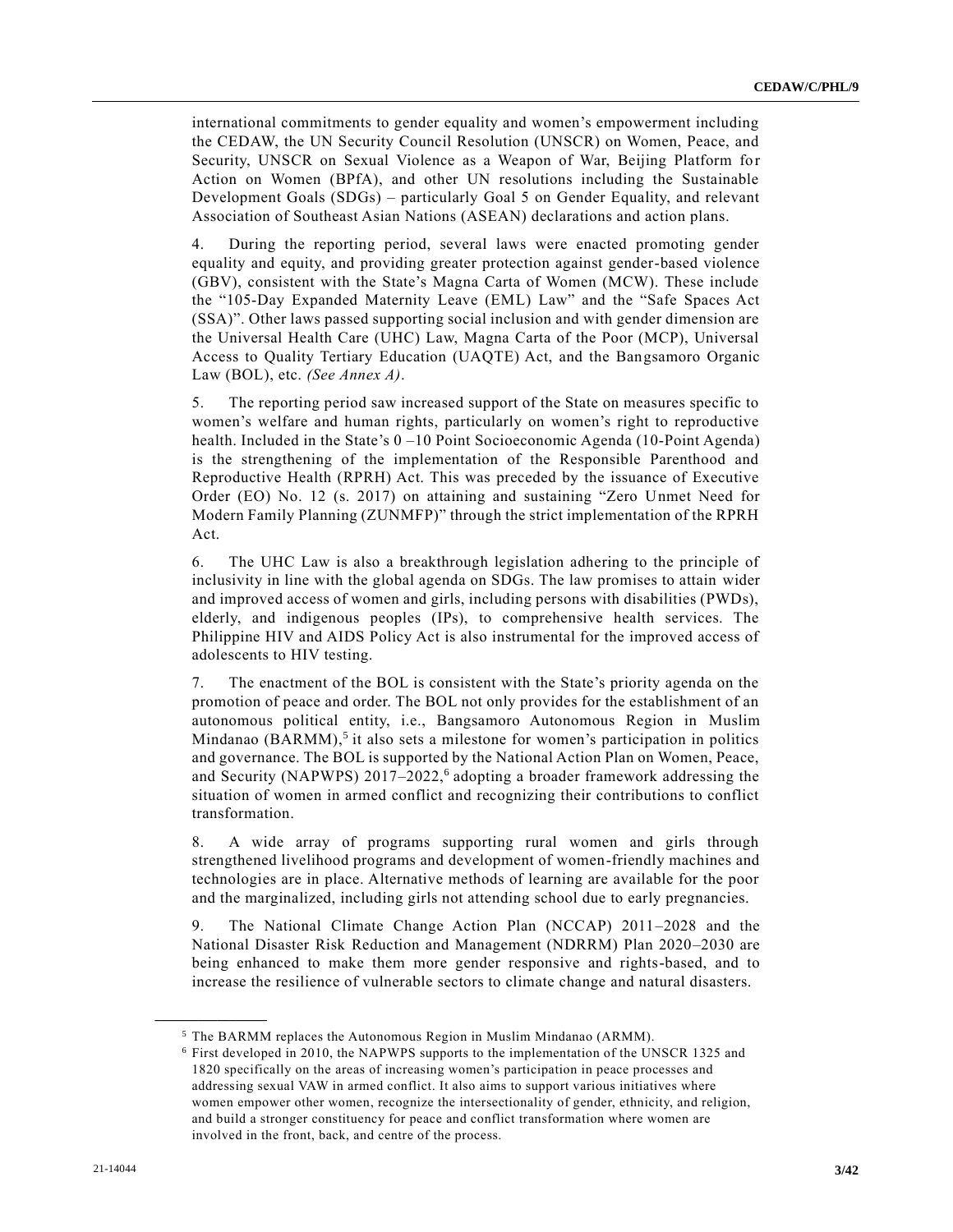10. The reporting period also saw heightened commitment of the State to address transnational and emerging forms of violence against women (VAW) such as those committed through online platforms, as well as trafficking in persons (TIP) across borders and territories. The State spearheaded the development and approval of the ASEAN Convention Against Trafficking in Persons, Especially Women and Children (ACTIP). It championed the crafting and adoption of the Global Compact for Safe, Orderly, and Regular Migration (GCM) and served as main sponsor of two biennial UN Resolutions on Trafficking in Women and Girls (TWG) and on Violence Against Women Migrant Workers (VAWMW). It also steered the adoption of the ASEAN Consensus on the Protection and Promotion of the Rights of Migrant Workers in 2017. It also has programs supporting the WeProtect Global Alliance Against Child Sexual Abuse Online. Moreover, the State has retained its Tier 1 classification in the US Department's TIP Report.

### **II. Major developments on concluding observations and recommendations of the CEDAW Committee on the combined seventh and eighth Philippine periodic reports**

### **A. Status of the Convention in national legal order**

11. The State has in its Constitution the Incorporation Clause (IC), mandating that generally accepted principles of international law form part of the law of the land. It subscribes to the principle of *pacta sunt servanda*, where international agreements must be performed in good faith and that a treaty engagement is not a mere moral obligation but a legally binding obligation on the parties.<sup>7</sup> International law, therefore, can be used by Philippine courts to settle domestic disputes. However, in case of conflict between international law and domestic law, the Supreme Court (SC) pointed out that efforts should first be exerted to harmonize them, so as to give effect to both since it is to be presumed that domestic law was enacted with proper regard for the generally accepted principles of international law, in observance of the IC. In a situation, however, where the conflict is irreconcilable and a choice has to be made, jurisprudence dictates that domestic law should prevail. The fact that international law has been made part of the law of the land does not pertain to or imply the primacy of international law over national laws. The doctrine of incorporation decrees that rules of international law are given equal standing with, but are not superior to, national legislative enactments. Accordingly, the principle of *lex posterior derogat priori* takes effect – a treaty may repeal a statute and a statute may repeal a treaty. Where a treaty and a statute are on an equal status, a new treaty prevails over an earlier statute, but it is also the case that a new statute prevails over a treaty.

### **B. Harmonization of national legislation with the Convention and the MCW**

12. The State continues to strengthen its Women's Priority Legislative Agenda (WPLA) which includes priority measures that would harmonize existing legislation with the CEDAW and the MCW. The State, through the PCW, proactively lobbies with legislators and policymakers to sponsor/champion the WPLA. The PCW conducted learning dialogues to gather support on the WPLA, emphasizing its consonance with the CEDAW Committee's concluding observations and recommendations on the State's seventh and eighth periodic report. The PCW closely

<sup>7</sup> Tañada v. Angara, 338 Phil. 546, 591–592 (1997).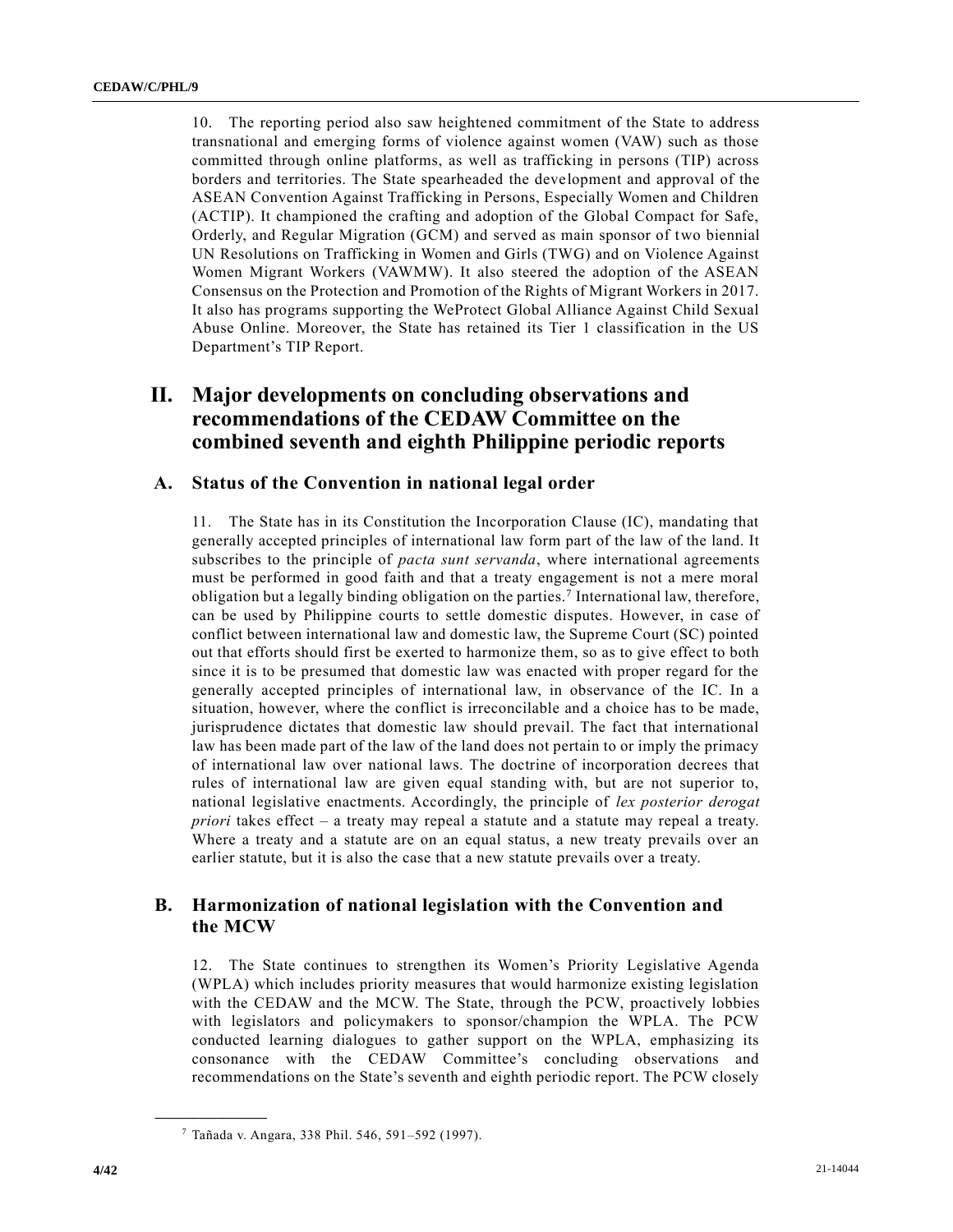coordinates with concerned committees in both chambers of Congress to monitor and move forward the WPLA and other gender-related bills.

13. The PCW collaborates closely with CSOs in influencing legislators to support bills on women's protection and rights, including those in the WPLA. Together with women and other support groups, the PCW actively participates in activities on bills preparation.

14. Two of the proposals in the WPLA for the 17th Congress were successfully advocated in Congress and resulted to the passage of landmark laws, i.e., EML Law and the SSA. The remaining proposed legislative measures have been carried over as the WPLA for the 18th Congress. The prioritization of some of the bills, i.e., amendments to the Family Code (FC) and the Anti-Rape Law (ARL), has been endorsed by the Presidential Legislative Liaison Office-Human Development and Poverty Cluster. Likewise, the proposed amendments to the ARL are supported by Executive agencies.<sup>8</sup> Updates on the status of the WPLA from the 16th–18th Congress are provided in *Annex B*.

### **C. Access to justice**

#### **Effective remedies provided to Karen Vertido and R**

15. An outline of actions in response to recommendations of the CEDAW Committee in Communication No. 18/2008 has been forwarded by the State. In the 17th Congress, some legislators in the House of Representatives (HOR) proposed a Resolution urging the Government to provide assistance to Karen Vertido, following the CEDAW Committee's recommendations.

16. Coordinated efforts of concerned agencies are ongoing to ensure the provision of appropriate interventions and proper case management for both Karen Vertido an d R. The recommendations in the case of R served as impetus for the enactment of the Filipino Sign Language Act, requiring courts to ensure the availability of qualified sign language interpretation (SLI) in all proceedings involving deaf persons.

17. The State is coordinating with concerned agencies regarding the Committee's recommendations in Communication No. 34/2011.

#### **Ensuring that justice systems do not discriminate against women and are accessible to women facing intersecting forms of discrimination**

18. The 1987 Constitution guarantees the equality of all persons before the law. Under the equal protection clause, each individual is dealt with as an equal person in the law. The equal protection clause, coupled with existing laws protecting women and children, ensures access to justice of women, without fear of discrimination.

19. Further ensuring that justice systems do not discriminate and are accessible to women, especially those facing intersecting forms of discrimination, the State, through the SC and the Department of Justice (DOJ), capacitates judges, legal and non-legal personnel, <sup>9</sup> law enforcement investigators, and representatives from concerned NGAs, and CSOs on gender sensitivity, competency enhancement in the handling of VAW cases, including dealing with women and children-victims and witnesses, implementing anti-trafficking measures, as well as laws and procedures relative to GBV crimes, investigation, and prosecution of gender-related cases *(See Annexes C.1 and C.2)*. In 2018, the SC conducted a National Planning Workshop on

<sup>8</sup> These executive offices include the PCW, DOJ, CWC, PNP, and the PAO.

<sup>9</sup> Includes court personnel, clerks of court and interpreters, public prosecutors, public attorneys, and court social workers.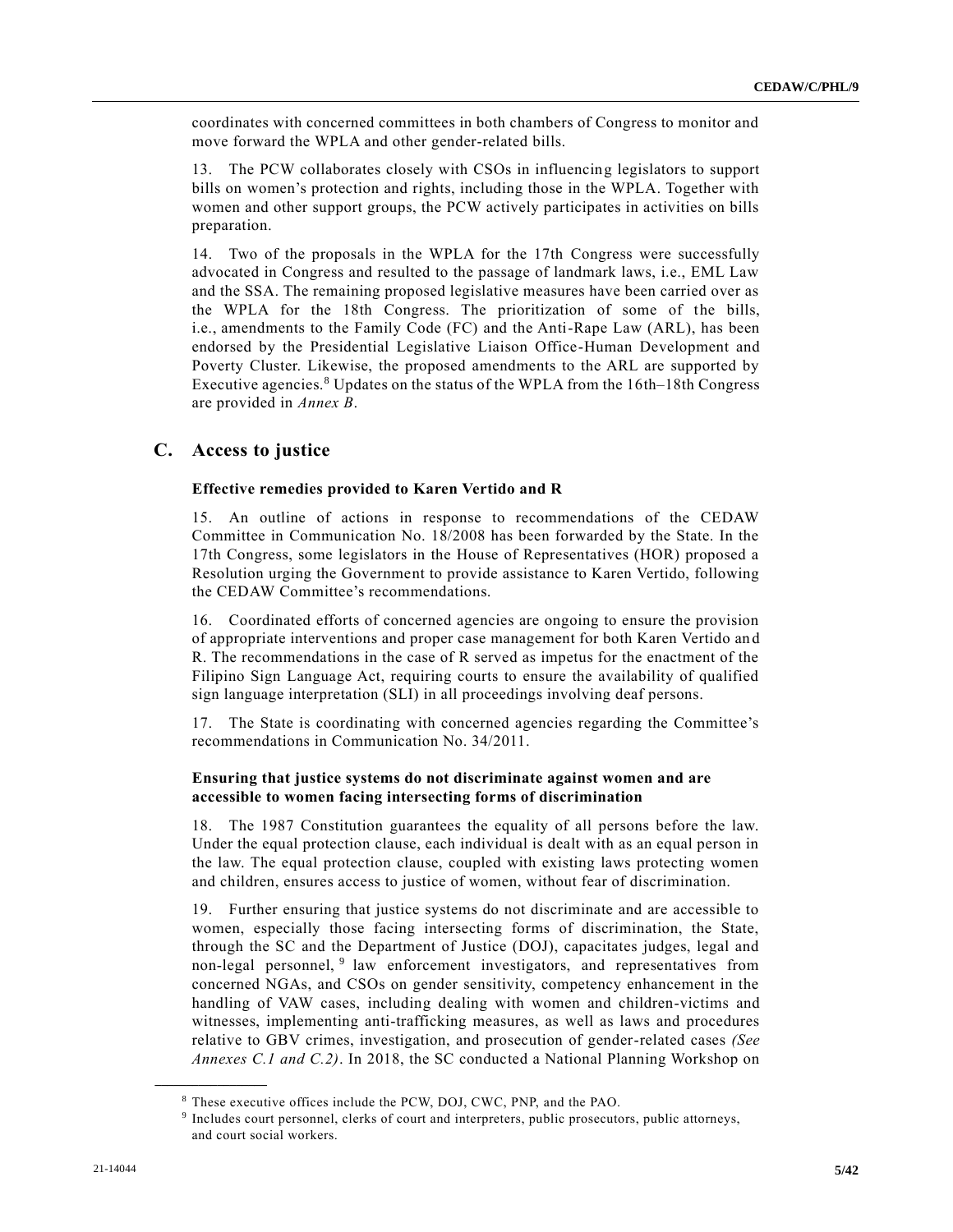Addressing Gender-Related Offenses. The planning workshop strengthened the capacities of internal and external stakeholders of the pillars of justice on gender responsiveness. Likewise noteworthy is the State's development of an inclusive system for data generation on crimes involving women; children; elderly; lesbian, gay, bisexual, transgender and intersex (LGBTI); PWDs; and IPs by 2021. <sup>10</sup>

20. In line with the State's commitment under the UN Convention on the Rights of Persons with Disabilities, the State issued a policy on the availability of SLI for deaf women in accessing justice and legal remedies. Through the National Council on Disability Affairs (NCDA), augmentation fund supporting the provision of SLI for deaf women and girls has been provided. An orientation session with public attorneys and prosecutors has been conducted on this concern. Disability sensitivity trainings have been undertaken for stakeholders and frontliners of NGAs, private and business entities, and hospitals.<sup>11</sup> Legal services have been made more accessible to PWDs in regional offices of the Public Attorney's Office (PAO) to handle complaints of qualified PWDs including women. As a member agency of the Sub-Committee on Access to Justice and Anti-Discrimination, the Philippine National Police (PNP) ensures the provision of equal treatment to women and girls with disabilities in its Women and Children Protection Center.

#### **Efforts on making judicial decisions more compliant with the Convention**

21. In order to make judicial decisions more compliant with CEDAW, the State encourages NGAs, including those in the justice system, to mainstream gender in the performance of their mandates. Initiatives to increase gender responsiveness of agencies are being pursued, including capacitating people critical to the delivery of agency mandates. Specifically, personnel<sup>12</sup> in the justice system are capacitated on gender sensitivity, MCW, as well as GBV-related laws and procedures.

22. The State also initiated efforts to harmonize customary and indigenous judicial systems with CEDAW. A roundtable discussion<sup>13</sup> on the implementation of the IPs' tradition into the training of judges was conducted in November 2019. Mechanisms on handling complaints against government officials have been established, taking into consideration the rules of evidence and the customary law of the indigenous cultural communities (ICCs)/IPs, pursuant to the Indigenous People's Rights Act (IPRA).

23. Steps have also been undertaken to harmonize the Code of Muslim Personal Laws (CMPL) with the CEDAW, particularly on child marriage. Several bills have been filed seeking the prohibition of child marriage and declaring the same as illegal. If passed into law, this would result in the amendment of the CMPL. Factors leading to the filing of such bills include the issuance by the Dar-al-ifta Bangsamoro in November 2015 of a new Fatwa on Model Family in Islam, which clarified issues on CM and early marriage. Moreover, the GAD Code of the then ARMM contained provisions discouraging child marriage.

24. Currently, the Bangsamoro Women's Commission  $(BWC)^{14}$  is preparing for the conduct of a legal review of the CMPL. The proposed GAD Code of the BARMM also contains provisions discouraging child, early, and forced marriages.

<sup>10</sup> SC FY 2018 GAD Accomplishment Report.

<sup>&</sup>lt;sup>11</sup> DST participants were oriented on disability laws, basic courtesies to PWDs, and use of correct language in referring to PWDs including women. The trainings also provided frontline personnel with the necessary skills and understanding on how to properly assist PWDs.

<sup>&</sup>lt;sup>12</sup> Includes judges, court personnel, prosecutors and legal investigators.

<sup>&</sup>lt;sup>13</sup> Through the efforts of the NCIP and the SC

<sup>&</sup>lt;sup>14</sup> The BWC was created by BG in virtue of the Organic Law for the BARMM.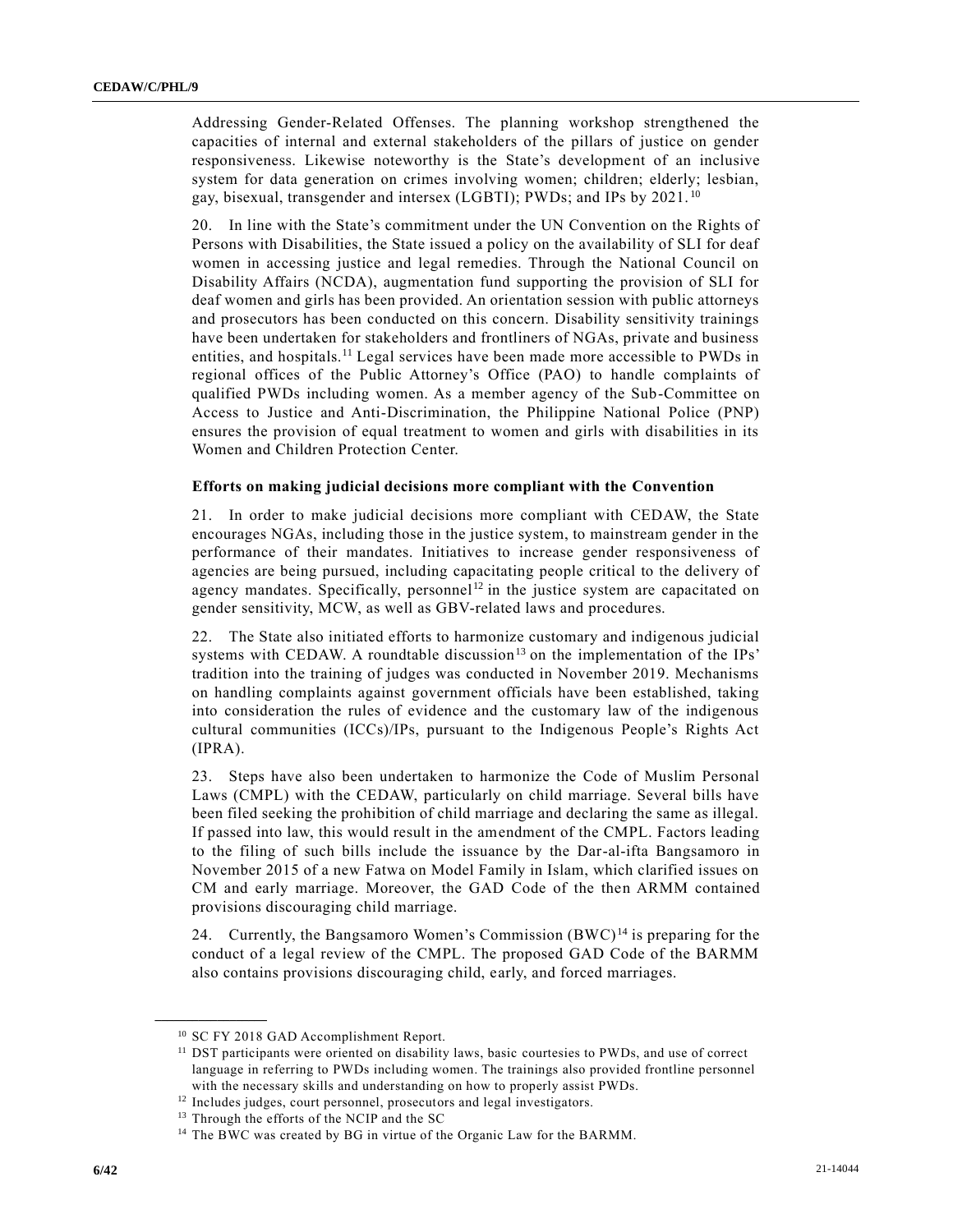#### **Assessing the functionality and effectiveness of women and children protection desks (WCPD) at police stations**

25. As stipulated in the Anti-Violence Against Women and their Children (VAWC) Act of 2004, as well as the Expanded Anti-TIP Act of 2012, the State established inter-agency councils for both VAWC and anti-TIP. In 2010, the State issued a Joint Memorandum Circular (MC)<sup>15</sup> establishing Local Committees on Anti-Trafficking and VAWC pursuant to relevant laws.<sup>16</sup> As of 2019, 70 per cent of the provinces have organized their respective Provincial Committee on Anti-Trafficking and VAWC; 88 per cent of the cities have established their CCAT-VAWC; and 83 per cent of the municipalities have their MCAT-VAWC. At the barangay or village level, 92.85 per cent or 38,824 of the 42,045 barangays have existing VAW Desk facilities, catering to VAW cases in a gender-responsive manner.

26. Member-agencies of inter-agency councils on VAWC and trafficking converge in providing programs and services to women, including those with disabilities. Through its local counterparts, the Department of Social Welfare and Development (DSWD) provides psycho-social services to women who are victims of GBV. GBV cases are referred to relevant institutions such as the PNP and PAO. The Department of Health (DOH) responds to GBV through 4Rs i.e., Recognizing, Recording, Reporting, and Referral approach in women and children protection units (WCPU). <sup>17</sup> At present, there are 115 WCPUs established nationwide with trained service providers.

27. In 2017, the State, through DILG MC No. 2017-114, started monitoring the functionality of *barangay* VAWC Desks. Out of the 38,824 *barangays* with VAWC desks, 19 per cent were categorized as ideal level; 53 per cent were at mature level; 22 per cent were at progressive level, and 5 per cent were at basic level.<sup>18</sup>

28. The PNP, through its Women and Children's Protection Desks (WCPD), in all police stations and community precincts nationwide, provides assistance to women and children who are victims of violence. The assessment of the functionality of PNP VAW Desks is to be implemented in 2022 using the Performance Standards and Assessment Tools for Services Addressing VAW in the Philippines.

29. Investigation, legal, and financial assistance in cases of human rights violations against women and LGBTI are part of the mandates of the Commission on Human Rights (CHR). In 2019, the Commission *en banc* adopted an increased rate of financial assistance for human rights victim-survivors, which included increased financial assistance for women survivors of sexual and other forms of violence, upon resolution of the Commission's regional offices.

<sup>&</sup>lt;sup>15</sup> Signed by the DILG, DSWD and DOJ.

<sup>&</sup>lt;sup>16</sup> As provided under the Anti-VAWC Act as well as by the Expanded Anti-TIP Act.

<sup>&</sup>lt;sup>17</sup> A facility-based GBV health service.

<sup>&</sup>lt;sup>18</sup> The 2019 assessment report of DILG shows that 38,824 (92 per cent) out of 42,045 barangays have established their Barangay VAW Desk, which increased from 29,929 or 71 per cent of barangays in 2018. Out of the 38,824 barangays assessed, 7,553 (19 per cent) were categorized under Ideal level; 20,739 (53 per cent) fall under Mature level; 8,677 or 22 per cent of barangays are in the Progressive level while only 1,855 or 5 per cent belong to the Basic category. In 2018, out of 29,929 barangays with VAW desks, only 5,197 (17 per cent) were categorized as Ideal; 16,490 (55 per cent) were considered mature; 6,708 (22 per cent) were progressive; and 1,534 (5 per cent) were in the basic category.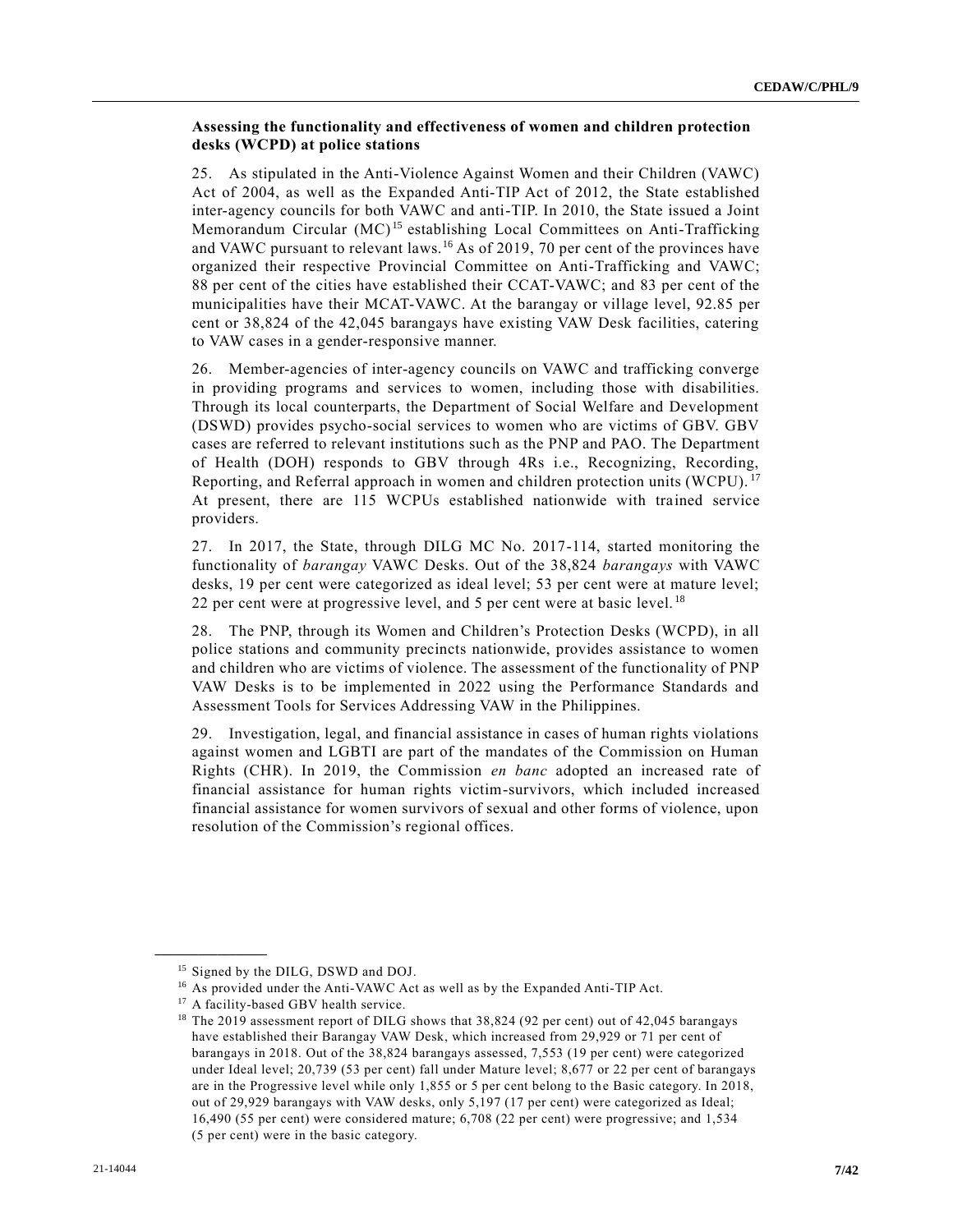### **D. National machinery for the advancement of women**

30. The State implemented measures to strengthen the PCW to enable it to more effectively discharge its mandate as the authority on women's concerns and catalyst of gender mainstreaming in the Philippines.

31. In June 2016, pursuant to MCW Section 38, the Department of Budget and Management (DBM) approved PCW's organization and staffing modification to implement PCW's *Accelerating the Implementation of the MCW for Inclusive Development and Empowerment* (AIMWIDE) which ushered the creation of the Sectoral Coordination Division and 21 additional *plantilla* positions in PCW. With AIMWIDE, PCW was provided with the needed budgetary support to perform its function as the national machinery on gender equality.

32. Among the programs and thrusts pursued by PCW during the reporting period include: (a) development of the national gender equality plan and monitoring and evaluation-related documents including conduct of research and studies on women and gender-related concerns; b) establishment of mechanisms that serve as channels to expand PCW's reach at the national and local levels; (c) partnerships with various stakeholders to strengthen gender mainstreaming in priority sector; and, (d) installation of PCW's ICT infrastructure for more efficient delivery of GAD-related services *(See Annex D)*.

33. To reinforce and strengthen PCW's mandate, a proposed EO for the creation of five PCW regional offices and elevation of the rank of PCW Chairperson to Undersecretary level is being reviewed.

### **E. National human rights institution**

34. The CHR, as the GAD Ombud, established the Gender Equality and Women Rights Center (GEWRC).<sup>19</sup> In 2016, the CHR adopted the Gender Ombud Guidelines (GOG) enumerating standards for redress in cases of human rights violations and abuses. It complements CHR's existing "Guidelines and Procedures in the Investigation of Human Rights Violations" and "Manual on the Investigation and Case Management", and expands CHR's role/function to monitor NGAs' compliance of the MCW and other laws on women.

35. Complaints involving women and LGBTI are received though CHR's 16 regional offices. CHR undertakes fact-finding missions upon receipt of complaints or *ipso facto* violations on the MCW and other related laws on women vis-à-vis CEDAW and other human rights treaties. Complainants are provided with legal assistance in the filing of cases against individuals and other entities that violate provisions of the MCW.

36. While the CHR's resolutions arising from its fact-finding investigations are recommendatory in nature for concerned NGAs, the legal assistance provided by the Commission on cases in violation of the MCW has rendered significant results *(See Annex E)*.

### **F. Temporary special measures**

**\_\_\_\_\_\_\_\_\_\_\_\_\_\_\_\_\_\_**

37. The State has initiated temporary special measures addressing barriers to women's full participation in government, civil society, scholarships, trainings, and

<sup>&</sup>lt;sup>19</sup> The GEWRC is primarily responsible for formulating and implementing programs and activities related to the promotion and protection of the human rights of women.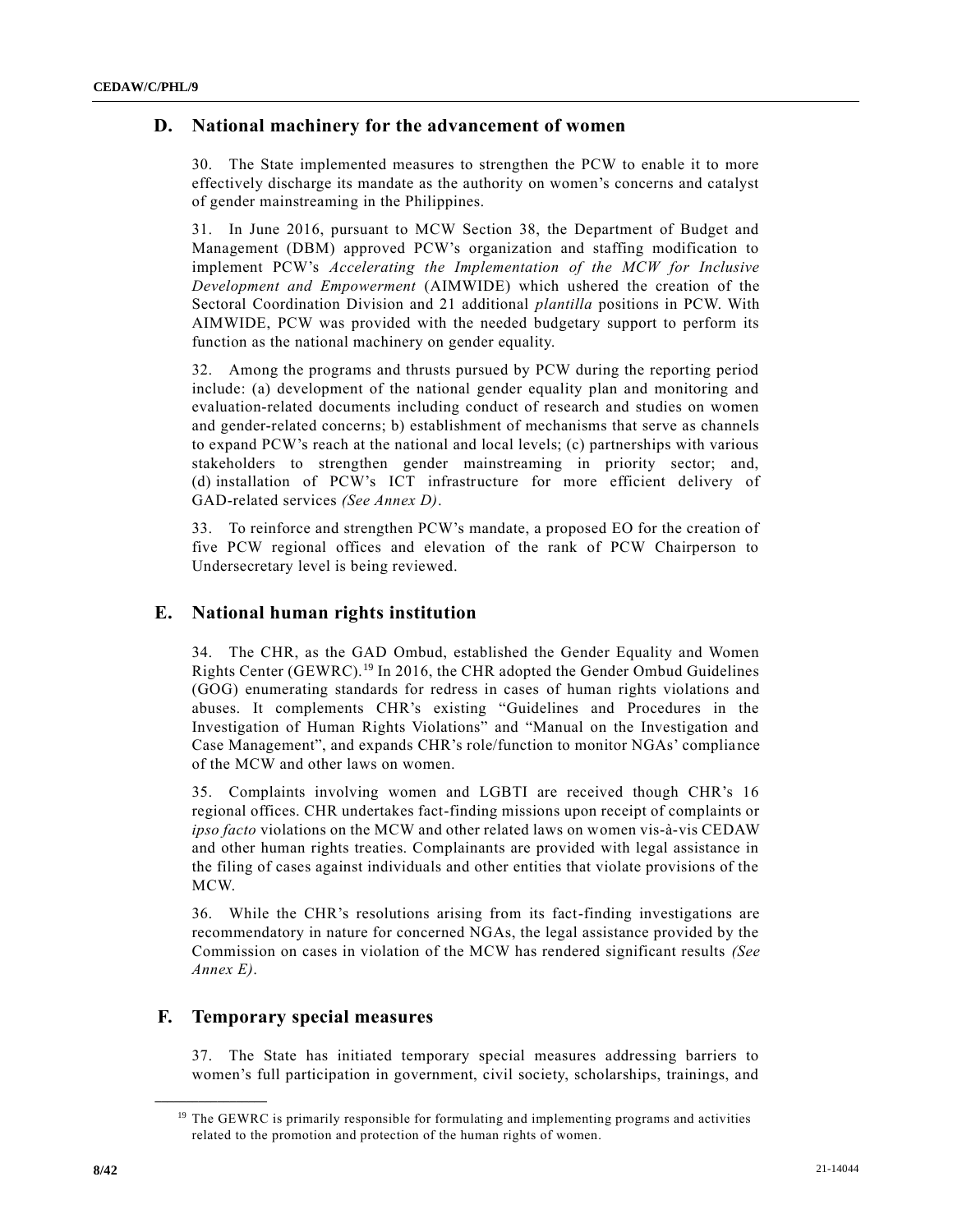in other development processes. Included in PCW's WPLA for the 18th Congress is the enactment of a Women's Political Participation and Representation Law (WPPRL) supporting the "adoption of a gender quota and other temporary special measures as affirmative actions that would level the playing field and provide equal opportunities for women to run for public office". The same intent is embodied in the BOL which guarantees one reserved sectoral seat for women, youth, traditional leaders, and the *ulama* in the Bangsamoro Parliament.

38. Despite the absence of statutory gender quota, the State issued enabling policies promoting women's participation in elections. These include (a) Commission on Elections' (COMELEC) Resolution No. 10488<sup>20</sup> prohibiting election campaign or propaganda materials in violation of the MCW; and (b) COMELEC Resolution No. 10514<sup>21</sup> providing incentives to political parties with women's agenda and encouraging the integration of women in their leadership hierarchy, internal policy making structures, appointive, and electoral nominating process. *(See Annex F.1 for Other Measures Aimed at Increasing Women's Participation in Elections)*.

39. The State also institutionalized policy measures promoting competency-based recruitment, promotion, appointment as well as selection for learning and training to create a non-bias playing field for women and men in the civil service. These are outlined in the Civil Service Commission's (CSC) policies such as: the Enhanced Competency-based Recruitment, Promotion, and Placement; the Competency-based Learning and Development Management System; and the Omnibus Rules on Appointments and other Human Resource Actions. The CSC also issued resolutions encouraging the participation of Muslim women in the civil service, as well as women belonging to marginalized groups such as those with disabilities, pregnant, and senior citizens *(See Annex F.2 on Policies Supporting Women in the Civil Service)*. As of May 2019, government human resources reached 1,728,641 with 879,524 (50.88 per cent) female, and 849,117 (49.12 per cent) male. In the Career Service, women dominate the 2nd level positions (57.59 per cent), while men predominate the 1st level positions (64.65 per cent), e.g., clerical and custodial services. Of the total government human resource, 7,920 are PWDs while 41,671 belong to IPs. <sup>22</sup>

40. While the number of women in third level, i.e., highest-level in the career service, positions is at 42 per cent *(See Annex F.3)*, the State, through the Career Executive Service Board (CESB) ensures that there is no bias in the hiring and promotion to third level positions. The CESB ensures that appointment and promotion to the Career Executive Service (CES) are based on merit and fitness through the fourstage CES eligibility process which is meant to form a continuing pool of wellselected and development-oriented career officials who shall provide competent and faithful service in the CES.

41. Meanwhile, women's representation across Regional Development Councils (RDCs) ranges from 24–41 per cent for 2015–2022.

#### **Instituting a mechanism to monitor the impact of temporary special measures taken**

42. The implementation of temporary special measures is monitored by concerned agencies submitting reports to the PCW. Through PCW's influence and continuous

<sup>&</sup>lt;sup>20</sup> Issued on January 30, 2019. The Resolution prohibits the printing, publishing, posting, and distributing of any election campaign or propaganda materials that violates gender sensitivity, is obscene or election campaign or propaganda materials that violates gender sensitivity, is obscene or offensive, or constitutes violation of MCW.

<sup>21</sup> Issued on March 25, 2019.

<sup>22</sup> Inventory of Government Human Resources, Career and Non-career, as of May 31, 2019. CSC Inputs to CEDAW 9th Periodic Report.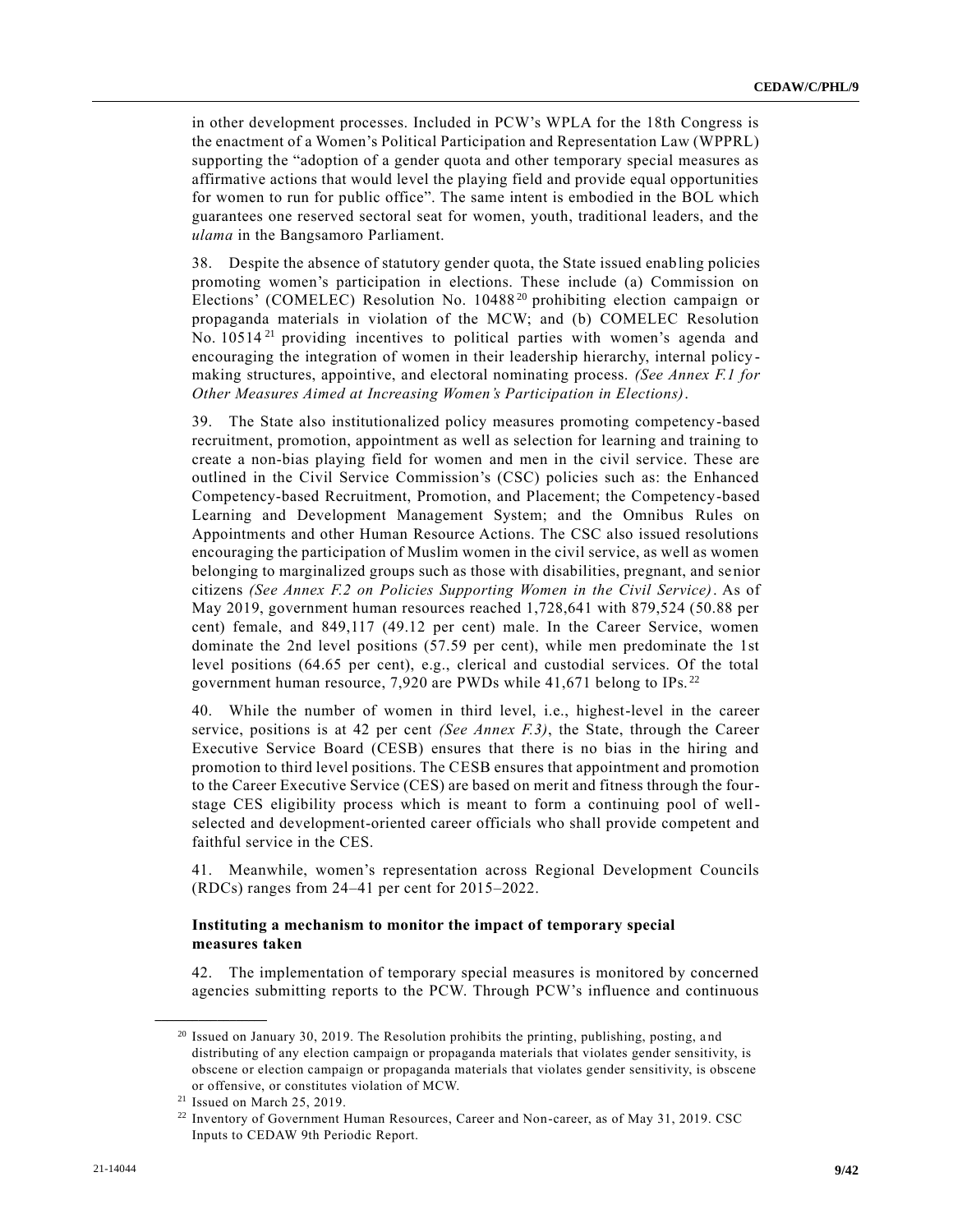sector-focused capacity building, concerned agencies are informed of gender issues in their respective sectors. These agencies are encouraged to institutionalize policies and systems to serve as temporary special measures in providing equal opportunities for women.

### **G. Stereotypes and harmful practices**

#### **Persisting stereotypes about the roles and responsibilities of women and men**

43. The State's 2019–2025 GEWE Plan contains a chapter on "Transforming Gender Norms and Culture", providing strategies to guide stakeholders in formulating programs and actions to dismantle gender stereotypes and transform gender norms and culture towards a more gender responsive society. The Chapter highlights a "whole-of-society" approach involving family, schools, religion, media, CSOs, and the private sector to transform discriminatory gender norms and culture and to create an enabling environment that builds a culture supporting gender equality and women's empowerment.

44. Annual campaigns such as the national women's month celebration and the observance of the 18-Day Campaign to End VAW are the State's main platforms for raising public awareness on gender issues and changing traditional perceptions about women. Government instrumentalities and the private sector conduct activities encouraging public participation and support for measures addressing gender issues.

45. Owing to their mandate of educating and honing young minds, educational institutions<sup>23</sup> have implemented measures aimed at instilling awareness among students on the existing gender discrimination and double standard perception against women. Scholarship programs in tertiary education have provided opportunities for women to enrol in traditionally male-dominated courses. Educational institutions, such as state universities and colleges (SUCs) and higher education institutions (HEIs), are implementing capacity building activities to raise gender sensitivity, including for persons with diverse sexual orientation, gender identity, and expression (SOGIE), among students, faculty members, and staff.

46. The State also involves men in the promotion and protection of women through programs such as Men's Responsibilities in GAD (MR GAD), <sup>24</sup> *Kalalakihang Tapat sa Responsibilidad at Obligasyon sa Pamilya* (KATROPA)<sup>25</sup> *[Men Faithful to their* 

<sup>&</sup>lt;sup>23</sup> CHED, the DepEd and the TESDA.

<sup>&</sup>lt;sup>24</sup> MR GAD is an initiative that took-off as a research with intervention initiatives on "Filipino Men and Domestic Violence" by the Health Management and Research Group Foundation, Inc. in Davao City. The project evolved into a good practice which intended to transform pilot communities to become more responsive to gender and RH concerns of men and boys. The engagement involved the conduct of FGDs among married men from the urban and rural areas. Its management and implementation is being made by men champions and advocates who believe in gender equality and that promoting gender equality should start among men and boys at the barangay level. The project employs various strategies such as: men-talking-to men; counselling; medico-legal assistance; passage and support of gender related policies and ordinances among others. All these would result to rational attitudinal and behavioural change among men. (Available at: [http://popcom.gov.ph/gender-and-development-gad/\)](http://popcom.gov.ph/gender-and-development-gad/).

<sup>&</sup>lt;sup>25</sup> KATROPA is an aspiration or movement which aims to shape and change men as responsible individuals, parents, and partners for the development of their family and the community. It is advancing innovative views on the role and responsibility of men in society with emphasis on their ability to be responsible for their decisions and advocate of health for themselves and their families; family planning, healthy and safe pregnancy of their wife or partner, and active participation in the development of the society. Every man forged innovative insight into the real man; he would be expected to be an advocate of change in his own family, peers, and the entire community. (Available at: [http://popcom.gov.ph/gender-and-development-gad/\)](http://popcom.gov.ph/gender-and-development-gad/).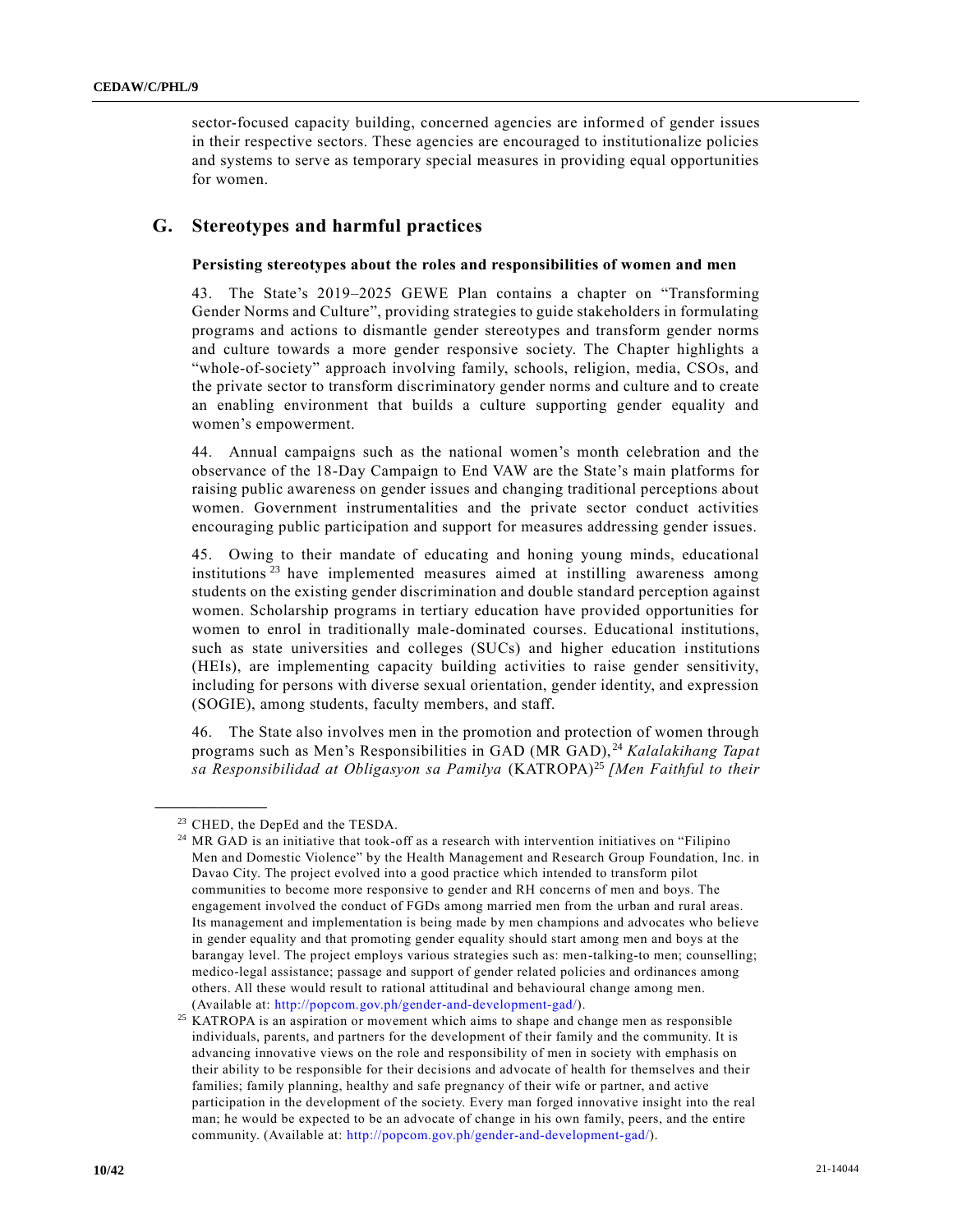*Family's Responsibilities and Obligations]*, the Empowerment and Reaffirmation of Paternal Abilities Program (ERPAT),<sup>26</sup> and support to the HeforShe initiative. The ERPAT framework is integrated in the Conditional Cash Transfer Program (CCTP) where one of the modules of Family Development Sessions (FDS) teaches recipientparents on shared responsibility in caring for their children. The assessment on the behavioural and social outcomes of the CCTP noted that "[F]amily life sessions on child rearing, discipline, and addressing domestic conflicts made a strong impression on *Pantawid Pamilyang Pilipino Program* (Bridging Program for the Filipino Family or 4Ps) families".<sup>27</sup>

#### **Engaging the media in gender advocacy**

47. In 2017, the Media and Gender Equality Committee (MGEC), in collaboration with media entities, the academe, and CSOs launched the "Gender-Fair Media Guidebook", which presents how standards of gender equality can be applied in news coverage and on the portrayal of women in the media, including assessment tools and pointers on keeping a non-sexist language to ensure the gender-fairness of media products. Gender sensitivity and orientation seminars on the Guidebook were conducted for media professionals and public information officers to promote genderfairness in media.<sup>28</sup>

48. To address women and child pornography, media regulatory agencies<sup>29</sup> seize pornographic materials and suspend television programs which present women as sex objects. Officers of such television programs are required to attend seminars on gender sensitivity.

49. Information campaigns such as "*Matalinong Panonood*" (Responsible Viewership) are conducted to increase media literacy and encourage critical viewership, especially among children, women, PWDs, and senior citizens. Campaigns on cyber media and information literacy tackling the prevention of different forms of online violence are also implemented. The weekly radio segment "*Tinig ng Kababaihan*" (Women's Voices) serves as a venue to share inspiring stories of women empowerment and to raise public awareness of government efforts to promote gender equality and women's human rights. In 2018, the State collaborated with an advertising agency<sup>30</sup> for a nationwide radio campaign against catcalling, emphasizing that it is a form of sexual harassment (SH).

#### **Fully implementing CHR recommendations in its resolution on Case No. 2016-078**

50. The State, through the PCW, issued statements<sup>31</sup> condemning rape jokes and expressing dismay over public officials' perpetuating misogyny. The PCW reminded the public that sexual molestation or abuse, including rape, are public crimes and a violation of human dignity, and should never be treated as a joke to prove a point.

<sup>&</sup>lt;sup>26</sup> ERPAT aims to discuss with fathers their changing role as head of the family, and raising their understanding of the needs of boy and girl children.

<sup>27</sup> Source: DSWD input to the CEDAW 9th Periodic Report, Presentation on the Study on the Behavioural and Social Outcomes of 4Ps.

<sup>28</sup> PIA Inputs to CEDAW 9th Periodic Report.

<sup>29</sup> Optical Media Board and the MTRCB.

<sup>30</sup> DDB Philippines.

<sup>31</sup> 'Rape is a heinous crime, not a laughing matter'. PCW Website. April 17, 2016. Available at: <https://www.pcw.gov.ph/article/rape-heinous-crime-not-laughing-matter> (Accessed: July 21, 2020); Ryan Macasero (2019) 'Women's commission slams officials who 'perpetuate misogyny''. Philippine Star. January 7, 2019. Available at: [https://www.philstar.com/headlines/](https://www.philstar.com/headlines/2019/01/07/1883126/womens-commission-slams-officials-who-perpetuate-misogyny) [2019/01/07/1883126/womens-commission-slams-officials-who-perpetuate-misogyny.](https://www.philstar.com/headlines/2019/01/07/1883126/womens-commission-slams-officials-who-perpetuate-misogyny) (Accessed: July 21, 2020).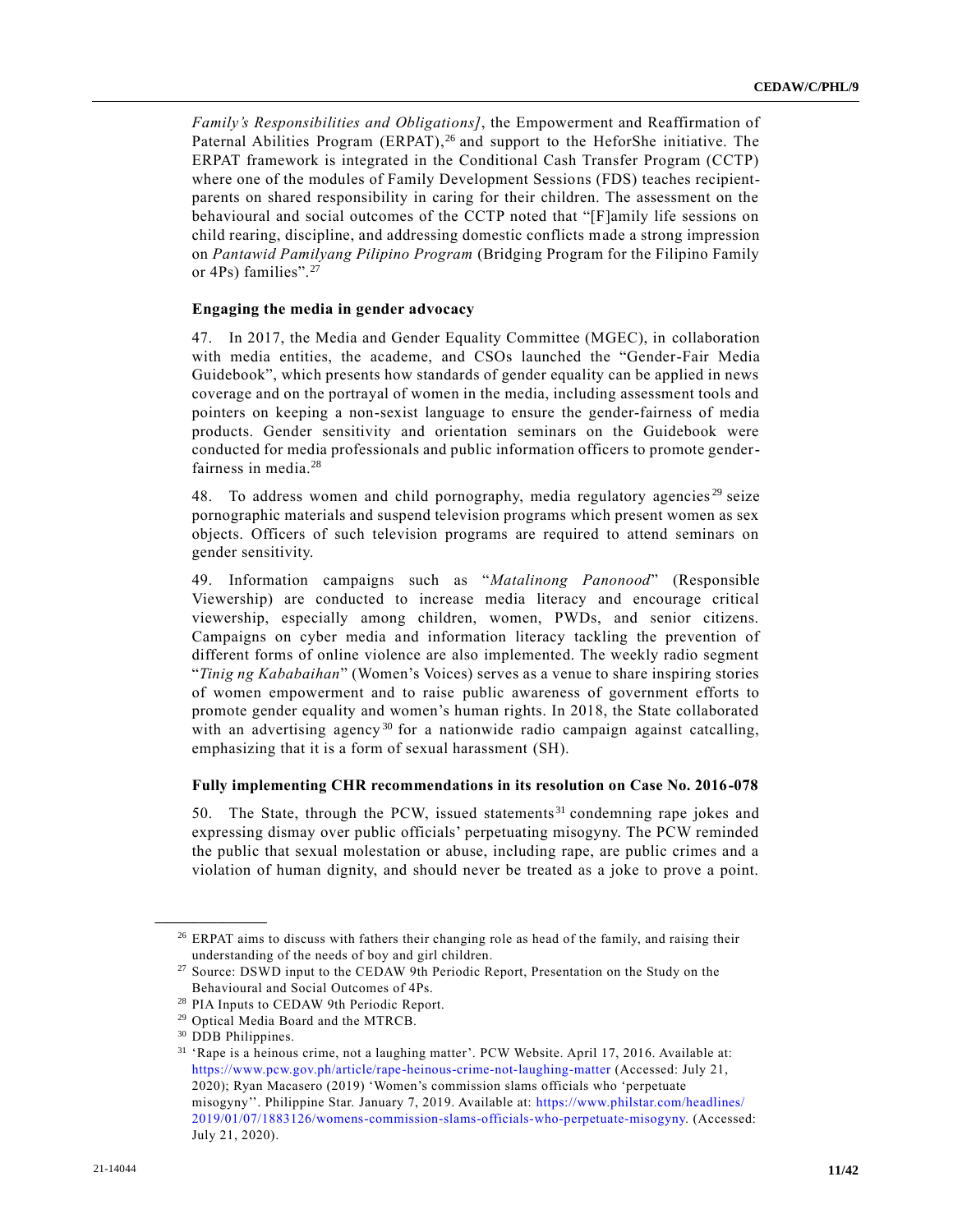Similarly, the Men Opposed to Violence Against Women Everywhere  $(MOVE)^{32}$ Chapter in Aklan issued a statement condemning persons and their acts for trivializing rape and other forms of abuses against women, girls, and boys. The COMELEC also committed to propose a Code of Conduct for Candidates, and reform election rules to emphasize gender sensitivity and gender equality.

51. Meanwhile, the Department of Education (DepEd) issued Department Order No. 32, s. 2017 on "Gender-Responsive Basic Education Policy" integrating gender equality, gender equity, gender sensitivity, non-discrimination, and human rights in the basic education. The Commission on Higher Education (CHED) issued Memorandum Order (CMO) No. 1, s. 2015 on "Establishing the Policies and Guidelines on GAD in CHED and HEIs" ensuring the conduct of gender sensitivity trainings in the agency and in all public and private HEIs and the use of gender-fair language.

52. The State passed the SSA expanding the scope of the Anti-Sexual Harassment Act (ASHA) to include sexual harassment in streets, in public and online spaces. The Act specifies that as part of the community service to be undertaken by Gender-Based Sexual Harassment (GBSH) offenders in streets and public places, the latter must attend a gender sensitivity seminar. It also requires local government units (LGUs), employers, and educational institutions to conduct ASHA seminars and capacity building activities for their respective constituents/clients, the cost of which may be funded by the GAD budget as provided for in Joint Circular (JC) No.  $2012$ -01.<sup>33</sup>

### **H. Gender-based violence against women (GBV)**

#### **Adoption of a comprehensive legislation on GBV**

53. While the number of reported VAW cases to the PNP decreased *(See Annex G.1)*, the 2017 National Demographic and Health Survey (NDHS) results showed that 20 per cent experienced emotional violence, 14 per cent experienced physical violence, and 5 per cent experienced sexual violence by their current or most recent husband or partner. VAW cases are also being reported to other service providers such as *barangay* VAW desks, National Bureau of Investigation (NBI), WCPUs, PAO, and non-government organizations (NGOs). At present, the PNP is the only source of national VAW data through their well-established Crime Information Reporting and Analysis System. Nevertheless, the State continues to address VAW and other forms of GBV through its various laws, policies, programs, and services.

54. The State expresses its reservation in adopting a comprehensive legislation on GBV considering that separate and individual laws covering various forms of violence are already in place. A comprehensive legislation on GBV would entail the adoption of an extremely broad topic to be contained in a singular law. Various forms of violence penalized under Philippine criminal laws have their own set of elements are unique to each offense. Penal laws which criminalize violence inflicted which against women also have their own set of penalties, nuances, and remedies for offended parties. Hence, it is only appropriate that varied forms of violen ce be embodied in separate legal codifications.

<sup>32</sup> MOVE, which consists of men who committed themselves to be actively involved in the elimination of VAW. Its members come from various organizations, including the government, private sector, academe and NGOs. MOVE organizes and capacitates men from all over the country who do not only detest VAW but are also willing to pro-actively work towards its eradication. MOVE groups were organized in Quezon Province, Aklan, Sultan Kudarat, Northern Samar and Southern Leyte.

<sup>33</sup> JC No. 2012-01 was signed by the PCW, NEDA and the DBM and provided for the "Guidelines for the Preparation of Annual GAD Plans and Budgets and Accomplishment Reports to Implement the MCW".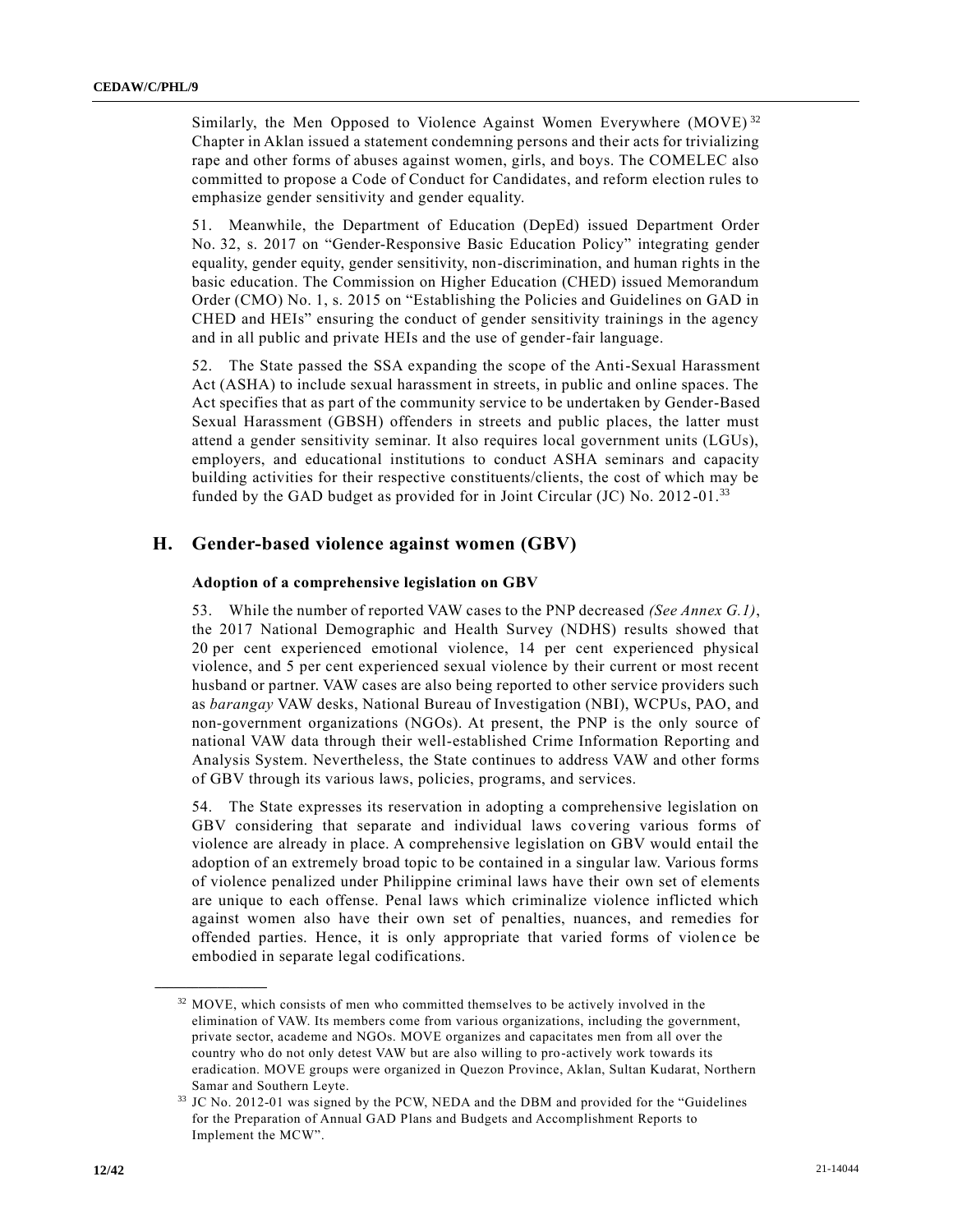#### **Amendment of the ARL**

55. The amendment of the ARL of 1997 is included in the WPLA in the 17th Congress and the ongoing 18th Congress. One of the proposed provisions that has gained support from concerned NGAs and CSOs is the increase in the age of statutory rape from "under 12 years old" to "under 16 years old". Several bills amending the age of statutory rape from "under 12 years of age" to "under 16 years of age" are now being considered in Congress. The proposals to (1) place the lack of consent at the centre of the offense; (2) repeal the forgiveness clause; and (3) clarify that the lack of physical resistance to rape does not constitute consent, are all contained in the bill which has been approved upon first reading at the HOR this year.

#### **Strengthening response to online sexual exploitation and abuse of children**

56. As a member of the WeProtect Global Alliance Against Child Sexual Abuse Online, the State commits to implement the UN Convention on the Rights of a Child (UNCRC) and its Optional Protocol on the Sale of Children, Child Prostitution, and Child Pornography, as well as the 1987 Constitution and other related domestic laws. *Annex G.2* presents the Legal Frameworks and Implementation of Commitments to the Global Alliance. *Annex G.3* provides other concrete interventions and results.

#### **Adoption of bills expanding the definition of sexual harassment**

57. Signed into law on 17 April 2019, the SSA addresses the gaps in the State's ASHA prohibiting sexual harassment committed between peers, by a subordinate to a superior, by a student to a teacher, or by a trainee to a trainer. It also outlines additional duties and corresponding liabilities for employers and heads of schools and training institutions and to ensure that sexual harassment complaints in their respective institutions are addressed appropriately. More notably, the law penalizes sexual harassment which occurs not just in a work and education setting but in other environments, e.g., public spaces and online platforms.

#### **Preventing and investigating GBV and supporting GBV victims in conflict-affected areas and in areas of large-scale development projects**

58. The State implements zero tolerance policy for abuses and human rights violations especially by State actors. The State has fully functioning accountability mechanisms and domestic processes<sup>34</sup> that prevent, investigate, and punish all forms of human rights violations including GBV *(See Annex G.4)*.

59. Policies that guarantee protection of women and girls from GBV, especially in times of armed conflict, are in place. These include the NAPWPS 2017–2022 *(See Annex G.5)* and the BARMM Regional Action Plan on Women, Peace, and Security (RAPWPS).<sup>35</sup> In line with the BARMM RAPWPS, the BWC has been providing services and initiating measures towards the prevention of VAW in BARMM. <sup>36</sup> The implementation of the National Plan of Action for Children 2017–2022 has also been

<sup>34</sup> Rocamora, Joyce Ann L.PH reiterates 'zero tolerance' for human rights abuses. Philippine News Agency, June 26, 2019. Sourced from<https://www.pna.gov.ph/articles/1073406> on October 5, 2020.

<sup>35</sup> The RPWPS'4 pillars are: 1) Protection and Prevention, 2) Empowerment and Participation, 3) Promotion and Mainstreaming, and 4) Monitoring and Evaluation.

<sup>&</sup>lt;sup>36</sup> The BWC has been providing referral services for victim-survivors of sexual and GBV, especially those committed in emergencies. The BWC is working with the WCPD of the PNP in case build-up. The agency has also increased its effort in educating barangay officials on RA 9262, especially on the aspect of "no amicable settlement" of VAWC cases. This is in response to the alarming incidents of VAWC cases being settled by some members of the Barangay Lupon (Village Committee).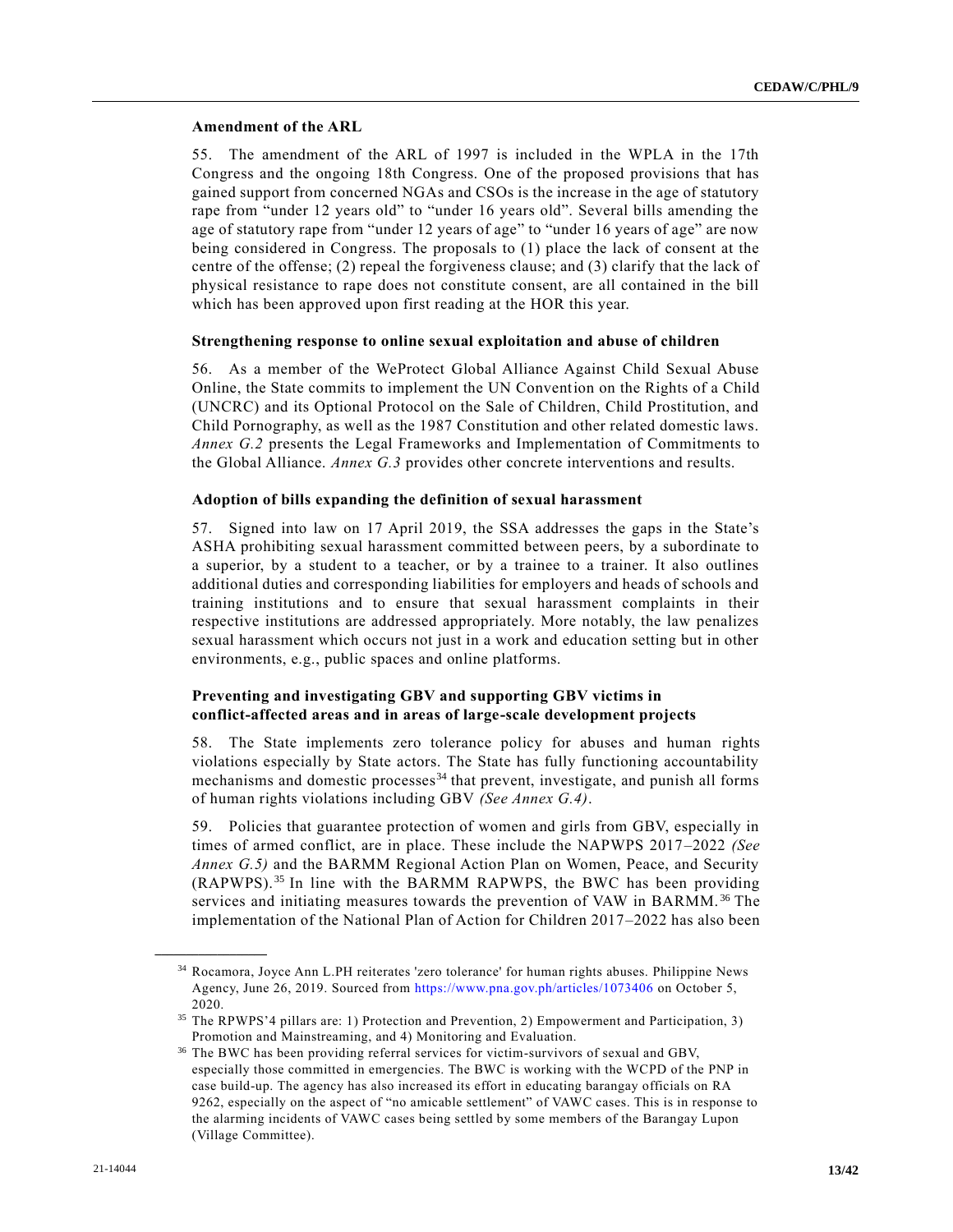aligned with the Strategic Action Plan (SAP) on VAWC as well as the NAPWPS, particularly on girl child issues in conflict areas. The Special Protection of Children in Situations of Armed Conflict (SP CSAC) Act also provides special protection to CSAC from all forms of abuse, violence, neglect, cruelty, and discrimination.

#### **Addressing the root causes of vulnerability of women and girls to violence**

60. The State uses a "whole-of-society" approach in transforming traditional patriarchal mindsets that perpetuate gender stereotyping and discrimination of women in order to address the root causes of women and girls' vulnerability to violence *(See paragraphs 47–49 under Stereotypes and Harmful Practices above.)* Gender sensitivity and other gender-related modules are integrated in capability building components of poverty alleviation programs of the State. Through the FDS of the CCTP, gender sensitivity and shared parenting responsibilities are discussed. The capability building programs of NGAs are also integrated with gender sensitivity sessions or orientations on the Anti-VAWC Act and the MCW. The PNP, likewise conducts "*pulong-pulong*" or community awareness dialogues to prevent various crimes including VAW.

61. Promotion of women's economic empowerment also contributes towards reducing vulnerability of women and girls to violence. Various livelihood and entrepreneurship programs are implemented by the State through agencies like DSWD, DOLE, DA, CDA, NAPC, and DTI to increase women's income and build their confidence *(See related discussion in paragraphs 143–149 under Rural Women)*. The use of digital technology also serves as venue to reach more women and girls, including parents, to increase their awareness on and reduce their vulnerability to VAW and online sexual abuse.

62. Policy frameworks that perpetuate dominance of males over females are also being challenged. Included in PCW's WPLA for the 18th Congress is on ensuring women's equal rights in marriage and family relations, which aims to remove traces of inequality between spouses with respect to their ability to provide parental consent to marry, and to administer their community property or conjugal partnership, among others.

#### **Systematic collection of comprehensive and disaggregated data on VAW**

63. The Inter-Agency Council on VAWC (IACVAWC) is currently undertaking the VAW Data Harmonization project<sup>37</sup> to address the apparent lack of unified VAW data collection and to ensure proper documentation, response, and management of reported VAW cases. The standard VAW forms were developed and pre-tested prior to the finalization of guidelines on how to fill-out the intake form, including the development of data sharing agreement and protocols to ensure that all sensitive information will be kept confidential.

64. The PNP collects data on VAW in relation to violation of the Magna Carta for Persons with Disability and the Anti-VAWC Law. The BWC is also developing a data collection system under its program on education and research development. The strategies include the institutionalization of sex-disaggregated data and information on VAW across all sectors.

<sup>&</sup>lt;sup>37</sup> PCW and IACVAWC initiated the development of a web-based VAW Documentation System. Results of the pilot-test, however, showed that it cannot be implemented in areas with little or no internet connection as the system would require a lot of resources from the service providers. Given the said limitations, PCW and IACVAWC deemed it necessary to strengthen the manual data collection system before venturing into an electronic-based system; thus, the IACVAWC is now undertaking the VAW data harmonization project.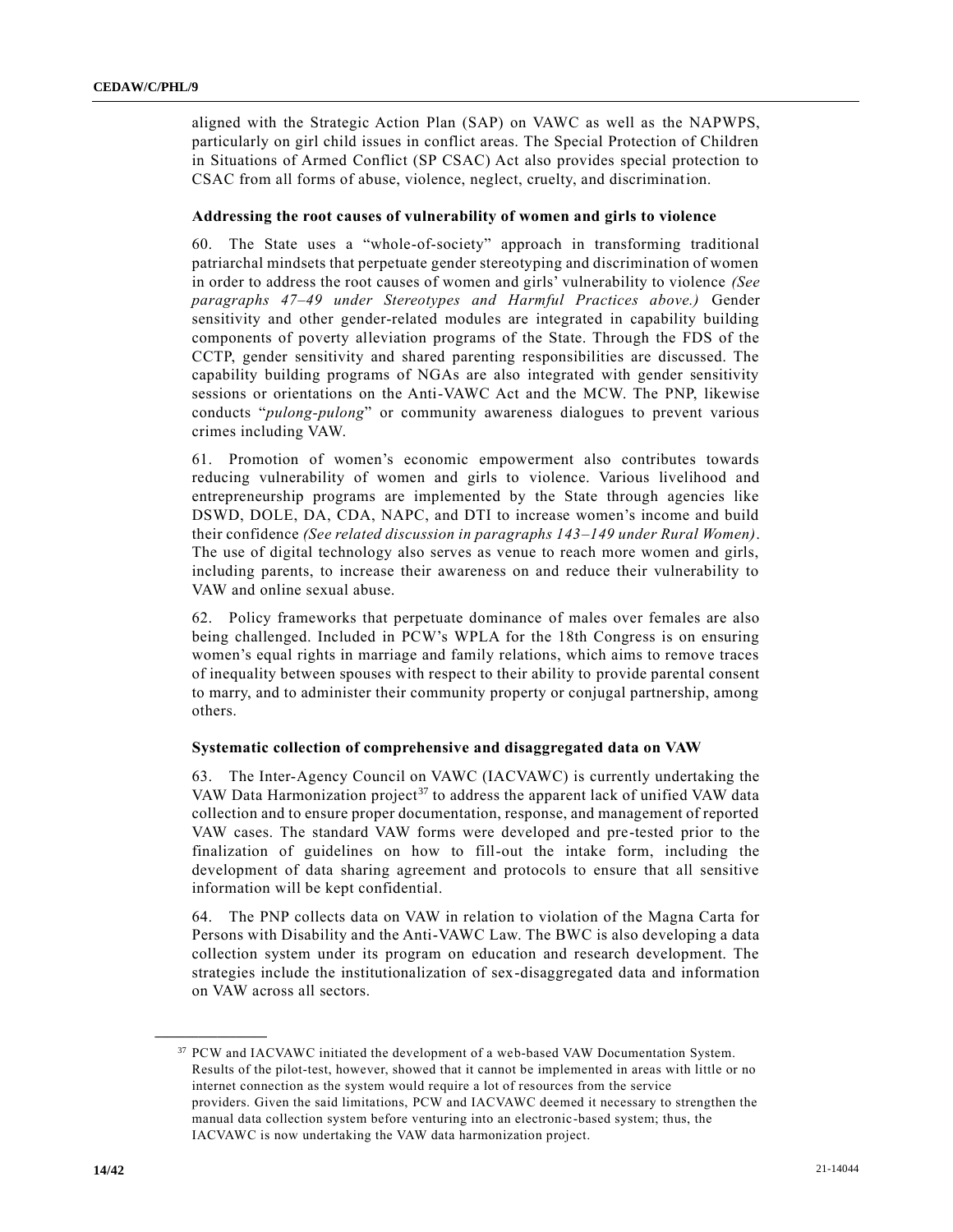65. Data on TIP cases filed are monitored by the Prosecutor's Office (PO) and Regional Trial Courts (RTC) utilizing the Prosecutor's TIP Case Management System. To ensure real time monitoring and submission of reports and updates on TIP cases, on 14 January 2020, a directive was issued to all Prosecutors and Administrative Staff assigned on criminal records to submit monthly updates of TIP cases filed and pending before the courts.<sup>38</sup>

66. A GBV Observatory (GBVO) has been established by the CHR. The GBVO gathers data and conducts research to look into the implementation of laws on GBV; women's lived experiences on GBV; and the recommendations for government's action. As a resource hub, it collects quantitative data, laws, jurisprudence, researches, and situationer reports on GBV.

### **I. Trafficking and exploitation of prostitution**

#### **Legislative measures that cover contemporary methods of trafficking**

67. The Anti-TIP Act, as amended, penalizes any person, who introduces or matches for money, profit, or material, economic or other consideration, any person or any Filipino woman to a foreign national, for marriage; or offers or contracts marriage, real or simulated, for the purpose of acquiring, buying, offering, selling or trading him/her to engage in prostitution, pornography, sexual exploitation, forced labour, slavery, involuntary servitude or debt bondage. Online matchmaking is specifically penalized by the Anti-Mail Order Spouse Act, which was enacted into law in July 2016. Under the said Act, it prohibits matching or offering a Filipino to a foreign national for marriage or common law partnership on a mail-order basis or through personal introduction, email, or websites on the internet *(See Annex H.1)*.

#### **Implementation of the expanded Anti-TIP Act**

68. The implementation of the expanded Anti-TIP Act is embodied in the third National SAP Against TIP 2017–2022. The Plan is implemented through four (4) key result areas of (1) prevention and advocacy; (2) protection, recovery, rehabilitation and reintegration; (3) prosecution and law enforcement; and (4) partnership and networking. The Plan's implementation encompasses trafficking that occurs in the context of disasters and conflicts. Every year, a monitoring and evaluation activity is conducted by the Inter-Agency Council against Trafficking (IACAT) to assess the implementation of the action plan.<sup>39</sup>

69. The State also developed the Guidelines on the Referral System, a practical guide for anti-trafficking advocates on how to effectively and efficiently handle TIP

<sup>38</sup> The existing IACAT database on TIP cases filed before the PO and RTC has no disaggregated data yet.

<sup>39</sup> Monitoring of the Local Committees on Anti-TIP and VAWC per RA 9208 (as amended) and RA 9262 revealed that there are 70 per cent (57) of the total 81 provinces in the country have organized Provincial Committee on Anti-Trafficking and VAW. At the city/municipal level, 88 per cent (127) of the total 145 cities nationwide have established the City Committee on Anti-Trafficking and VAW while 83 per cent (1,237) of the 1,489 total munic ipalities in the country has Municipal Committee on Anti-Trafficking and VAW. As of 31 December 2019, 92.30 per cent (38,811) of the total 42,045 barangays have already established its Barangay Council for the Protection of Children (BCPC), while around 92.85 per cent (39,039) out of the 42,045 total barangays have existing VAW-DESK facilities. The BCPC is a mechanism at the barangay level that handles concerns of children while Barangay VAW Desk addresses cases that concerns VAW in a gender-responsive manner. Further, as of 31 December 2019, there are 28,674 and 28,292 barangays with operational BCPC and Barangay VAW Desks, respectively.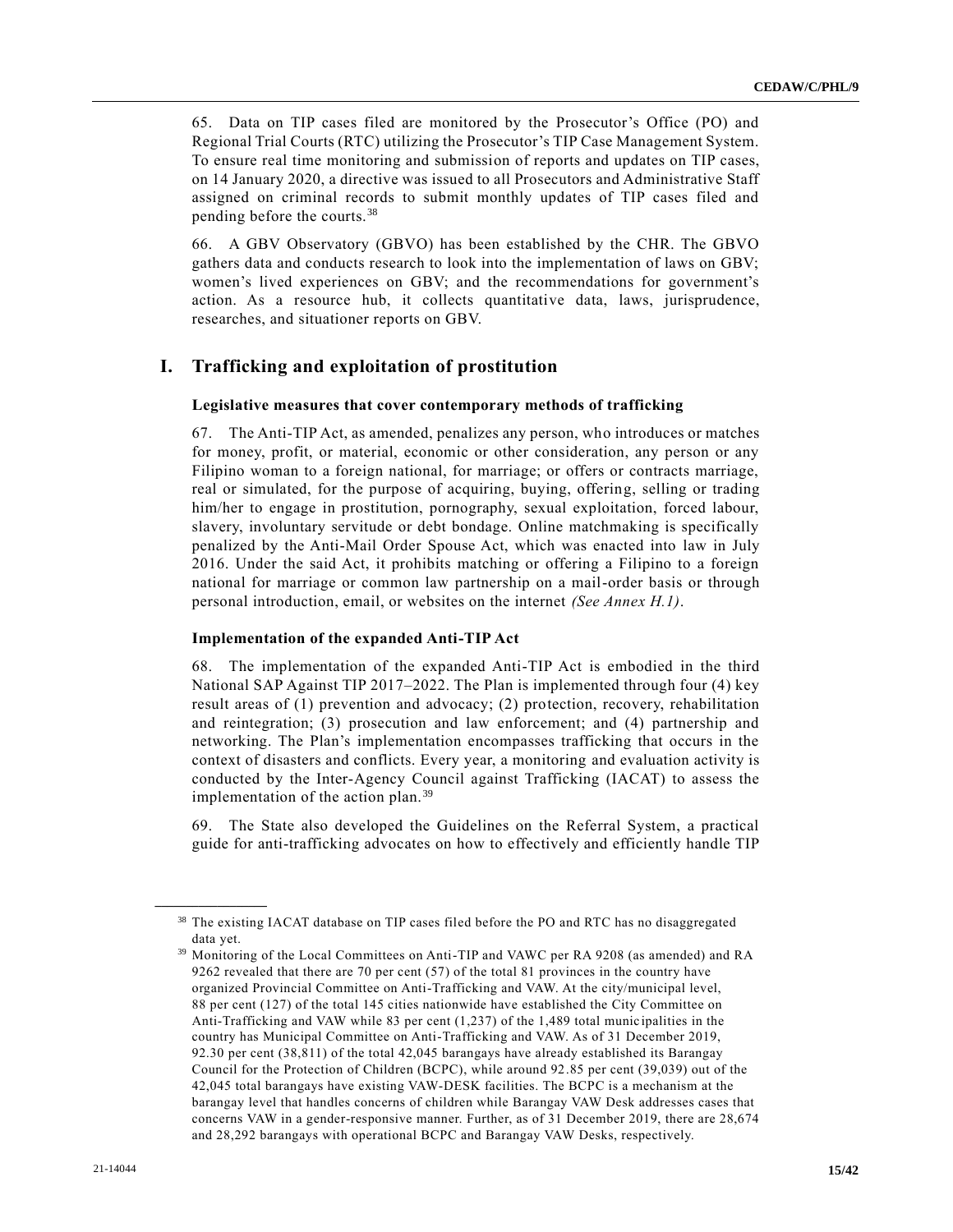cases.<sup>40</sup> Complementing the guidelines is the Victim Witness Information Sheet which provides a roadmap on the whole spectrum of TIP, with the end goal of providing a more efficient delivery of services to survivors – whether it be from the point of rescue, prosecution, and eventually, recovery and reintegration.

70. Similar measures addressing the root causes of vulnerability of women and girls to VAW *(See discussion under GBV)* are also implemented for trafficking. In addition, legislative measures such as the Children's Emergency Relief and Protection Act and the SP CSAC Act were enacted to protect children, including girls, during disasters and armed conflict *(See Annex H.2)*.

71. The State's measures to ward off TIP are gaining results. Since 2016, the State has retained its Tier 1 ranking in the US government's report on human trafficking, <sup>41</sup> resulting primarily from heightened implementation of the amended Anti-TIP Act of 2013. Data from the DOJ IACAT show an increasing trend in the number of TIP convictions, as well as in the number of persons convicted from 2016–2018. *(See Annex H.3)*. The significant increase of TIP convictions, particularly in 2018, is attributed to the (a) establishment of functional Anti-Trafficking Task Forces composed of dedicated and well-trained prosecutors nationwide; (b) strong collaboration among key players on investigation and prosecution of TIP cases, including law enforcers, prosecutors, and social workers that strengthen the investigation and case build-up; (c) increased resources and assistance from partners, i.e., NGOs and international organizations; and (d) increased number of TIP cases resolved through plea bargaining agreement. Related results on measures to address TIP are presented in *Annex H.4*.

#### **Rehabilitation and reintegration programs and establishment of shelters for TIP victims**

72. The State's Recovery and Reintegration Program for Trafficked Persons (RRPTP) provides services such as case management, support to victims and witnesses, and shelter for victims-survivors. From 2015–2019, the RRPTP has served a total of 9,332 trafficked victims, of which 64.2 per cent were females, and 35.8 per cent were males *(See Annex H.5)*. The State's victim assistance covers all victimsurvivors of trafficking regardless of age, sex, and nationality. Hence, foreign victims have the same access to all services provided to domestic victim-survivors.<sup>42</sup>

73. Pursuant to Section 16 of the Anti-TIP Act, the State established temporary shelters for TIP victims. These shelters include: the IACAT *Tahanan ng Inyong Pagasa* (IACAT-TIP) Center or the IACAT Shelter of Hope Center; *Bahay Kanlungan sa Paliparan* or Temporary Shelter at the Airport; and the residential care facility for male victims of trafficking *(See Annex H.6)*. The IACAT is also working with NGOs that have facilities catering to trafficked victims and providing temporary shelters and protective care services.

<sup>&</sup>lt;sup>40</sup> The objective of the Guidelines on Referral Systems is to ensure the successful reintegration of trafficking survivors into mainstream society.

<sup>41</sup> Philippines retains Tier 1 in 2020 US human trafficking report. June 26, 2020. gmanetwork.com (Lifted on August 19, 2020).

<sup>&</sup>lt;sup>42</sup> Foreign victims have the same access to all the psychosocial care services provided to domestic victim-survivors of trafficking such as temporary shelter, psychosocial intervention and repatriation services. The DSWD coordinates with the foreign embassies and the Bureau of Immigration in providing psychosocial services to foreign victims to ensure their reintegration.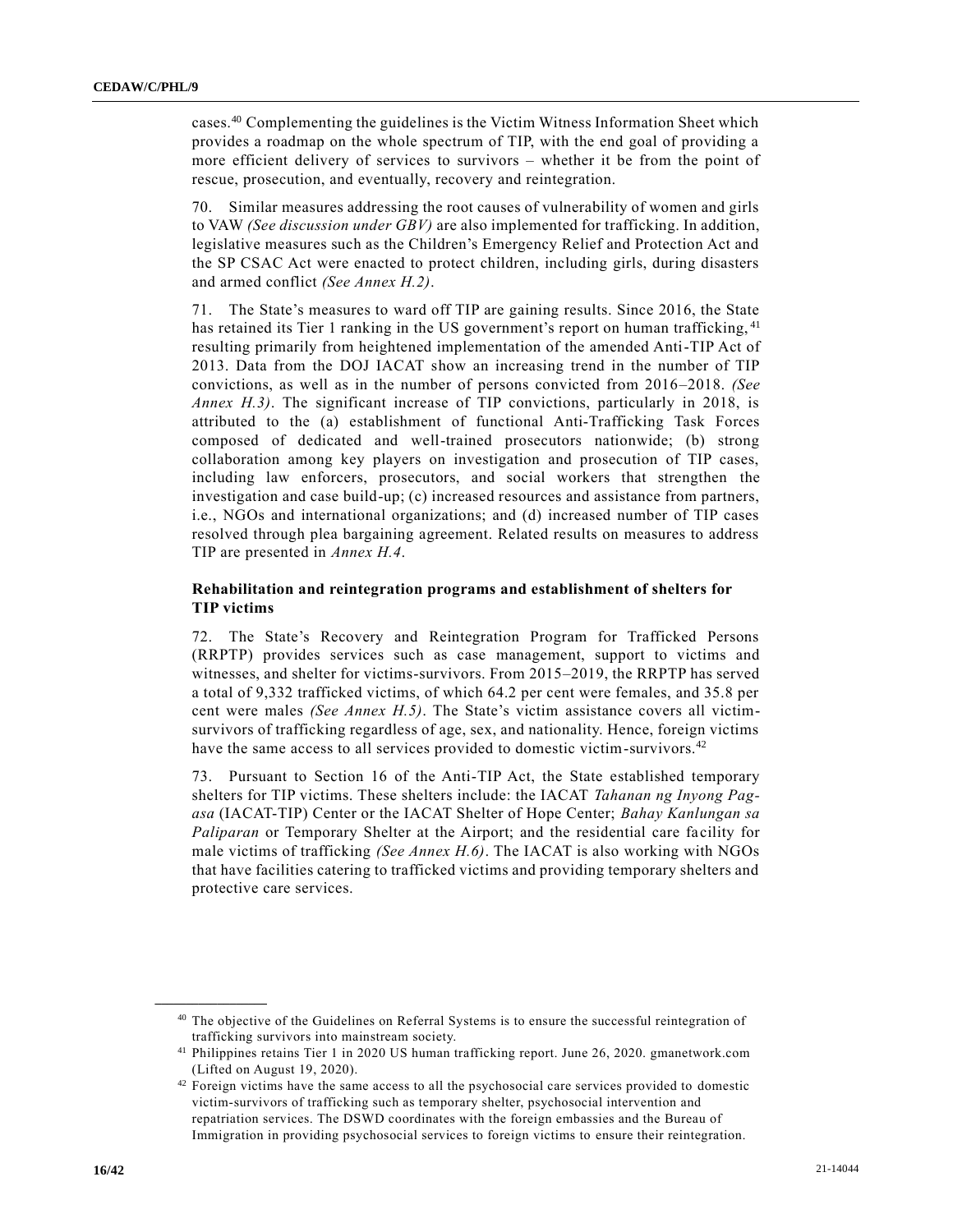#### **Strengthening bilateral, regional and international cooperation to prevent TIP**

74. The State has crucial roles in the prevention of TIP at the regional and international fronts. It is a signatory to the Protocol to Prevent, Suppress and Punish TIP Especially Women and Children and has enacted the Anti-TIP Act of 2003, as amended.<sup>43</sup> It also spearheads the development and approval of the ACTIP and is the main sponsor of the two biennial UN Resolutions on TWG and on VAWMW. The State also entered into a Memorandum of Understanding with the Government of the United Arab Emirates on Cooperation Against Human Trafficking signed on 26 September 2019 *(See Annex H.7)*.

#### **Decriminalization of women in prostitution**

75. The adoption of a legislative measure to amend the Revised Penal Code (RPC) to decriminalize women in prostitution is among the WPLA for the 18th Congress. Legislative measures have been filed in both chambers of Congress, and bills related to the decriminalization of women in prostitution are pending at the committee level of the HOR.

### **J. Political and public Life**

#### **Adoption of statutory quotas for the representation of women candidates**

76. The State continually pursues policy measures on the adoption of statutory gender quotas to address the low representation of women candidates in elections *(See Annex I.1)*. Included in PCW's WPLA for the 17 th–18th Congress is the enactment of a WPPRL. Bills promoting women's participation and equitable representation in and by political parties were filed during the 17th Congress and similar bills have also been filed in the 18th Congress.

77. In the absence of a statutory gender quota for representation of women candidates, the State has issued and implemented policies aimed at encouraging women inclusion in political parties' candidates. On 25 March 2019, the State, through the COMELEC, issued Resolution No. 10514 providing incentives to political parties with women's agenda and encouraging the integration of women in their leadership hierarchy, internal policy-making structures, appointive and electoral nominating process.<sup>44</sup>

#### **Diversity in women's representation in legislative, administrative, and judicial bodies**

78. Signed into law in 2018, the BOL embodies gender responsiveness as it does not only provide for the protection of women but also reaffirms the crucial role of women in governance. Women, youth, traditional leaders, and the *ulama* have one reserved sectoral seat each in the Bangsamoro Parliament *(See Annex I.2)*. It ensures the representation of women in other decision-making and policy-determining bodies of the Bangsamoro Government (BG).

79. While Bangsamoro women regardless of age, civil status, and educational attainment, may participate in politics, their numbers remain low. To contribute towards the increased representation of women from vulnerable groups in politics,

<sup>43</sup> As amended by the Expanded Anti-TIP Act of 2012.

<sup>44</sup> Included in the Criteria for Determining the Dominant Majority Party, Dominant Minority Party, Ten Major National Parties and Two Major Local Parties is the number of women candidates fielded by political parties from the municipal level to the position of Senator. Political parties that will field at least 30 per cent women candidates shall receive 10 points.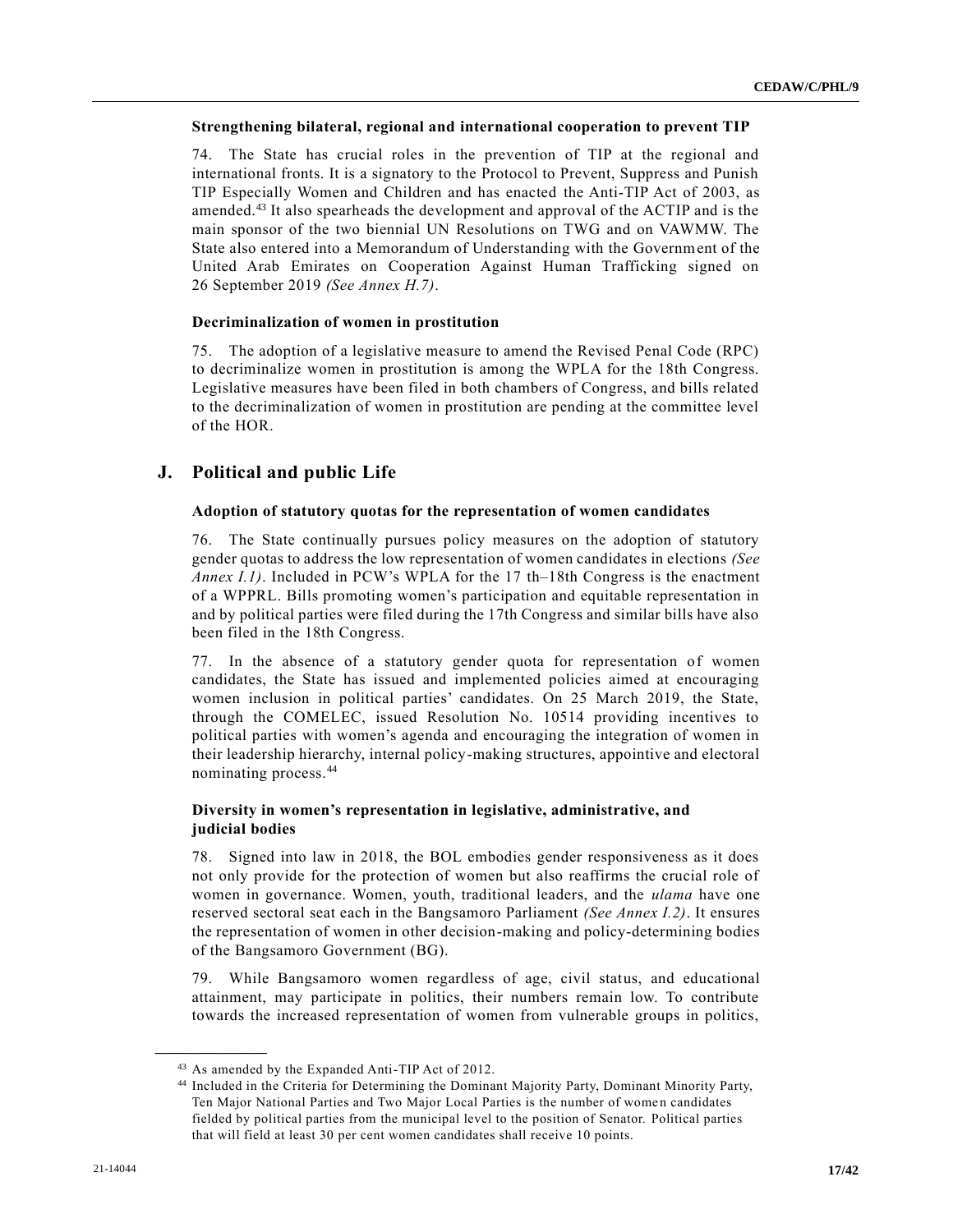the State conducts seminars for Bangsamoro women encouraging them to participate in the local and national elections.

80. The State also ensures the mandatory representation of ICCs/IPs in policymaking bodies and other local legislative councils (Section 16, IPRA). As indigenous mandatory representatives (IPMRs), they participate in the decisionmaking processes of their respective LGUs and bodies to bring to fore the issues and concerns of ICCs/IPs. To date, there are 824 indigenous women selected as mandatory representatives of their respective communities in the regional, provincial, municipal, and barangay levels equivalent to nearly 21 per cent of the total currently seated IPMRs in all regions and levels.

#### **Adoption of regional and local action plans in BARMM**

81. With the enactment of the BOL, the BARMM developed and adopted the 1st Bangsamoro Development Plan (BDP) 2020–2022. The Plan was developed through consultations and workshops<sup>45</sup> with various stakeholders. Consistent with the BOL and the NAPWPS, Chapter 10 of the Plan on Upholding Peace, Security, Public Order and Safety, and Respect for Human Rights recognizes the need to address sexual and GBV and protection of the rights of women, children, and the youth in situations of armed conflict, as well as the participation of women and youth sectors in peacebuilding initiatives in the Bangsamoro.<sup>46</sup>

### **K. Education**

#### **Promoting the enrolment of girls in pre-primary and primary education and addressing dropped-outs**

82. The State has facilitated high access rate of girls and boys to primary and pre-primary education *(See Annex J.1 and J.2)*. Moreover, programs and initiatives sustaining this gain are continually implemented within the framework of the K-12 Basic Education Program (K-12 BEP).

83. The State's Inclusive Education Program, the core principle of the K-12 BEP, promotes the right of every Filipino to quality, equitable, culture-based, and complete basic education. The program adheres to the principle of inclusion promoting institutional sensitivity and responsiveness to the nature, situation, and realities of learners. It is implemented through existing programs that include the Multigrade Education Program, Special Education, IPs' Education, and Madrasah Education *(See Annex J.3)*.

84. The School-Based Feeding Program, which intends to address short-term hunger and under nutrition by providing hot meals to undernourished Kinder-Grade 6 learners is also one approach in ensuring that young learners stay in school.

85. The assessment of the *Bata Balik Eskwela<sup>47</sup>* (Kids Back to School) or BBE component of the 4Ps showed that school absenteeism is just a symptom of more complex gender-based child protection issues.<sup>48</sup> The study revealed that early pregnancy, early marriage/cohabitation and child labour are among the top reasons for school absenteeism *(See Annex J.4)*. Through the BBE, the State provided some

<sup>45</sup> Determining PAPs: 1st Bangsamoro Regional Development Plan for 2020–2022 Refinement Workshop. Sourced from mpw.bangsanri.gov.ph.

<sup>46</sup> 1st BDP 2020–2022, p. 273.

<sup>47</sup> The "Bata Balik Eskwela" is an initiative developed by 4Ps National Program Management Office to provide a holistic and integrated response to children who are unable to attend school.

<sup>&</sup>lt;sup>48</sup> The study revealed that more boys (60 per cent) were affected as compared to girls (40 per cent); most of them were within 15 to 18 years old.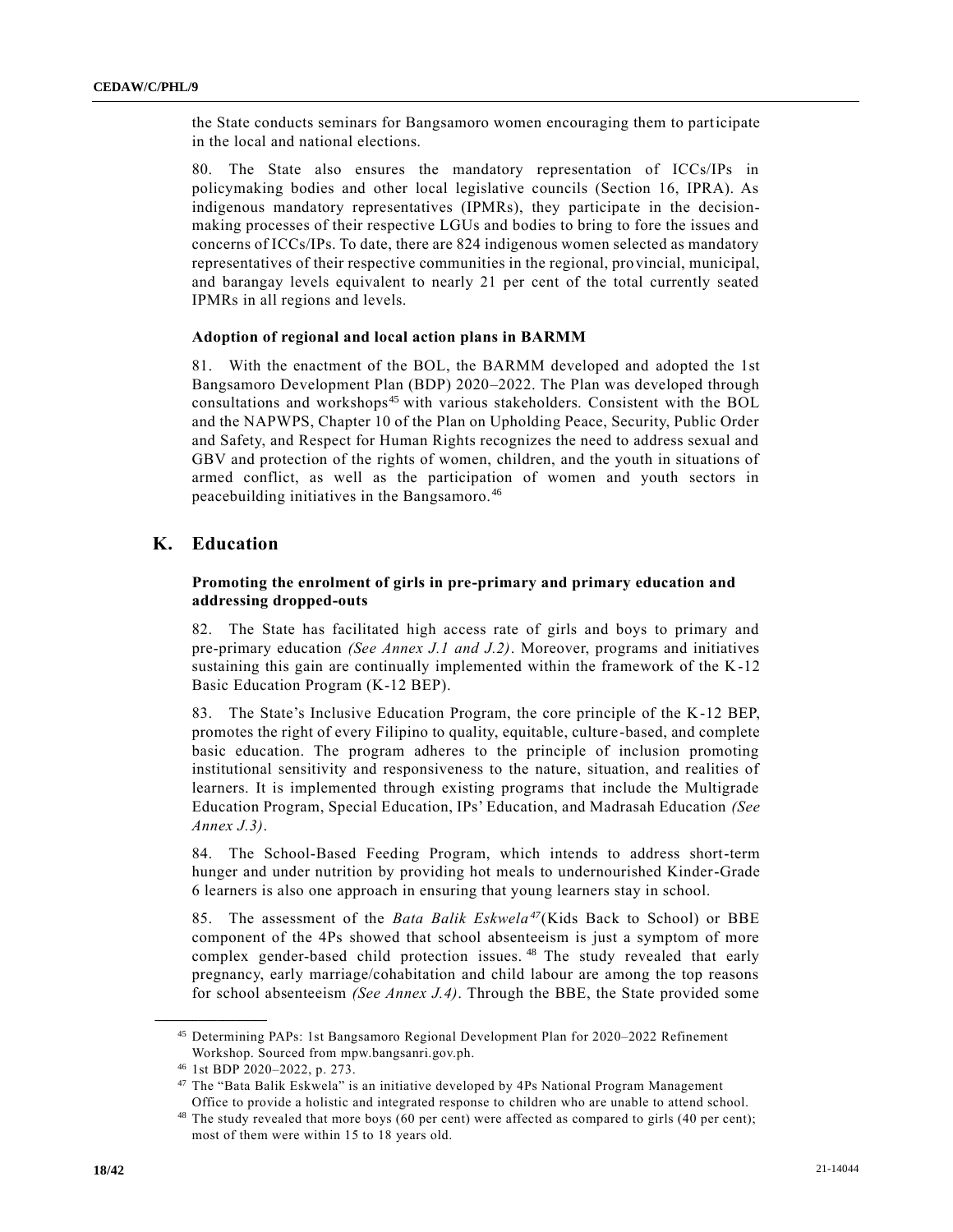interventions to bring children back to school. Among which is through the Flexible Learning Options that include the Alternative Delivery Modes (ADM) and Alternative Learning System (ALS). As of 31 August 2019, some 191,332 children experiencing gender-based protection issues and difficulties have already returned to school, and about 22,951, i.e., 8,628 females and 14, 304 males, were enrolled in the ALS or are under ADM. *Annex J.5* provides some account of girls who availed of ALS and are now back in school. Other programs contributing towards increased girls' participation in school include the provision of Senior High School Voucher Program, and the Government Service Insurance System (GSIS) Scholarship Programs.

#### **Efforts to overcome gender segregation in higher education and low enrolment of women in non-traditional fields**

86. In tertiary education, the State, through the CHED, released CMO No. 01, s. 2015",<sup>49</sup> which aims to institutionalize gender equality, gender-responsiveness, and sensitivity in the implementation of various programs for tertiary education in all HEIs. CMO No. 1 (s. 2015) also aims to address gender gaps in the tertiary education including gender segregation in higher education.

87. The enactment of the Universal Access to Quality Tertiary Education (UAQTE) Act<sup>50</sup> ushered the increase in the number of women accessing tertiary education. The law provides subsidy to 655,083 women and 477,897 men enrolees in tertiary education. Around 80,857 of women who received the subsidy were PWDs, who further enjoyed another 50 per cent of the annual benefit, in addition to the regular allocation. The UAQTE Act also reinforced the implementation of the Unified Student Financial Assistance System for Tertiary Education (UniFAST)<sup>51</sup> whose gender-integrated implementation resulted to increased number of women enrolling in male dominated fields *(See Annex J.6)*. The Act also complements other poverty alleviation programs of the State. More female students included in the *Listahanan* or the National Household Targeting System for Poverty Reduction and 4Ps programs<sup>52</sup> have availed of the tertiary education subsidy.

88. In response to the decreasing female enrolees in non-traditional trades *(See Annex J.7)*, in 2017, the State issued Technical Education and Skills Development Authority (TESDA) Memorandum No. 22 aimed at increasing the enrolment of women in non-traditional trades in all technical-vocational education and training (TVET) Training Institutions (TTIs) accredited by the State. The TTIs were enjoined to increase the enrolment of women in non-traditional trades by at least 3 per cent per

<sup>49</sup> CMO No. 1, series of 2015 on "Establishing the Policies and Guidelines on GAD in CHED and HEIs".

<sup>50</sup> On August 3, 2017, the UAQTE Act was signed into law which provided funding of P40 Billion for the following programs: (1) Free Higher Education for free tuition and 13 other fees, (2) Free Technical Vocational Education and Training, (3) Tertiary Education Subsidy of allowances for books, living, food, travel, PWDs and board examination expenses, and (4) Student Loan program for short term loans. Financial subsidies were provided for succeeding school year 2019–2020 were also provided. The Tertiary Education Subsidy for Academic Year (AY) 2018 – 2019 amounted to PhP16 billion and was increased to Php27 billion for AY 2019–2020. Since tuition is free, the maximum sum provided for public HEI grantees is P40, 000. Grantees in private HEIs receive P60, 000 because which includes the P20, 000 for tuition.

<sup>&</sup>lt;sup>51</sup> In October 2015, the Unified Student Financial Assistance System for Tertiary Education, or UniFAST, was established under RA 10687 which was mandated to harmonize, collate and rationalize all scholarship programs in the Philippines and categorize these into Merit based, Grants-in-Aid and Student Loan Program. The program was meant to assist the most deserving students especially those belong to the marginalized groups to access tertiary education.

<sup>52</sup> The Listahanan is an information management system that identifies who and where the poor are nationwide. It enables government organizations and agencies to accurately and objectively identify poor and vulnerable beneficiaries of their poverty reduction programs to maximize efficiency and effectiveness of government resources. The 4Ps is the CCTP of the State.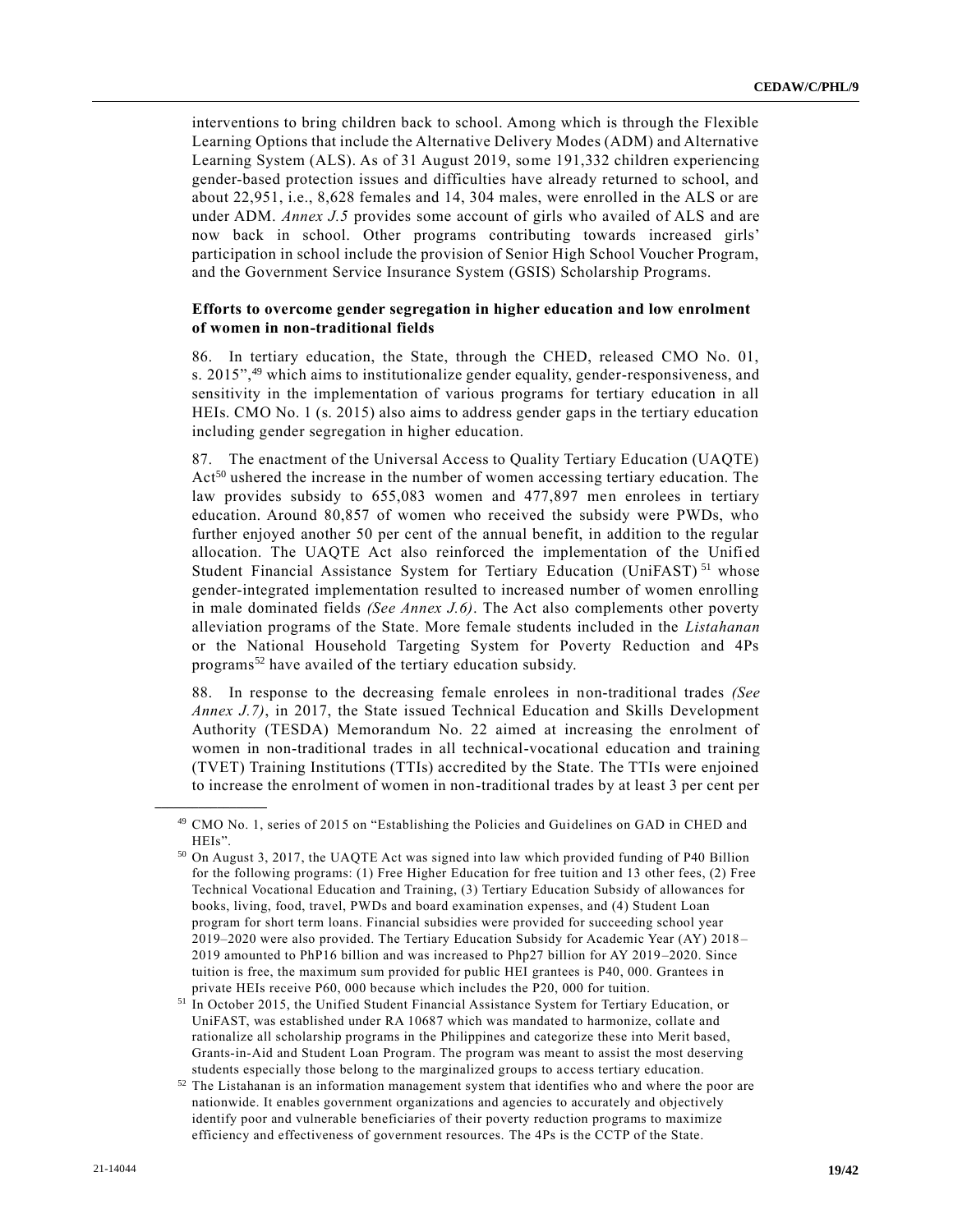year starting CY 2017 until CY 2022. *Annex J.8* shows examples of women who have gained some success after graduating from non-traditional trades.

#### **Investigation and prosecution of sexual violence and SH against girls in school**

89. Measures have been undertaken to avert VAW cases in schools. In line with CMO No. 01, s. of 2015 and the MCW, the State, through CHED's regional offices, mandated SUCs under their jurisdiction to establish committee on decorum and investigation (CODI) with the function of investigating VAW/sexual harassment cases. To strengthen the capacity of CODIs in handling sexual harassment cases, fora on the ASHA and on the SSA as well as counselling for students<sup>53</sup> were also conducted.

90. The State's Child Protection Policy<sup>54</sup> protects children in school from violence, exploration, discrimination, bullying, and other forms of abuse. In 2017, the Gender-Responsive Basic Education Policy<sup>55</sup> was issued to undertake gender-mainstreaming in education to address gender and sexuality related issues in basic education, to promote the protection of children from all forms of gender-related violence, abuse, exploitation, discrimination, and bullying, and to promote gender equality and non-discrimination in the workplace.

91. The State's technical and vocational education and training agency, TESDA, regularly strengthens its CODI. As of March 2017, TESDA has a total of 67 CODIs established in private and public technology institutions in 11 regions of the country.

#### **Development of operational guidelines for schools and training for teachers on reproductive health and sexuality education**

92. The State, through the DepEd, issued Policy Guidelines on the Implementation of the Comprehensive Sexuality Education (CSE) to effectively address the adolescents' needs for health and protection through education. The GAD and CSE competencies cut across all subjects but are mainly lodged in five identified subjects namely: Science, Health, *Araling Panlipunan* (Social Studies), *Edukasyon sa Pagpapakatao* (Values Education) and Personality Development. The essential elements are articulated throughout the students' grade levels with information appropriate to students' development and cultural background. Learning materials and teaching guides related to gender and sexuality education were also developed for teachers to effectively deliver instruction. The key concepts and messages on GAD and comprehensive sexuality education are integrated in various subjects to ensure delivery of age-appropriate education on sexual and reproductive health and rights for all girls and boys *(See Annex J.9)*.

93. The State, through the DepEd, also conducted the Adolescent Education Practical Training for Guidance Counsellors and Health Personnel to strengthen and capacitate its guidance and counselling program on HIV and AIDS and RPRH Counselling and psycho-social support.

94. For tertiary education, reproductive health topic is integrated in the curriculum. <sup>56</sup> Gender-Sensitive Curriculum and Trainers' Manual to all TVET

<sup>53</sup> In 2019, the State, through CHED, partnered with the Institute for Women's Studies of the St. Scholastica's College in conducting a 'Gender Sensitive Counselling for Students 'who may or are becoming vulnerable and most susceptible to becoming victims of abuse. This equips the schools in the higher education sector with knowledge and proper procedure in addressing cases of VAW.

<sup>54</sup> DepEd Order No. 40, s. 2012.

<sup>55</sup> DepEd Order No. 32, series of 2017.

<sup>56</sup> As mandated under the CMO No.01, s. of 2015 which provides that all institutions of higher learning shall promote and develop Gender-Responsive Curricular Programs that prevent all forms of gender-based discrimination in instruction, research, extension, as well as in marketing methods and the use of promotional materials.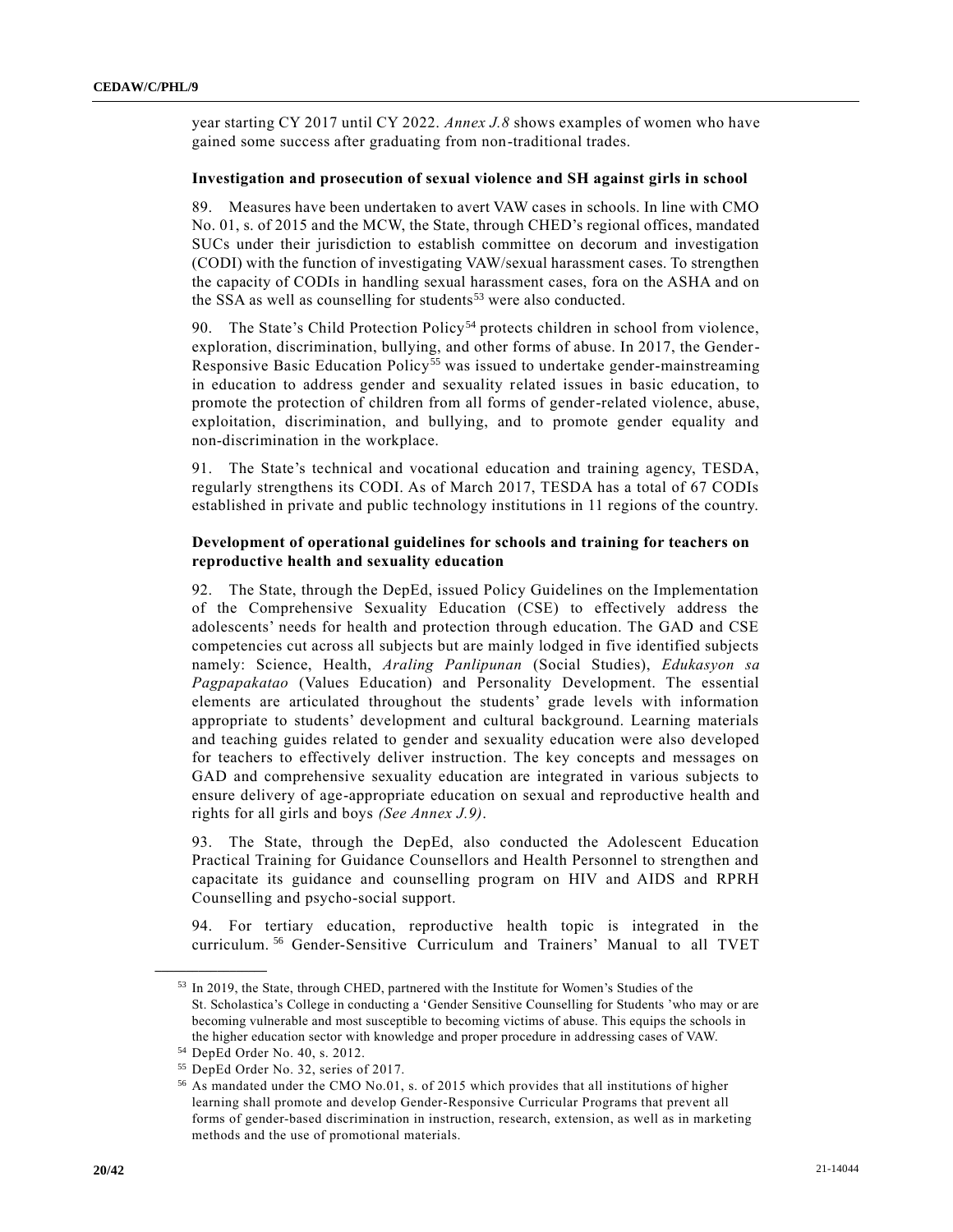institutions include modules on GAD, AIDS prevention and age-appropriate sexual health education as well as orientation on SOGIE.<sup>57</sup>

### **L. Employment and migration**

#### **Women in the informal sector**

95. The State recognizes the important contributions of workers in the informal sector, mainly comprised of women. As such, measures have been put in place to protect the rights of women in the informal sector and eventually transition them to the formal sector.

96. Strategic actions addressing the concerns of workers and economic units in the informal economy have been integrated in the PDP 2017–2022, GEWE Plan 2019 – 2025, as well as in sector plans such as the Blueprint for Decent Employment and Entrepreneurship, 2017–2022 and the Livelihood Agenda 2017–2022. Policy measures to address issues of workers in the informal economy have also been proposed through the WPLA for the 18th Congress which includes "Enacting a Magna Carta of Workers in the Informal Economy (MCWIE)". Bills have also been filed for the passage of MCWIE to support and protect workers in the informal sector. These include Senate Bill (SB) No. 1636, or the Informal Economy Registration and National Database Act, which is seen as first step to transition the informal sector to the formal economy by creating a database system in the LGUs.

97. The State implements the *Trabaho, Negosyo, Kabuhayan* (Work, Business, and Livelihood) initiative which is aimed at transforming livelihoods into competitiv e, resilient, and sustainable enterprises by encouraging the formalization and growth of micro, small and medium enterprises (MSMEs).<sup>58</sup> Through the DOLE Integrated Livelihood and Emergency Employment Program (DILEEP), <sup>59</sup> the State continues to support the poor, vulnerable, and marginalized workers, including informal sector workers, either through emergency employment, and promotion of entrepreneurship and community enterprises. The beneficiaries of the DILEEP shall ensure that none of its children engage in child labour. In 2019, a total of 69,035 beneficiaries (with 45 per cent women) were assisted under the DILEEP.

98. The State also continuously adopts a holistic approach and broad set of interventions to address the needs of MSMEs and increase their level of competitiveness, particularly in the areas of mindset, mastery, mentoring, money, machines, markets, and models. Among the programs and services implemented under this framework are the following: SME Roving Academy; *Kapatid* Program (Mentor Me); *Negosyo* (Business) Centers; and Shared Service Facility *(See Annex K.1)*. The DSWD also implements the Sustainable Livelihood Program, a communitybased capacity building program that aims to improve the socio-economic condition of poor Filipinos by facilitating their access to entrepreneurship. Women in the

<sup>57</sup> TESDA Circular No. 02, s. of 2012.

<sup>58</sup> The program is implemented in partnership with the DTI and is aligned with the implementation of the GoNegosyo Law, the MSMED Plan and the Asia-Pacific Economic Cooperation (APEC) 2015 Action Agenda to Globalize MSMEs.

<sup>59</sup> The DILEEP is implemented by the DOLE Bureau of Workers with Special Concerns through Department Order 173. It has two (2) components: (a) Kabuhayan or DOLE Integrated Livelihood Program (DILP); and (b) TUPAD or Emergency Employment Program. Under the TUPAD Program, a community-based package of assistance is given in the form of emergency employment for displaced workers, the underemployed and the unemployed poor for a minimum of 10 days but not to exceed 30 days, depending on the nature of work. The project beneficiaries are also provided with capital assistance, sanitary tools and equipment for livelihood projects as well as micro-insurance. They are also trained on occupational safety and health courses to ensure the workplace safety of informal sector workers that translates into increased productivity.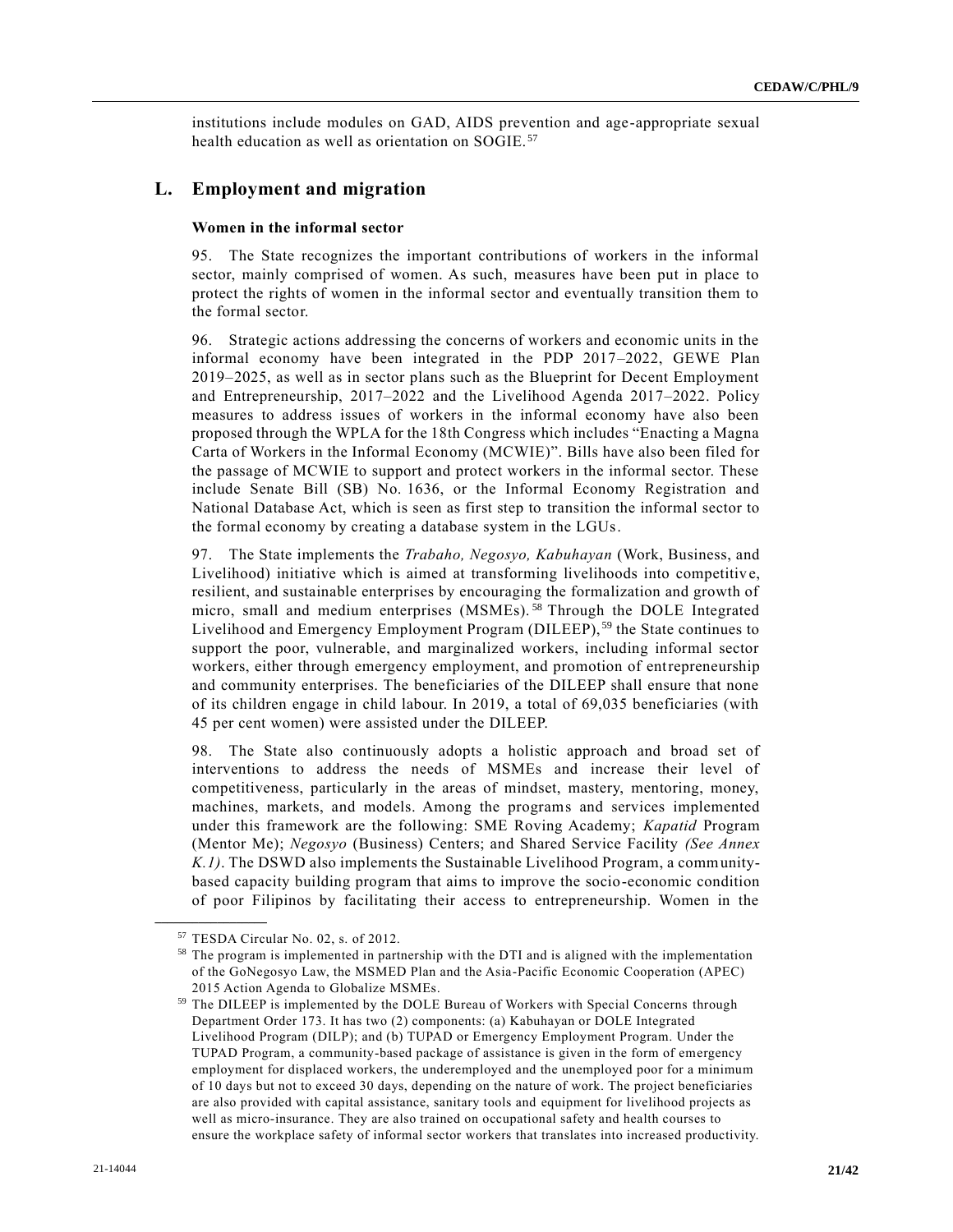informal sectors are also grouped into cooperatives. The State, through the Cooperative Development Authority (CDA) has 11.6 million cooperative members, with 56 per cent women.

99. In 2019, the State also released its Omnibus Guidelines for 2019 Scholarship Programs: Training for Work Scholarship Program, Special Training for Employment (STEM) Program, Private Education Student Financial Assistance, and UAQTE Act. Among the special target beneficiaries are workers in the informal sector, migrant workers, IPs/ICCs, women, PWDs, senior citizens, victims of calamities and disasters, urban poor, solo parents and their children, victims of human trafficking, and internally displaced populations.

100. The State continues to intensify its efforts to facilitate the transition of informal workers to formal economy through the roll-out of the International Labour Organization (ILO) Recommendation 204 in selected regions. Policymakers from the government, LGUs and private sectors have crafted their respective policy recommendations and action plan to further improve the business environment and assist the informal workers in their transition to formal economy.

#### **Eliminating gender segregation in the labour market**

101. The State has several programs that contribute to the elimination of gender segregation in occupation. These include the (1) Career Guidance and Employment Program; (2) Special Program for Employment of Students; (3) Public Employment Service Office; (4) UAQTE Act of 2017; (5) TVET programs; (6) STEM-related programs; and (7) WE-ICT (Women Empowerment-ICT) *(See Annex K.2)*.

102. In 2019, to help ease the burden of women doing social and care-giving work, including domestic work, the State enacted EML which extends paid maternity leave up to 105 days from the 60 days for normal childbirth and 78 days for caesarean delivery. Paid maternity leave is available to all working mothers, regardless of their civil status, and the legitimacy of their child. The EML also allows women to transfer seven (7) days of their maternity leave to the child's father, an alternative caregiver, or current partner. It also protects women on maternity leave from discrimination, including demotion and layoff.

103. Pursuant to the Domestic Workers Act of 2012, the State issued policies on the promotion of the rights and on the protection of domestic workers *(See Annex K.3)*. Campaigns to encourage participation of men in unpaid care work were also launched by private sector partners. These included the women's economic empowerment and Care Dreams Project and the #iLabaYu which encourages husbands to share household chores and responsibilities.

#### **Equal pay for work of equal value**

104. The intent of the country's minimum wage policy is to set a wage floor that will protect vulnerable workers from undue low wages. In setting regional minimum wages, the Boards do not distinguish pay across gender. As such, at this level, no gender pay gap exists. Minimum wage rates are generally set across sectors – non-agriculture and agriculture. Enforcement of general labour standards, including minimum wage, is done through an inspectorate system of the DOLE. Gender-based compliance data are also gathered and analysed by the DOLE – Bureau of Working Condition, the agency within the DOLE responsible for the inspectorate program.

105. Meanwhile, women who are displaced due to agricultural mechanization are trained to be Farm Service Providers (FSPs). As FSPs, men and women farmers and workers are organized, trained, given support such as farm machineries and equipment so they will be able to provide mechanized services from land preparation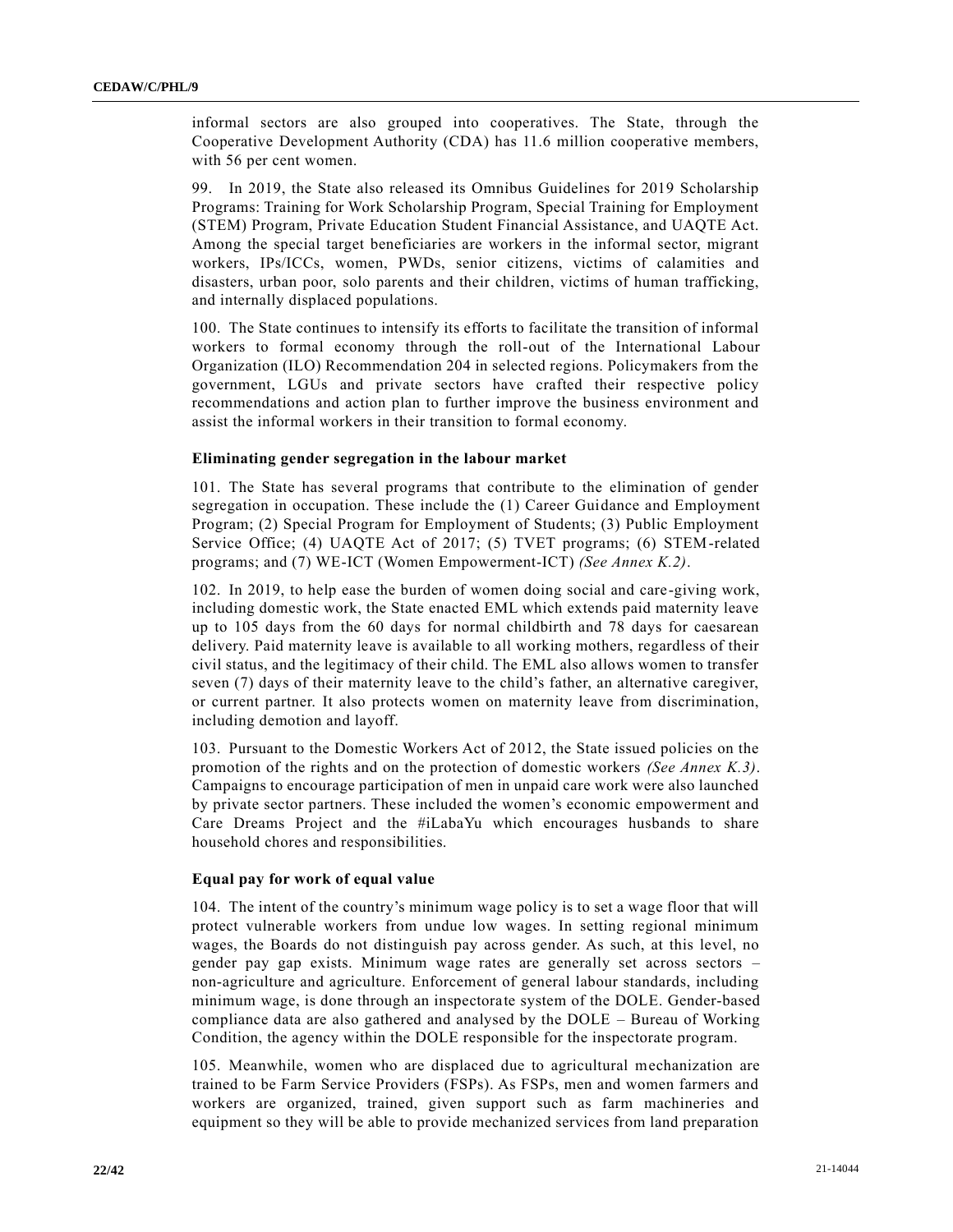to harvesting. The payment arrangement is based on land area covered, and male and female members are given equal wages and other benefits being received by those employed in the formal sector. This initiative resulted to some rural women becoming successful leaders of FSP.

#### **Addressing sexual harassment in the workplace**

106. The SSA of 2019<sup>60</sup> strengthens the current legal framework on sexual harassment. It recognizes that GBSH may be committed among peers and by a subordinate to a superior.

107. The State is also considering the ratification of the ILO Convention on the Violence and Harassment in the World of Work 2019 (No. 190) supplemented by Recommendation No. 206.

108. The State, through the Regional and Field Offices of the DOLE, conducts orientation seminars for companies on the basic employees' rights, which include relevant laws and regulations concerning anti-discrimination at work. The Labour Laws Standards Compliance Assessment also includes programs on ASHA and the Anti-VAWC laws. Included in the inspections being conducted by labour inspectors is the compliance with "protection against workplace GBV". <sup>61</sup> Of the 70,298 establishments inspected in 2019, a 95.37 per cent compliance rate was recorded.

109. For government workers, the CSC refined the definition of sexual harassment in the 2017 Rules on Administrative Cases in the Civil Service (RACCS). <sup>62</sup> Sexual harassment-related policies have been updated, such as the definition of terms, new provisions on handling sexual harassment cases, and procedures on handling sexual harassment complaints. From 2015 to 30 June 2020, a total of 51 sexual harassment cases have been filed before the CSC Regional Offices while 10 sexual harassment cases have been filed before NGAs within the CSC Regional Offices' jurisdiction.

#### **Addressing migration of unskilled migrants**

110. The State implements measures to address vulnerabilities due to migration of unskilled migrants. The State championed the crafting and adoption of the GCM. The implementation of the GCM provides a unique opportunity for States to ensure that the rights, needs and situations of vulnerability of migrant women and girls are addressed while promoting their empowerment, by putting in place gender-responsive migration policies, laws, programs, and services. In 2017, the State also steered the adoption of the ASEAN Consensus on the Protection and Promotion of the Rights of Migrant Workers.<sup>63</sup> It also served as the volunteer country shepherd for the ACTIP. It also signed the Manila Declaration to Enhance International Cooperation in Combatting Human Trafficking.

<sup>60</sup> SSA and IRR – Article IV: GBSH in the Workplace – enacted in 2019, the law recognizes and prohibits sexual harassment by peers and subordinates in work, education, and training environments. Prior to the passage of the law, only superiors or persons with moral ascendancy, influence, or authority in such environments could be held liable for sexual harassment under the "ASHA of 1995". The law also bolsters Republic Act (RA) No. 7877 by setting standards for the establishment of CODIs by employers, school heads, and heads of training institutions, as well as penalties for non-compliance with such requirements.

<sup>61</sup> Indicators being looked into include the establishment's compliance with RA 7877 on harassment at the workplace and awareness raising activities on the problem of violenc e and the elimination of all forms of VAWC.

<sup>62</sup> Pursuant to Section 15, 2017 RACCS, jurisdiction of the CSC over sexual harassment cases.

<sup>&</sup>lt;sup>63</sup> This is a follow-up document to the 2007 ASEAN Declaration on the Protection and Promotion of the Rights of Migrant Workers.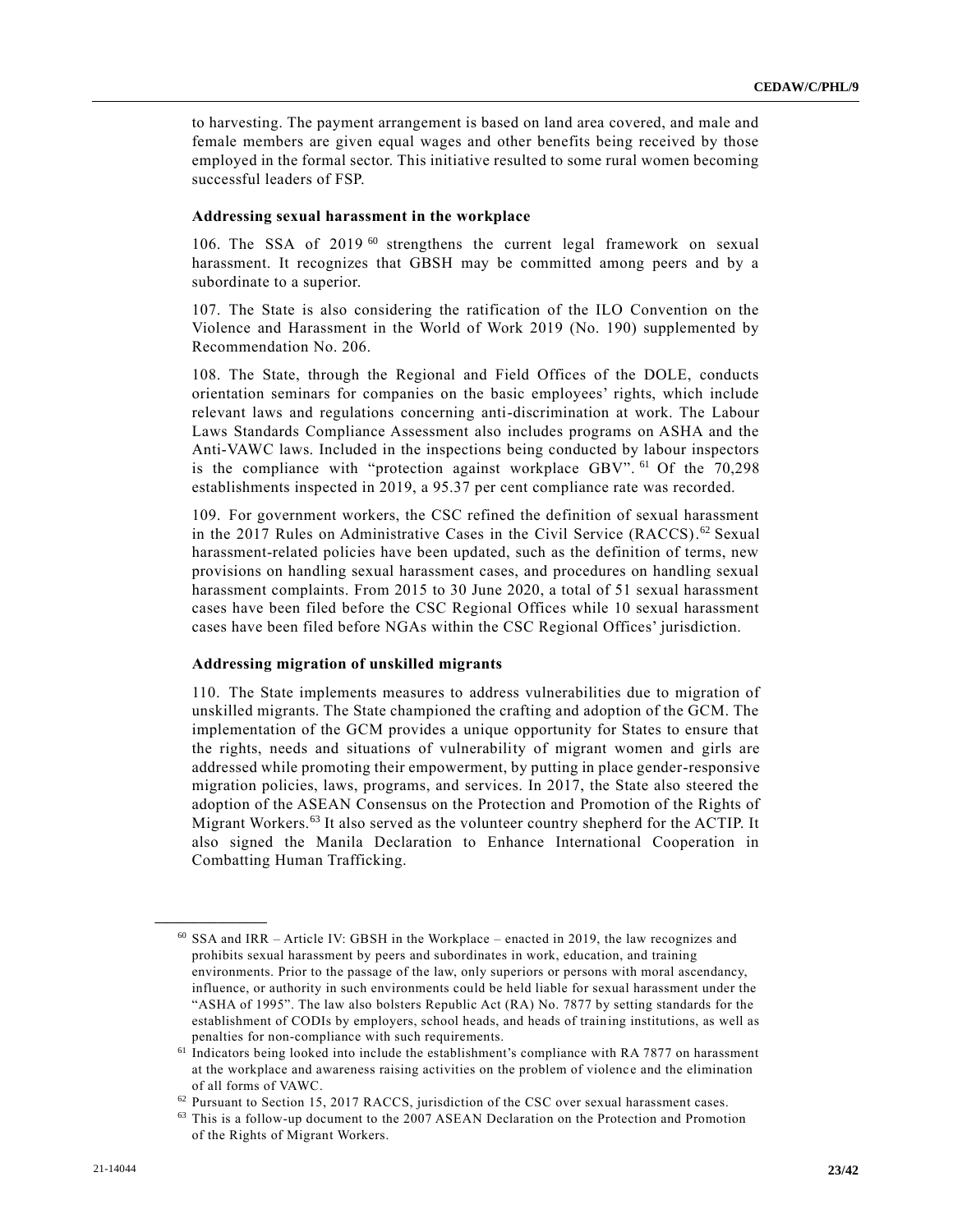111. The State continues to intensify its campaign against individuals/groups that violate Philippine recruitment laws and regulations. It continuously conducts Pre-Employment Orientation Seminar (PEOS) and Pre-Deployment Orientation Seminar to departing migrant workers. It also provides assistance against anti-illegal recruitment or TIP. A considerable number of private recruitment agencies' licenses have been cancelled due to these violations, and a number of illegal recruiters have been convicted. Efforts to promote and intensify anti-trafficking national prevention and educational campaigns are also being implemented. <sup>64</sup>

112. To address the vulnerability of overseas Filipino workers (OFW), particularly female domestic workers, the State has entered into bilateral labour agreements with destination countries and continues to conduct regular dialogue with them to ensure that the rights and welfare of OFWs are protected. Through the Philippine Overseas Labour Offices (POLO) in 40 countries, the State has also provided interventions in assisting the workers on their issues and concerns relative to their work conditions and well-being. The State has also established an OFW Command Center to ensure that OFWs and next-of-kin concerns/issues are acted upon promptly.

### **M. Health**

**\_\_\_\_\_\_\_\_\_\_\_\_\_\_\_\_\_\_**

#### **Access to sexual and reproductive health including access to modern contraceptives**

113. The RPRH Act guarantees women's access to sexual and reproductive health care, including all methods of contraception, sexuality, and reproductive health education, as well as eradication of GBV and prevention of sexually transmitted diseases, including HIV/AIDS. The enactment of the UHC Law, further assures access of women and girls to health services, including sexual and reproductive health as these are automatically covered under the National Health Insurance Program (NHIP). This measure reinforces the MCW which mandates for full access of women and girls to comprehensive health services.

114. Ensuring access of women and girls to modern contraceptives is among the primary measures of the State to deal with the issue of high maternal mortality *(See Annex L.1)*. Amidst the challenges that hampered the full implementation of the RPRH Law,<sup>65</sup> the State issued Executive Order (EO) No. 12 on Attaining and Sustaining ZUNMFP through the Strict Implementation of the RPRH Act. On 10 November 2017, the Food and Drug Administration (FDA) concluded their recertification process and issued Resolution 2017-302 certifying 51 contraceptives as non-abortifacient, automatically lifting the TRO. Contraceptive services provided include all methods declared as part of the Essential Medicines List by the World Health Organization. Other implementing policies on ensuring access to broad range of contraceptive methods were also issued. <sup>66</sup> The full implementation of the RPRH Law is also included in the 10-Point Agenda of the State which requires the

<sup>64</sup> These campaigns include the CFO Community Education Program (CEP), PEOS, and Anti-Illegal Recruitment/Trafficking-in-Persons (AIR/TIP) Seminars, DOLE AIR/TIP Campaign, DILG Synchronized Barangay Assembly Day, PNP Information Dissemination campaign, Foreign Service Posts regular engagements with the Filipino communities, and various mandatory pre-departure orientations of NGAs.

<sup>65</sup> Included the issuance of a SC Temporary Restraining Order to DOH on the use of Implanon and Implanon NXT and FDA on Certification of FP Products.

<sup>66</sup> These implementing issuances included those on 1) meeting the unmet need for family planning; 2) ensuring informed and voluntary family planning; 3) allowing midwives and nurses to perform life-saving procedures and provide progestin subdermal implants; and 4) defining strategies for adolescent and youth health and development.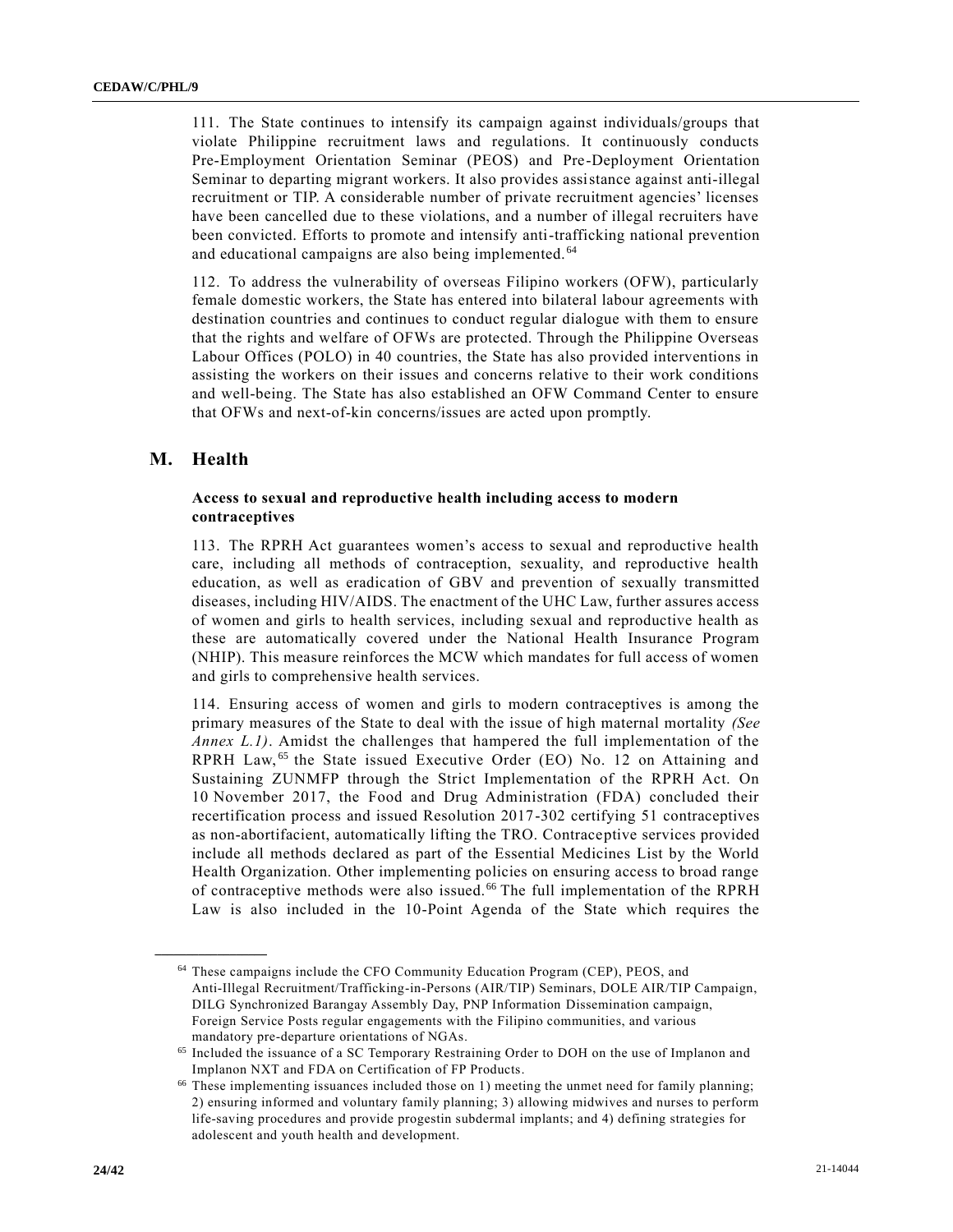strengthened implementation of the RPRH Law to enable especially poor couples to make informed choices on financial and family planning (FP).<sup>67</sup>

115. In 2017, the SC issued a clarificatory ruling that the TRO issued in 2015 only covered Implanon and Implanon-NXT. It was never meant to enjoin the processing of the entire gamut of FP supplies which are unquestionably non-abortifacient, nor restrain the implementation of the entire RPRH law. In any case, compliance of the DOH to the SC ruling – particularly its due process requirements for certification/recertification of contraceptives as non-abortifacient, has already effectively rescinded the TRO. Currently, the DOH procures reproductive health commodities for all women of reproductive age, and the costs of modern contraceptive methods are covered by the Philippine Health Insurance Corporation (PhilHealth).

116. In addition, both the RPRH Law and the UHC Law guarantee the universal access to medically safe, non-abortifacient, effective, legal, affordable, and quality reproductive health care services, methods, devices, and supplies.

117. The National FP Program is one of the priority public health programs of the State under the RPRH Law anchored on the FOURmula One Plus Strategy (FOPS) <sup>68</sup> and UHC Framework. In 2019, the State, through the DOH, undertook a paradigm shift in its FP programming – from targeting "married women only" to "all women". The shift to all women population broadens the program clientele as it now covers all women of reproductive age, i.e., 15–49 years old, including those who are unmarried but sexually active. This is in line with the country's commitment to various international agreements, such as the SDGs and FP 2020, which seek to ensure rightsbased family planning. In line with this, target in modern contraceptive prevalence rate (mCPR) for year 2022 was recalibrated from the previous 65 per cent married women to 30 per cent of all women. The aim is to tackle the issue on prevailing teenage pregnancy in the country, provided that parental consent is secured by adolescents prior to accessing FP commodities. Using the FP Estimation Tool, the mCPR for all women of the Philippines in 2019 is projected at 25.7 per cent or around 7,106,000 million women who used modern FP methods. As a result of contraceptive use in 2019, it is estimated that 2.6 million unintended pregnancies were prevented, and 609 thousand unsafe abortions as well as 1,300 maternal deaths were averted.

118. Based on the 2019 Philippines Field Health Services Information System (FHSIS), a total of 6,666,539 women were provided with modern FP services in public health facilities. The three most commonly used modern FP were short-acting methods such as Progestegen Only Oral Contraceptive Pills (19.5 per cent), injectables (19.3 per cent) and Combined Oral Contraceptive pills (17.9 per cent). This was followed by Bilateral Tubal Ligation and Lactational Amenorrhea Method at 11 per cent and 10 per cent, respectively. Fertility awareness-based methods, also known as natural FP methods, comprise the least used method at 2.3 per cent. Almost all (98 per cent) of the current users of modern FP belong to the age group 20–49 while the adolescent age groups 10–14 and 15–19 comprised the remaining 1.5 per cent. In 2018, about 3,946,802 women were reached and identified with unmet need for modern FP of which around 1,680,309 have accepted modern FP methods in 2017 and 2018. This suggests that there are still 2,266,493 women with unmet need for FP

<sup>67</sup> Following-up on this priority agenda, the POPCOM received an additional budget of Php377,600,000.00 in 2019 through a Special Allotment Release Order which was dedicated towards the aim of increasing modern contraceptive prevalence rate (mCPR) to 65 per cent, and lower fertility to the replacement rate of 2.1 average number of children by 2022.

<sup>68</sup> The FOPS for Health is a strategic framework with the vision of healthier Filipinos by achieving universal health care. It has five pillars: (1) health financing, (2) service delivery, (3) regulation, (4) governance, and (5) performance accountability system.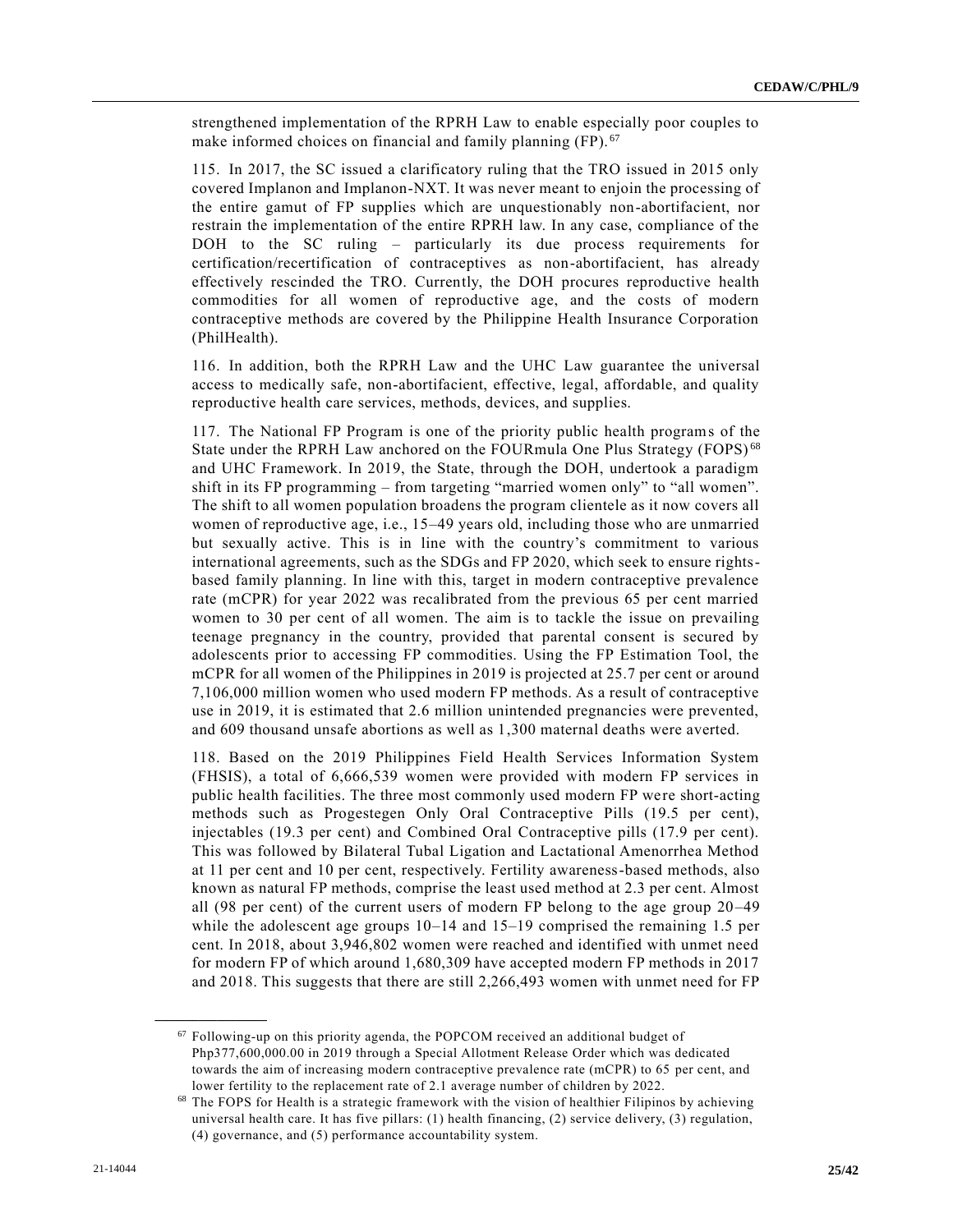in 2019. The latest report from the FHSIS showed that 668,863 women were new acceptors of modern FP in 2019, which addressed 30 per cent of the remaining unmet need for FP in 2019.

119. Other programs and services being implemented to promote FP and use of modern contraceptives include the Responsible Parenthood and Family Planning (RPFP) in Communities, Family Planning Caravans, House to House, FP Outreach missions, RPFP in the Workplace, and re-Marriage Orientation and Counselling, among others.

#### **Addressing early pregnancies**

120. The passage of the RPRH law and the UHC Law strengthened the implementation of programs addressing teen pregnancy. The National Safe Motherhood Program operates on a "no discrimination" policy on account of age, gravidity and parity, marital status, economic condition. Pregnant adolescents (aged 10–19) are provided with appropriate antenatal, birthing and postpartum services and are recommended/referred to hospitals for specialized care. Through the Adolescent Health and Development Program, pregnant adolescents are provided with reproductive health services in an adolescent – friendly environment by health care providers trained on adolescent care. At present, there are 704 adolescent-friendly health facilities established in the country. At least 4 per cent of women giving birth in these health facilities per year are adolescents. <sup>69</sup> Adolescents accessing maternity services in health facilities are also reimbursed by PhilHealth. PhilHealth's Point-Of-Care program also allows enrolment and admission of adolescents accessing maternity care services in health care facilities *(See Annex L.2)*.

121. The health promotion and communication activities for adolescents is also key to increased knowledge and awareness on sexuality and reproductive health which leads to increased demand for health services at health facilities. The State has intensified the advocacy, promotion, and communication strategies and the establishment of teen centres and the mobilization of information and service delivery networks  $(ISDNs)^{70}$  to combat early pregnancies. At present, there are 355 community and school-based teen centres established nationwide. There are also 128 function al and maintained ISDNs established in the country since 2015. An ISDN Guidebook was developed to guide localities in the establishment of ISDNs. Through State's Youth-for-Youth Initiative program, Filipino teens aged 10 to 19 years old are provided with critical information to empower them in making sound and meaningful decisions concerning their health and overall development. In the last 5 years, the program has reached more than 600,000 adolescents. <sup>71</sup>

122. Currently, a bill aimed at preventing adolescent pregnancies and to institutionalize social protection for adolescent parents has been filed in the 18th Congress.<sup>72</sup> The 2019 Manila Declaration on Addressing the Education, Health, and Development Issues on Early Pregnancy was also forged in response to the clamour

<sup>69</sup> Source: NMP report 2015–2016 as cited in DOH Report.

 $70$  The ISDN is a constellation or network of information and services programs related to Adolescent Health and development being provided by different organizations including NGAs and CSOs operating in a given area.

<sup>71</sup> Source: 2019 POPCOM Annual Report and KRA reports, as cited in 2019 RPRH Law Implementation Report.

<sup>72</sup> SB No. 1334 or An Act Providing for a National Policy in Preventing Adolescent Pregnancies, Institutionalizing Social Protection for Adolescent Parents, Providing Funds Therefor has been filed in the 18th Congress.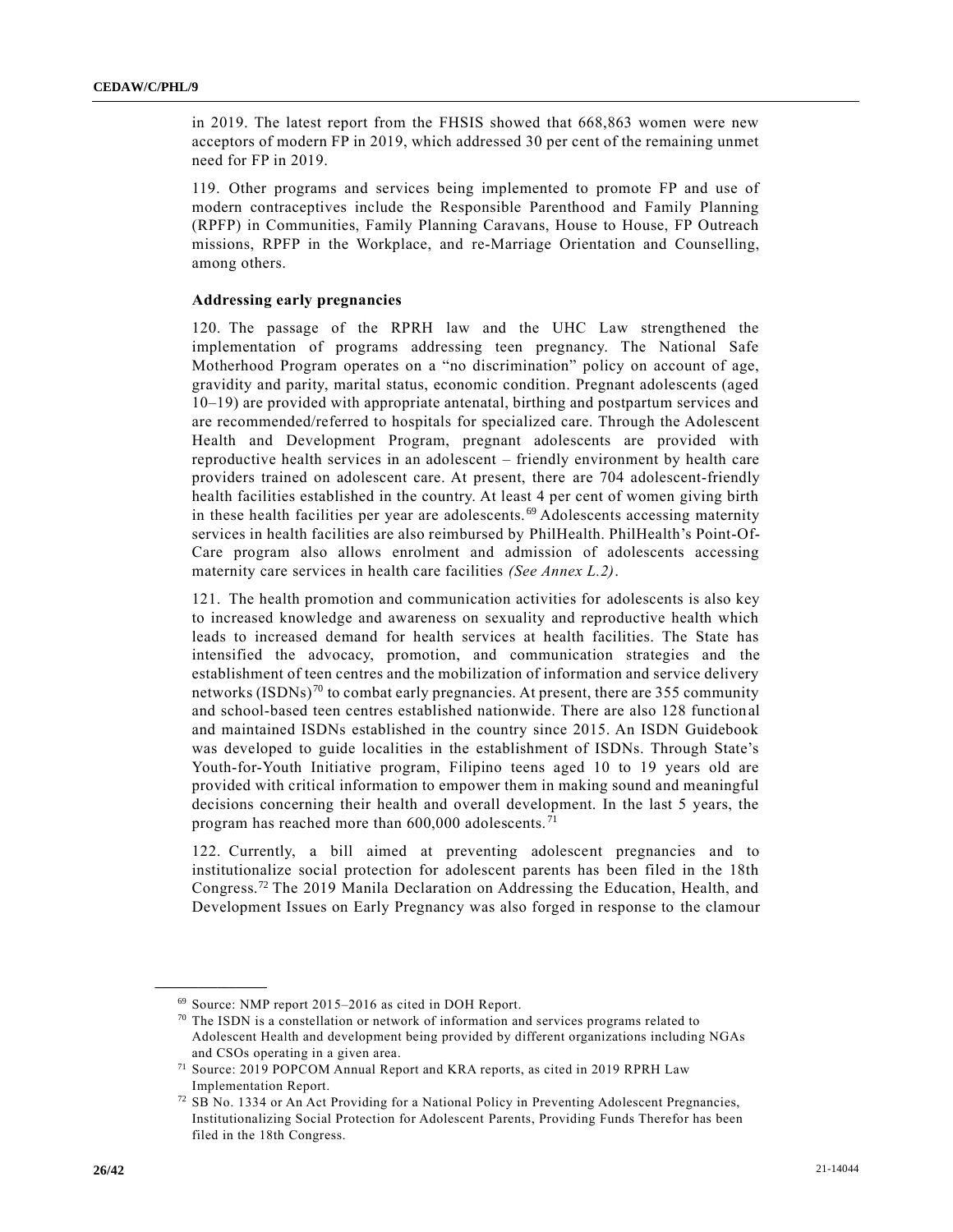to address teenage pregnancy into corresponding comprehensive policies, budgets, and program.<sup>73</sup>

#### **Legalization of abortion**

**\_\_\_\_\_\_\_\_\_\_\_\_\_\_\_\_\_\_**

123. Abortion, when practiced by the woman herself or her parents, for the purpose of concealing the woman's dishonour is still considered a felony under Article 258 of the RPC. Notwithstanding the foregoing prohibition, the 1987 Constitution underscores the need to equally protect the life of the mother and the life of the unborn from conception. In line with this principle, the SC ruled in Imbong vs. Ochoa (G.R. No. 204819, April 8, 2014) that "In a conflict situation between the life of the mother and the life of a child, the doctor is morally obliged always to try to save both lives." Hence, "where it is necessary to save the life of a mother, procedures which endanger the life of the child may be resorted to, even if it is against the religious sentiments of the medical practitioner".

124. Pursuant to the RPRH law,<sup>74</sup> the State, through the DOH, issued the National Policy on the Prevention and Management of Abortion Complication (PMAC)<sup>75</sup> through Administrative Order (AO) No. 2016-0041. The PMAC policy ensures that no woman or girl shall be denied appropriate care and information on the basis that she is suspected to have induced an abortion. It also protects the PMAC providers from criminal, civil, and administrative liability in providing post-abortive care, and addresses the challenges experienced by women in post-abortion care as well as the absence of a redress mechanism for the mistreatment and abuse of women. The policy also contributes to the reduction of maternal mortality by addressing the harmful impact of unsafe abortions in the country.

125. In 2018, the DOH also issued the National Policy on the Prevention of Illegal and Unsafe Abortion and Management of Post-Abortion Complications through AO No. 2018-0003. The policy allows the initial management of abortion clients in primary care facilities where health care service providers are allowed to initially

<sup>&</sup>lt;sup>73</sup> The 2019 Manila Declaration on Addressing the Education, Health, and Development Issues on Early Pregnancy was also forged based on the consensus of multi-stakeholders during the 2019 National Summit. The declaration guarantees the cooperation of NGAs, LGUs, NGOs, CSOs, youth groups, community workers, faith-based organizations, and development partners in translating the clamour to address teenage pregnancy into corresponding compre hensive policies, budgets, and programs. It shall be a mechanism for empowering the youth to make informed choices through age-appropriate and culturally-sensitive comprehensive sexuality education, scaled-up adolescent-friendly health services, genuine participation of adolescents in developing policies and programs, better support systems for pregnant adolescents and adolescent parents, and supporting more research on improving available data on adolescent pregnancy and its determinants.

<sup>74</sup> Section 2[j] of the RPRH law specifically requires that "all women needing care for postabortive complications and all other complications arising from pregnancy, labour and delivery, and related issues shall be treated and counselled in a humane, non-judgmental and compassionate manner in accordance with law and medical ethics".

<sup>&</sup>lt;sup>75</sup> The new PMAC policy clearly recognizes the right of women and girls suffering from abortion complications to "humane, non-judgmental, and compassionate post-abortion care," ensuring that no woman or girl shall be denied appropriate care and information on the basis that she is suspected to have induced an abortion. It also provides that "PMAC providers who provide humane, non-judgmental and compassionate post-abortion care shall not be liable for criminal, civil, and administrative complaints." It also addresses the challenges experienced by women in post-abortion care, including issues of privacy and confidentiality, the practice of reporting women who have abortions to authorities, and the absence of a redress mechanism for the mistreatment and abuse of women. It sets an overall direction and identifies the roles and functions of the DOH, its offices and partner agencies in the provision of quality post-abortion care in hospitals and all health facilities both public and private in the service delivery system, and provides guidelines for the integration of PMAC with other reproductive health programs.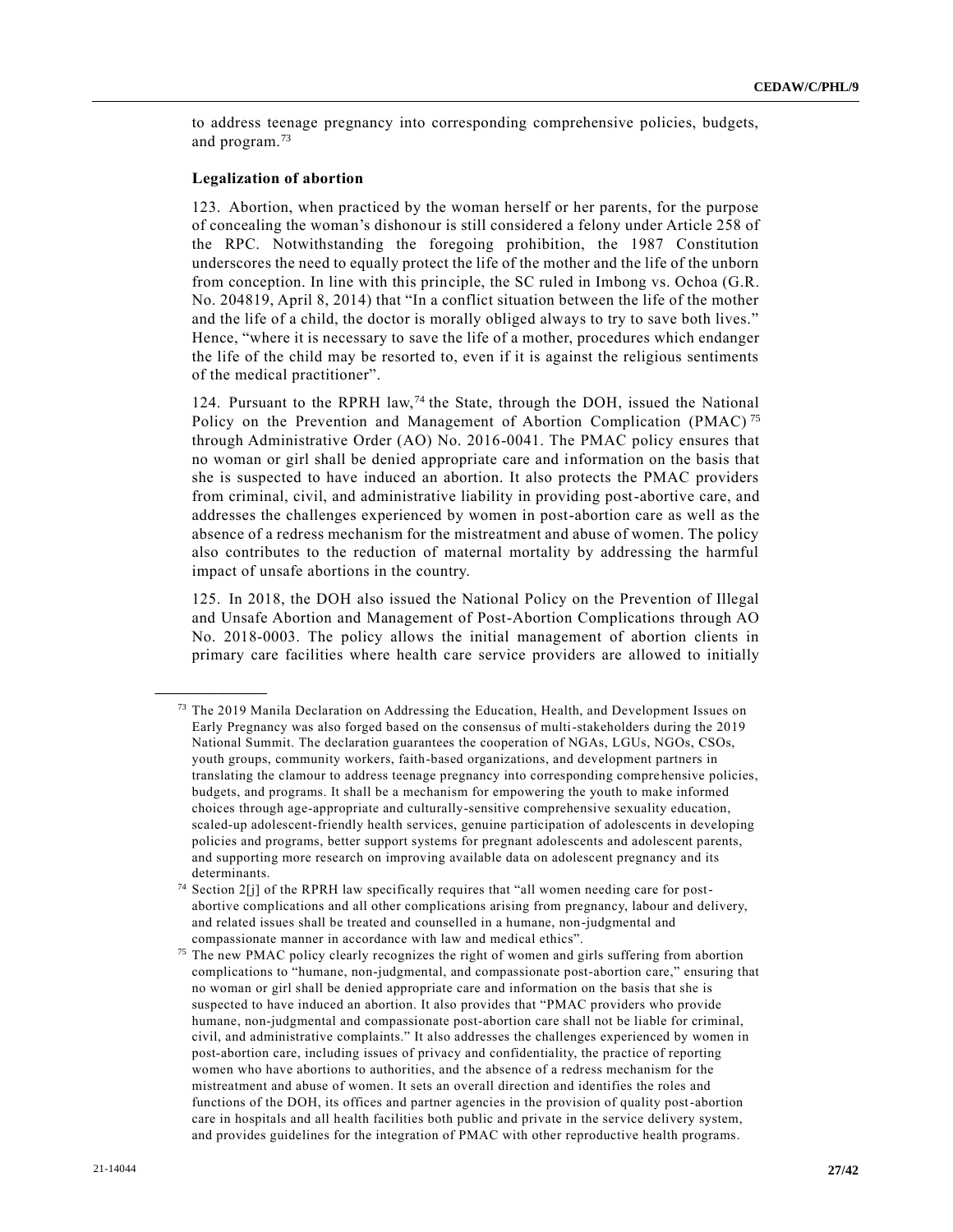manage post-abortion cases, administer life-saving drugs, and are required to make prompt referral and arrange transportation mechanism to referral hospitals, among others. It likewise strengthens the provision of family planning services to help women prevent future unintended pregnancies. The policy also provides technical guidance to public health program implementers and service providers in the prevention of illegal and unsafe abortion and the provision of quality post abortion care in all public and private health facilities in the country.

#### **Addressing rising number of HIV/AIDS cases**

126. The rising prevalence of HIV and AIDs cases *(Annex L.3)* in the country called for intensified measures to address the issue. In 2018, the Philippine HIV and AIDS Policy Law was enacted mandating the State to "ensure access to HIV and AIDS-related services by eliminating the climate of stigma and discrimination that surrounds the country's HIV and AIDS situation, and the people directly and indirectly affected by it".<sup>76</sup> With the passage of the HIV and AIDS Policy Act, health services for HIV/AIDS have become accessible to adolescents aged 15 to 18 years old who are pregnant, married, or in high-risk behaviour who are considered a mature minor. They could now undergo HIV testing without the consent of a parent or guardian. The State, through DOH, released several policy issuances<sup>77</sup> to ensure the effective implementation of this law. Mechanisms were likewise established to guarantee the implementation of programs to prevent HIV/AIDS. The Philippine National AIDS Council is reconstituted and is put in-charge of the country's overall implementation of the AIDS Medium Term Plan. <sup>78</sup>

127. The State has adopted the 90-90-90 strategy of the UN in eliminating HIV and AIDS in 2030. This strategy calls for countries to test 90 per cent of estimated PLHIV, treat 90 per cent of diagnosed PLHIV, and 90 per cent of those in treatment will have viral suppression. The status of the country with respect to the first strategy is 73 per cent (or 71,078 diagnosed PLHIV over 96,800 estimated individuals with HIV). As for treatment, 61 per cent (or 43,020 among those diagnosed) are currently on antiretroviral therapy. The success rate of treatment through measuring viral load levels is 96 per cent although testing rate is still low.

128. The Philippines is one of the few Asian countries providing free antiretrovirals to PLHIV funded by the government. The State also has existing HIV benefit package

 $76$  The HIV and AIDS Policy Act prohibits and penalizes (1) discriminatory acts or practices in the workplace and learning institutions; (2) restrictions on travel, habitation, and shelter; (3) prohibition from seeking or holding public office; (4) exclusion from credit and insurance services; (5) discrimination in hospitals and health institutions; (6) denial of burial services; (7) bullying; (8) and other analogous discriminatory acts against a person on the basis of actual, perceived, or suspected HIV status.

 $77$  These policy issuances include: (1) Interim Guidelines on Subsidizing Medical Expenses Incurred by Indigent and Financially Capacitated PLHIV in DOH-Designated Treatment Hubs, (2) Interim Guidelines on the Medical Management of PLHIV and Protocol on Precaution Against HIV Transmission During Medical, Surgical and Other related Procedures, (3) Adoption of PSMID Clinical Practice Guidelines on the Prevention, Diagnosis and Treatment of Opportunistic Infections in HIV Infected Adults and Adolescents in the Philippines, (4) Interim Guidelines on STI, HIV and AIDS Prevention and Control for Drug Abuse Treatment Rehabilitation Centers, (5) Interim Guidelines on the Implementation of Education and Comprehensive Health Intervention for Key Populations and Vulnerable Communities in HIV and AIDS.

<sup>78</sup> The recent 6th AIDS Medium Term Plan (AMTP) 2017–2022 lays out the results to be achieved in six years and provides broad strategic directions for the national, regional, and local multi-sectoral AIDS response in the country. The 6th AMTP seeks to: reduce new HIV/AIDS infection; improve health outcomes and wellness of PLHIV; strengthen systems (health, non-health and community systems including strategic information); improve leadership accountabilities; and increase domestic financing for a sustainable HIV response.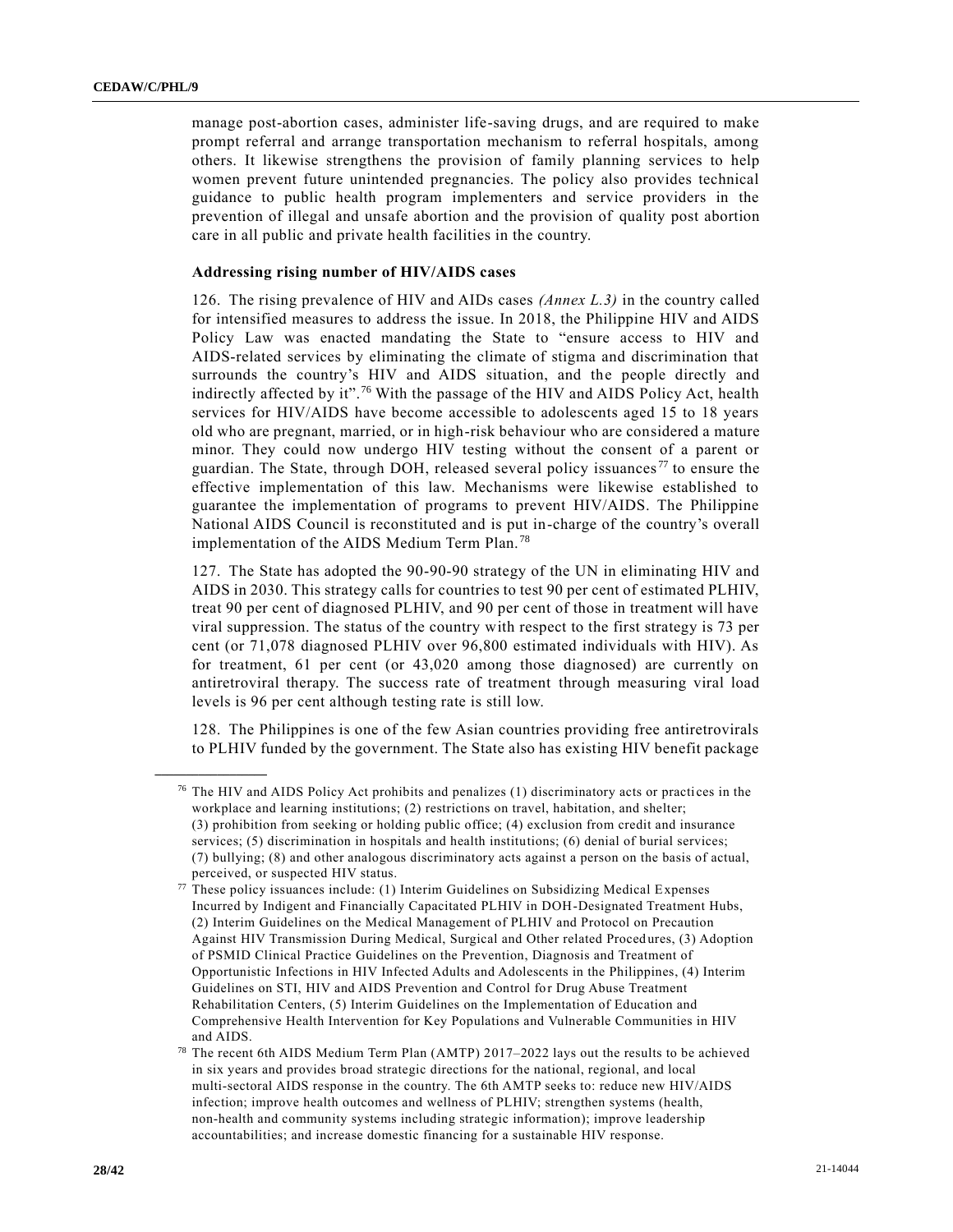under the NHIP. The State, through DOH, would also establish a program to provide free and accessible treatment and medication to all PLHIV. Other strategies addressing the situation of women PLHIV are mentioned in *Annex L.4*.

129. Comprehensive financial coverage is set in place wherein qualified individuals can avail either the (a) "No Balance Billing" scheme, (b) financial assistance through the *Malasakit* (Care) Program, or the (c) monetary support through the Medical Assistance for Indigent Patients. Partnership between the DOH and LGUs were also forged to help the latter establish their own Social Hygiene Clinics (SHC) capable of providing comprehensive HIV/AIDS health care. As of 2019, there are 153 SHCs established providing HIV prevention, testing, and treatment services primarily to key affected population.

#### **Revocation of EO 003 and 030 of the City of Manila and Sorsogon City's banning of modern contraceptives**

130. The enactment of the RPRH law technically superseded EOs 003 and 030 of the City of Manila and warrant the compliance of the Manila City Government to effectively enforce the law among its constituents. In the case of Sorsogon City, the State through Commission on Population and Development (POPCOM), conducted a series of dialogue with its local chief executive (LCE) reiterating the role of LGUs to promote informed choice among its constituents, assisting couples to make sound decision on the number and spacing of children by educating them on all methods of FP. This resulted to the LCEs assuring the DOH, through a letter dated January 16, 2017, on the Sorsogon City Government's continued promotion and implementation of reproductive health programs. Its implementation is regularly being monitored by the Center for Health Development in Region V.

*For the State Response to the Follow-up on CEDAW Committee Concluding Observations by Rapporteur Lia Nadaraia, see Annex Q.*

#### **N. Women's economic empowerment**

#### **Access to social security of women in the informal sector**

131. In terms of social health insurance, all Filipinos, including women who are engaged in unpaid work or in the informal sector, both in rural and urban areas, are automatically covered under the NHIP with the passage of the UHC Law.<sup>79</sup> This translates to 100 per cent coverage from the 98 per cent coverage of Filipinos in 2018.

132. Under the EML, maternity leave benefits for women in the informal economy and voluntary contributors to the Social Security System (SSS) are guaranteed. Female workers in the informal economy are entitled to maternity leave benefits if they have remitted to the SSS at least 3 monthly contributions in the 12-month period immediately preceding the semester of her child birth, miscarriage, or emergency termination of pregnancy.

133. In terms of social insurance, as provided in the Women in Development and Nation Building Act, a person legally married to a currently employed and actively paying member of the SSS and who devotes full time in the management of household and family affairs may also be covered on a voluntary basis as a non-working spouse.

<sup>79</sup> Services include access to preventive, promotive, curative, rehabilitative, and palliative care for medical, dental, mental and emergency health services, delivered either as population-based or individual-based health services.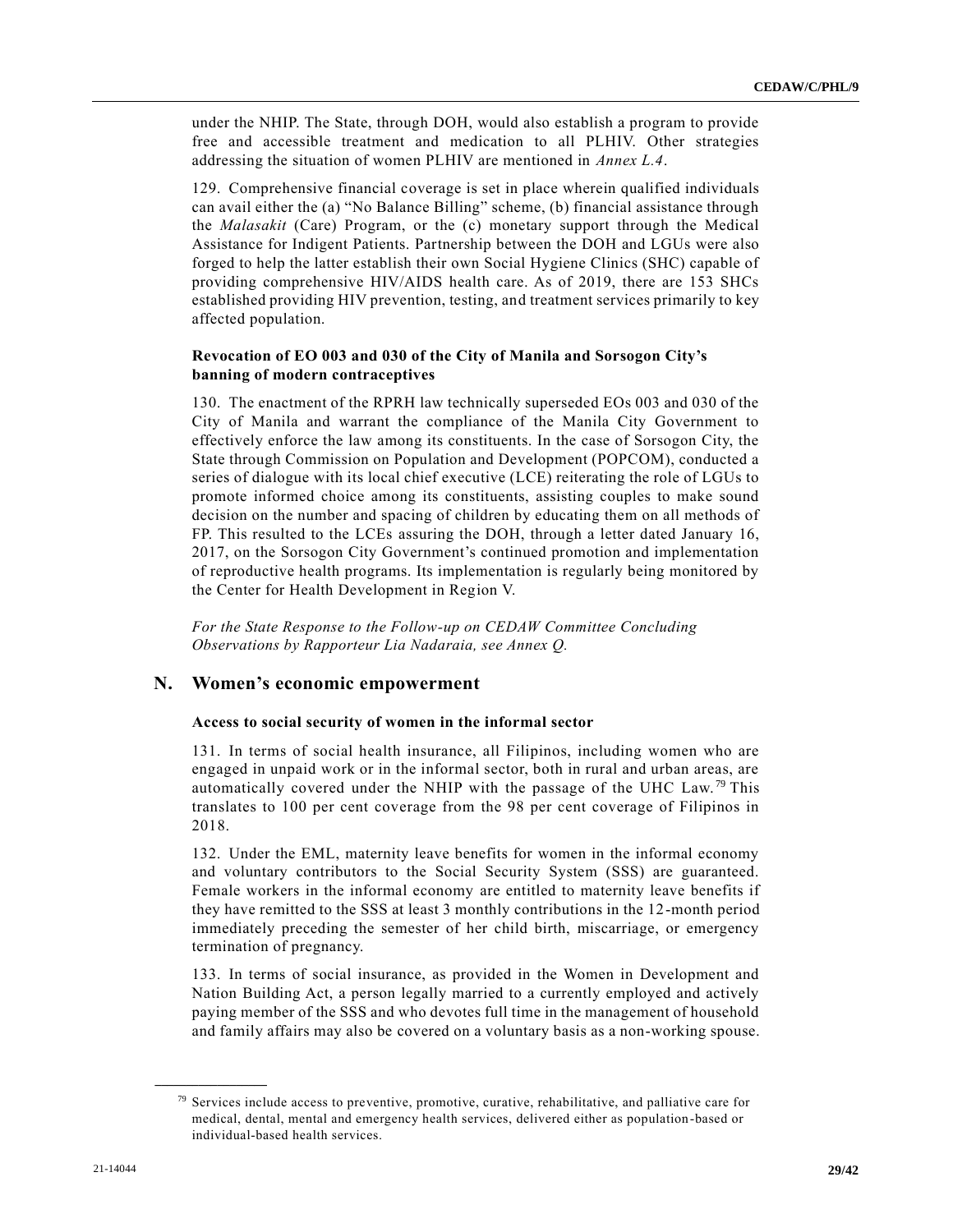At the same time, the AlkanSSSya Program<sup>80</sup> and the triple-S, which started in 2012, is being implemented to cover informal sector workers and to make saving for monthly SSS premiums affordable. Coverage of the informal sector is continuously expanded with the accreditation of various cooperatives and associations as partner agents, as well as increases the coverage of job order and contractual workers in government who do not fall within the purview of the GSIS through the KaltaSSS - Collect Program. Under the Partner Agent Accreditation Program, paying SSS members as of 31 December 2018 totalled 41,426. The number of registered members of the AlkanSSSya Programs is at 108,779 as of September 2019. Likewise, 44,093 members were registered through the Cooperative Accreditation Program and 230,069 members were covered as job order personnel of the government offices. Indigent senior citizens are also entitled to the provision of P500 monthly cash. As of June 2019, 210,959 beneficiaries received their stipend.

134. The State has also implemented an Unconditional Cash Transfer Program (UCT), which is the biggest tax reform mitigation program under the TRAIN (Tax Reform Acceleration and Inclusion) Law, providing cash grants to poor households and individuals who may not benefit from lower income tax rates provided in the aforementioned law, but may be adversely affected by rising prices. As of June 2019, a total of 3,682,283 households claimed their UCT cash grant, out of the 10,000,000 targeted beneficiaries.

135. An Assessment Based National Dialogue (ABND) was conducted by the ABND Core Group jointly chaired by DOLE-BWSC and NEDA in 2015, to review the State's social protection system with the goal towards establishing a nationally defined social protection floor. The results of the ABND was used to define the base goals and minimum guarantees in terms of social protection. While these guarantees still need to be defined at the national level, at the minimum, these are: (i) access to essential health care, including maternity care; (ii) basic income security for children, providing access to nutrition, education, care, and any other necessary goods and services; (iii) basic income security for persons in active age who are unable to earn sufficient income, in particular in cases of sickness, unemployment, maternity and especially those with disability; and (iv) basic income security for older persons. Most of these elements are already present in the PDP 2017–2022 and existing government programs. *Annex M* presents the current interventions related to social protection initiatives.

#### **O. Rural women**

**\_\_\_\_\_\_\_\_\_\_\_\_\_\_\_\_\_\_**

#### **Ensuring rural women's access to adequate food and nutrition and water and sanitation**

136. The women sector is among the basic sectors with the highest poverty incidence along with farmers and fisherfolks.<sup>81</sup> Poverty incidence among women is higher in rural areas compared to urban. Thus, measures are in place to address poverty

<sup>80</sup> The AlkanSSSya, which is a play on the Filipino word "alkansya" (piggy bank), is akin to a huge filing cabinet with around 160 individual boxes or coin slots that can be locked and in which the informal sector workers drop daily amounts in their designated slots. Once a month, the informal sector group (ISG) officers, with the guidance and monitoring of the assigned SSS account officers (AO), would open the individual boxes and count up the amounts saved. Once enough is collected for a month's contribution, ISG officers fill up the SSS payment form, remit the payment to SSS through a third-party collecting agency or a bank.

<sup>81</sup> Poverty incidence among basic sectors is highest among farmers (34.3 per cent), fisherfolks (34.0 per cent) and also among women at (22.5 per cent). Poverty incidence among women refers to the proportion of women (belonging to poor families) with per capita income less than the per capita poverty threshold to the total number of women.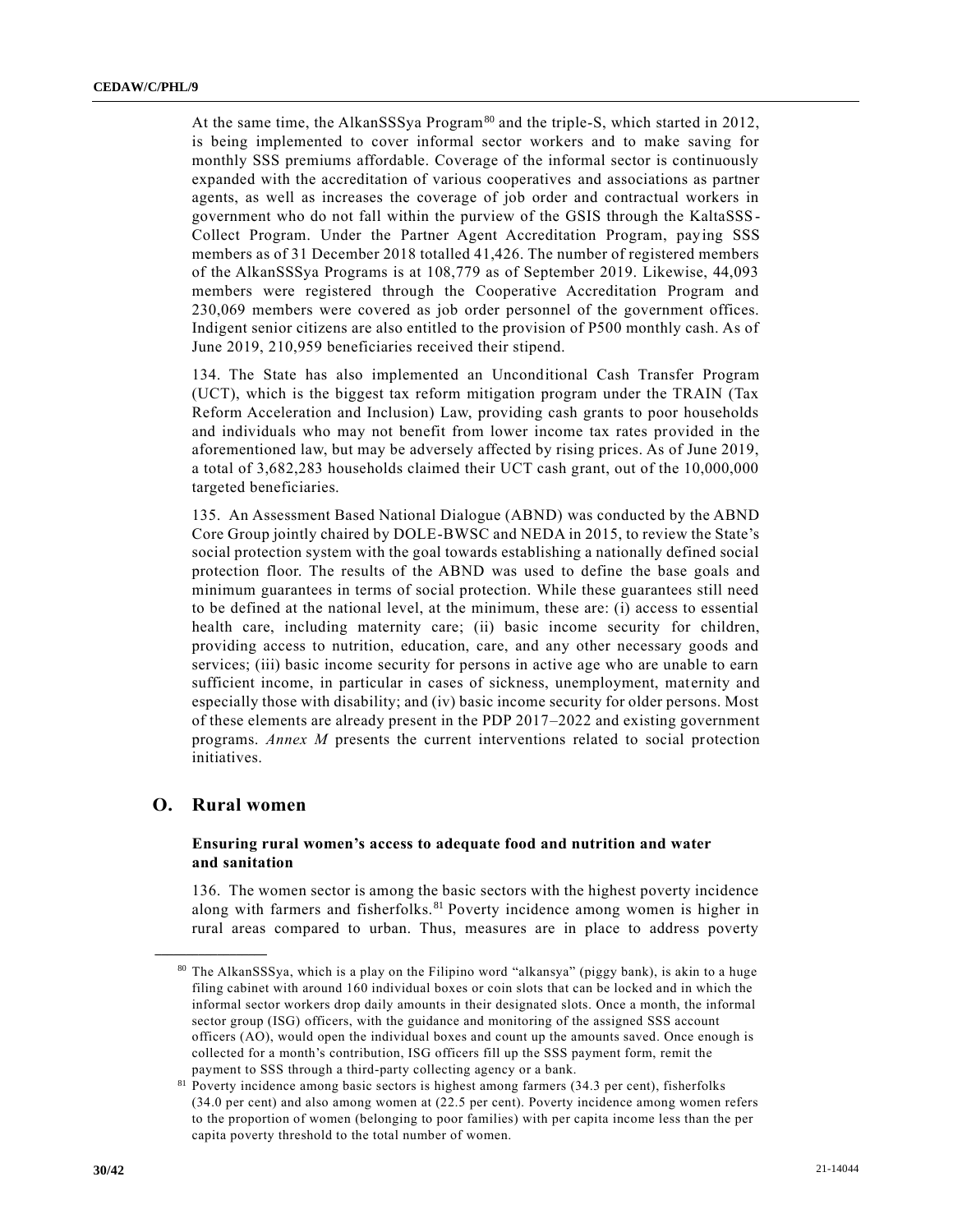especially among rural women. Enacted in 2019, the MCP aims to uplift the standard of living and quality of life of poor Filipinos.

137. The right to adequate food is one of the fundamental rights of the poor wherein its full realization is guaranteed under the MCP. The State has also been implementing measures to address food and water insecurity. The State has focused on sustainable and healthy food production and processing procedures, as well as food conservation techniques. The RICEponsible campaign was launched to advance responsible food consumption and encourage Filipinos to consume crops <sup>82</sup> other than rice; follow zero waste policy; and diversify food intake following the go, glow, grow recommendation (*Pinggang Pinoy* or Filipino Plate).<sup>83</sup> This campaign highlights the role of women and children to decide and act in the context of household food consumption to achieve food security, end hunger, encourage the efficient use of food resources, and promote health and nutrition. As a result of the government's efforts, the subsistence incidence of individuals residing in rural areas decreased by 6 per cent; among them are women whose subsistence incidence decreased by 4 per cent. The magnitude of food poverty decreased by 44 per cent among individuals residing in rural areas and 41 per cent among women.<sup>84</sup> The State also embarked on the Malnutrition Reduction Program to address malnutrition among children in the countryside through food innovation and nutrition education. Among the important achievements of the program is the reduction of the prevalence of underweight and severely underweight children by 18.94 per cent as of 2019 *(See Annex N.1)*. The State also implemented a Supplementary Feeding Program (SFP)<sup>85</sup> through its centre based and communitybased services. The SFP seeks to enhance the food intake of children aged 3–12 years. For the 9th Cycle of the SFP in 2019, 1,172,224 children were served as of December 2019 or 62.29 per cent of the 1,881,979 target children.<sup>86</sup> Moreover, women, and children are given opportunities to learn technologies and produce food for their own consumption in their homes and school through training and projects on home gardening, Urban Agriculture, and "*Gulayan sa Paaralan*" (Vegetable Gardening in Schools) Program (GPP).<sup>87</sup>

138. There was a slight increase (approximately 1 per cent) as to those who can access improved sanitation facilities, although there was a slight decrease (-3 per cent) as to the number of rural households having access to improved source of drinking water.<sup>88</sup> As such, the State<sup>89</sup> is more compelled to harness programs and projects that would provide sufficient and safe water for all.

<sup>&</sup>lt;sup>82</sup> These other crops include corn, banana, sweet potato, and brown rice and rice mix.

<sup>83</sup> For more information, see URL: [https://www.philrice.gov.ph/campaign/be-riceponsible/.](https://www.philrice.gov.ph/campaign/be-riceponsible/) <sup>84</sup> Ibid. p.7.

<sup>85</sup> Supplementary food is being provided to children attending day care sessions and supervised neighbourhood play in addition to regular meals they received from home. The supplemental hot meals are served during snack/meal time to children beneficiaries five days a week for 120 days. The SFP provide augmentation support for feeding program of children in LGU-managed areas and communities. It focuses on using indigenous foods and/ or locally processed foods equivalent to 1/3 of Recommended Energy and Nutrient Intake (RENI); improve knowledge, attitude and practices of children, parents and caregivers through intensified nutrition and health education; and improve and sustain the nutritional program target for children.

<sup>86</sup> Source: DSWD Inputs to the 9th CEDAW Report.

<sup>87</sup> The State through the DA provides seeds, planting materials, tools and equipment, along with technical assistance and information, education and communication materials. The GPP introduces the basic agriculture to students and promotes consumption of vegetables that are rich sources of nutrients and fibre. The schools use the harvested vegetables in their feeding program.

<sup>88</sup> PSA and ICF. Philippine NDHS: Key Indicators. Quezon City, Philippines and Rockville, Maryland, USA: PSA and ICF, 2018 p5.

<sup>89</sup> DILG, DOH and the NAPC.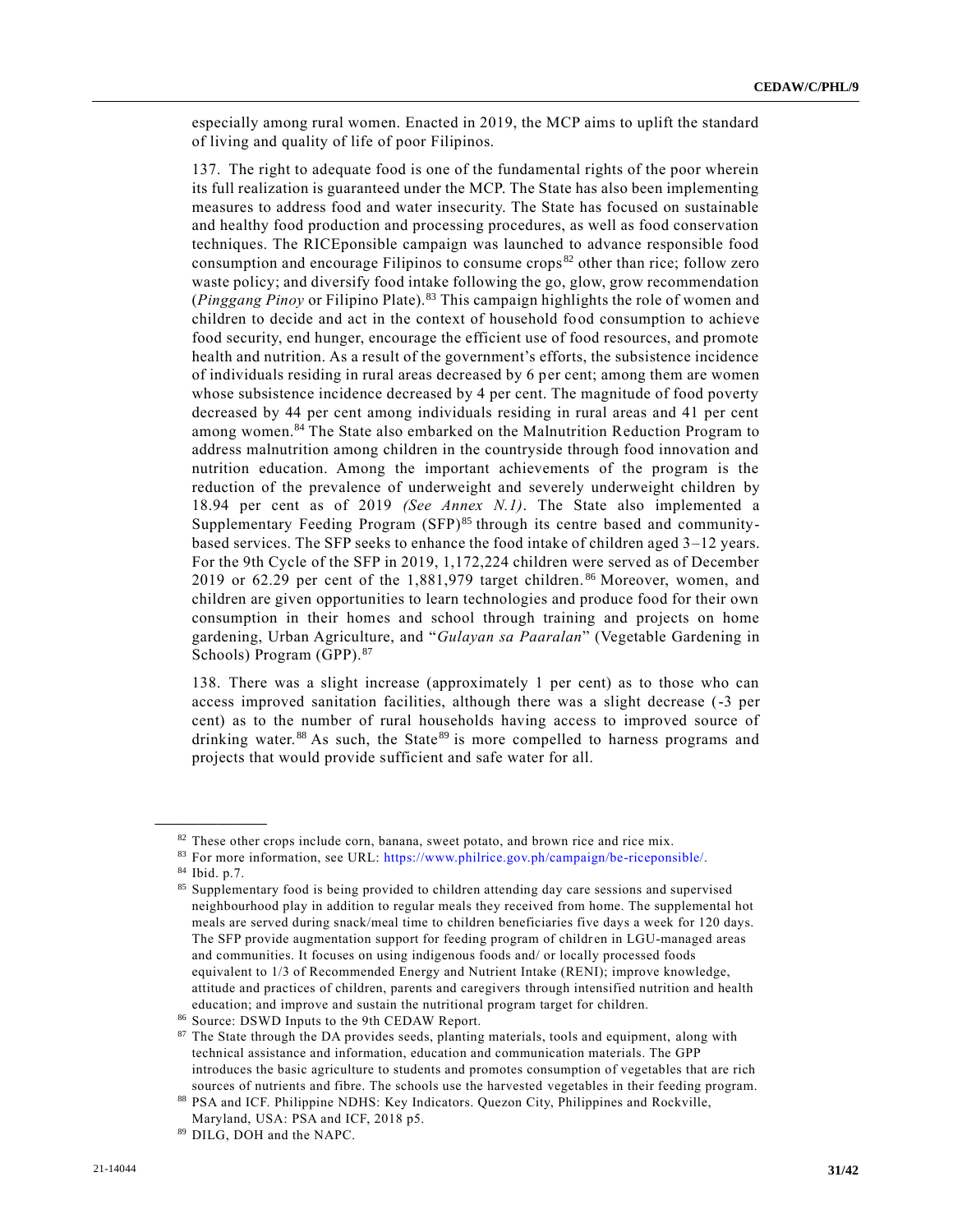139. The State implemented the *Sagana at Ligtas na Tubig Para sa Lahat* or "Abundant and Safe Water for All Program" designed to provide water supply systems for 455 waterless municipalities, barangays, health centres, and resettlement sites; and enhance the capacity of the LGUs/water service providers in the planning, implementation, and operation of water supply facilities. To also improve access to water by women and men, the State, through the Department of Agriculture (DA), included Potable Water Supply as one of the infrastructures provided under the World Bank assisted Philippine Rural Development Program.

#### **Eliminating income discrimination**

140. The State improved the rural working conditions for women through the regionbased increase in wage rate of rural women farm workers. A Php6 to Php16 increase in the daily basic pay for women as agriculture and forestry workers was recorded annually.<sup>90</sup> This annual increase in daily basic pay resulted to the decreased income discrimination against rural women with the lowest wage gap of Php17.45 recorded in 2016.<sup>91</sup>

141. The State, through agencies like the Philippine Rice Research Institute's (PHILRICE), has consciously ensured that women farmers benefit from programs and projects that are aimed at increasing their productivity and income through projects like the Rice Business Innovations System, Rice Seed Systems, and Strategic Technology Promotion.

142. Meanwhile, data on women awarded with various lease/ownership instrumen ts have increased. As of December 2019, half of the Fishery Lease Agreement holders are women.<sup>92</sup> Women holders of Certificate of Land Ownership Agreement (CLOA) reached 31 per cent of the 1,920,475 recipients, as of December 2018.<sup>93</sup> This is 4 per cent higher than eight years ago when the gender-responsive land reform policies were not yet enacted. Likewise, women holders of emancipation patent reached 19 per cent of the 500,229 beneficiaries.<sup>94</sup>

143. One of the reasons for the wage gap between men and women farm workers is the perceived incompetency of women in manoeuvring farm machineries. Genderfriendly machineries and technologies have been developed to empower women and encourage their participation in rice production and processing *(See Annex N.2)*.

#### **Mainstreaming gender perspective in all agricultural and rural development policies, strategies, plans, programs**

144. Gender mainstreaming initiatives have been very noticeable in rural development efforts of the State in the past three years. In agriculture and fisheries, policies on the integration of gender perspective in the projects, programs, and strategic plans have been issued. In forestry, the State's National REDD-Plus Strategy has recognized women's contributions in forest protection and conservation. One of the approaches used was the benefit-sharing scheme in which the whole process was made culture- and gender-sensitive, and specifically considered the traditional marginalized groups e.g., IPs, women, poor households. The initiative resulted to a

<sup>90</sup> PSA. 2018 Gender Statistics on Labour and Employment (GSLE). Quezon City, Philippines: PSA, 2018, pp13–15.

 $^{91}$  Ibid.

<sup>92</sup> Ibid. p13–14 and 13–15.

<sup>93</sup> Based on the PSA's 2019 Factsheet Women and Men, see URL: [https://psa.gov.ph/gender](https://psa.gov.ph/gender-stat/wmf)[stat/wmf.](https://psa.gov.ph/gender-stat/wmf)

<sup>94</sup> Ibid.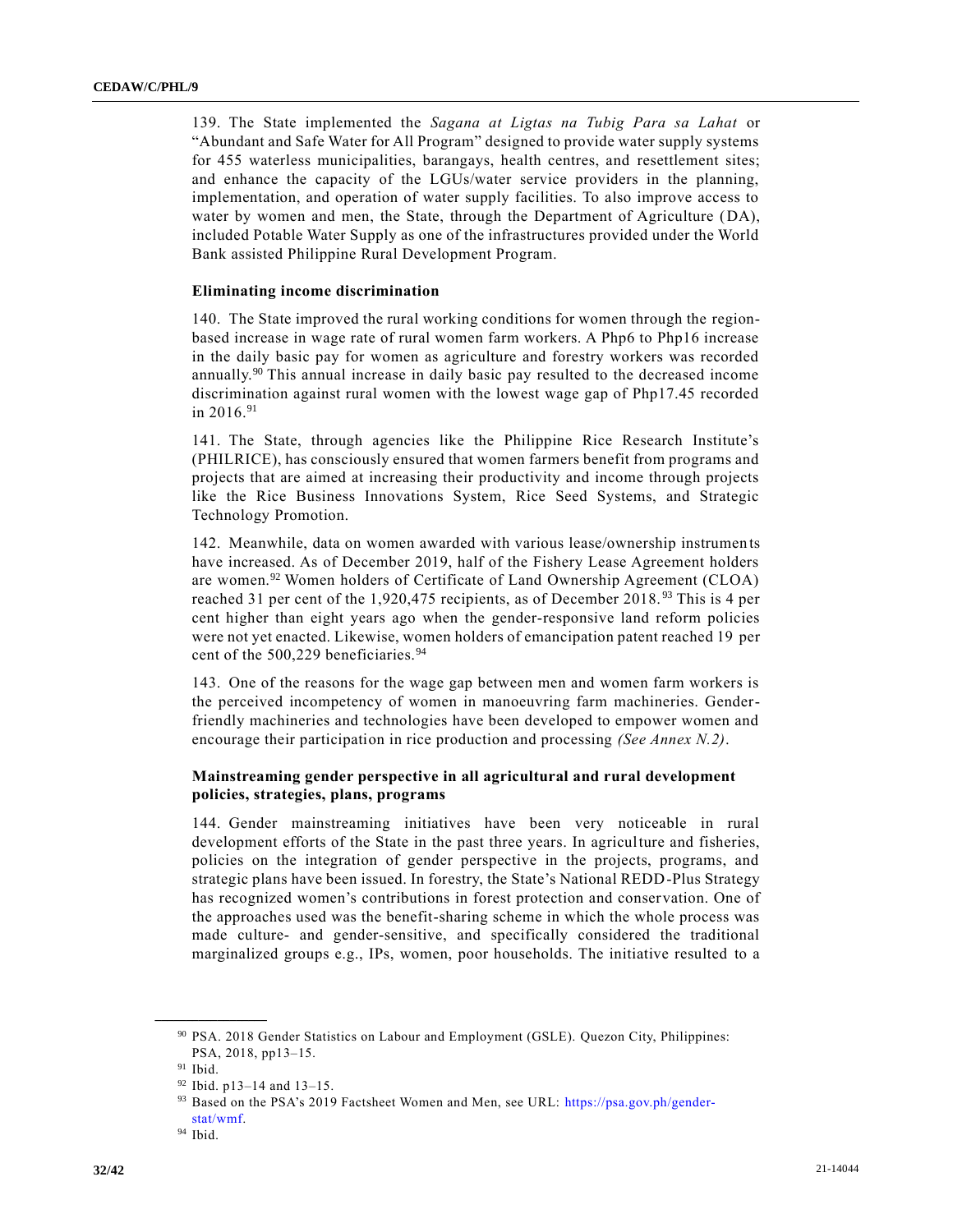6.28 per cent increase in the number of women farmers, fisherfolks, and forestry workers, as of November 2018.<sup>95</sup>

145. To further uphold rural women's right to resources for food production, the State developed interventions including training on technologies (production, post-harvest, and processing); providing farm inputs (fertilizers and planting materials); facilitating loans/credit; and giving market assistance expedited by local governments for farmers, fisherfolks, and groups of women. In 2017, some 176,248 or 64 per cent of the extension support, education, and training services beneficiaries of the Department of Agriculture (DAR) are women. Almost half, i.e., 43 per cent, of the beneficiaries of planting materials, 32 per cent of the recipients of animals, and 15 per cent of the beneficiaries of fishery production services are women. Rural women farmers and fisherfolks also received equipment and facilities (39 per cent) and production management services (27 per cent). <sup>96</sup>

146. The Seed Program (SP), under the Rice Competitiveness Enhancement Program  $(RCEP)$ ,<sup>97</sup> allows women, PWDs, IPs, and senior citizen land owners and tenants to avail the free distribution of inbred rice seeds. As such, women beneficiaries of inbred rice seeds reached more than a quarter (33 per cent) of the 1,257,000 farmer recipients.

147. The State, through the Agricultural Credit Policy Council (ACPC), has provided women access to credit-to-finance agri-fishery livelihood activities through the agency's various credit and financing programs. The ACPC reported that since 2016, 42–50 per cent of its loan beneficiaries are women. The State also implemented the Expanded Rice Credit Assistance Program (ERCAP) where 42 per cent of the credit recipients are women.<sup>98</sup>

148. The State also implemented rural microenterprise programs where majority of the beneficiaries are women micro-entrepreneurs. As of December 2019, 53 per cent of the beneficiaries of DA's market services are women. <sup>99</sup> It also implemented the One Town One Product program in support of rural women micro-entrepreneurs.<sup>100</sup>

149. The State's implementation of the GREAT Women Project 2 (GWP 2) resulted to improvements in the condition of women entrepreneurs. GWP 2 provided customized assistance to improve sustainability, productivity, and competitiveness of Women Micro Entrepreneurs based on their entrepreneurial needs.

150. On the participation in local governance and decision-making, the MCW mandates the State to support the inclusion of women in local decision-making. As such, the State, through the Bureau of Fisheries and Aquatic Resources, deputized women (11 per cent) as fish wardens.<sup>101</sup> Women also comprise almost half (48 per

<sup>95</sup> PSA 2018 GSLE. Quezon City, Philippines: PSA, 2018 p3–112 and 3–118.

<sup>96</sup> Based on DA's Report for UN CEDAW.

<sup>97</sup> The RCEP aims to improve the competitiveness and income of rice farmers through increasing the yield while reducing the production cost. The program was created through the Rice Trade Liberalization Law. Two of its sub-programs directly benefited women rice farmers and one of which is the SP.

<sup>98</sup> The 42 per cent of ERCAP women beneficiaries received an equivalent amount of P1, 219,650.00 of the budget going directly to assisting women rice farmers. The ERCAP is separate from the regular agriculture sector's loan/credit assistance. For the regular loan/credit assistance, almost half (49 per cent) of the total agricultural credit from the government was given to rural women. The total amount of this assistance for women is equivalent to P347, 300,000.00. <sup>99</sup> Ibid.

<sup>100</sup> The One Town One Product program encompasses the whole agricultural value chain from production to marketing. The NGAs ensure support to women agricultural workers and micro-entrepreneurs from the quality control of the produce, post-harvest handling, value-adding, and marketing through the promotion of a one-stop shop in every LGU.

<sup>101</sup> Ibid.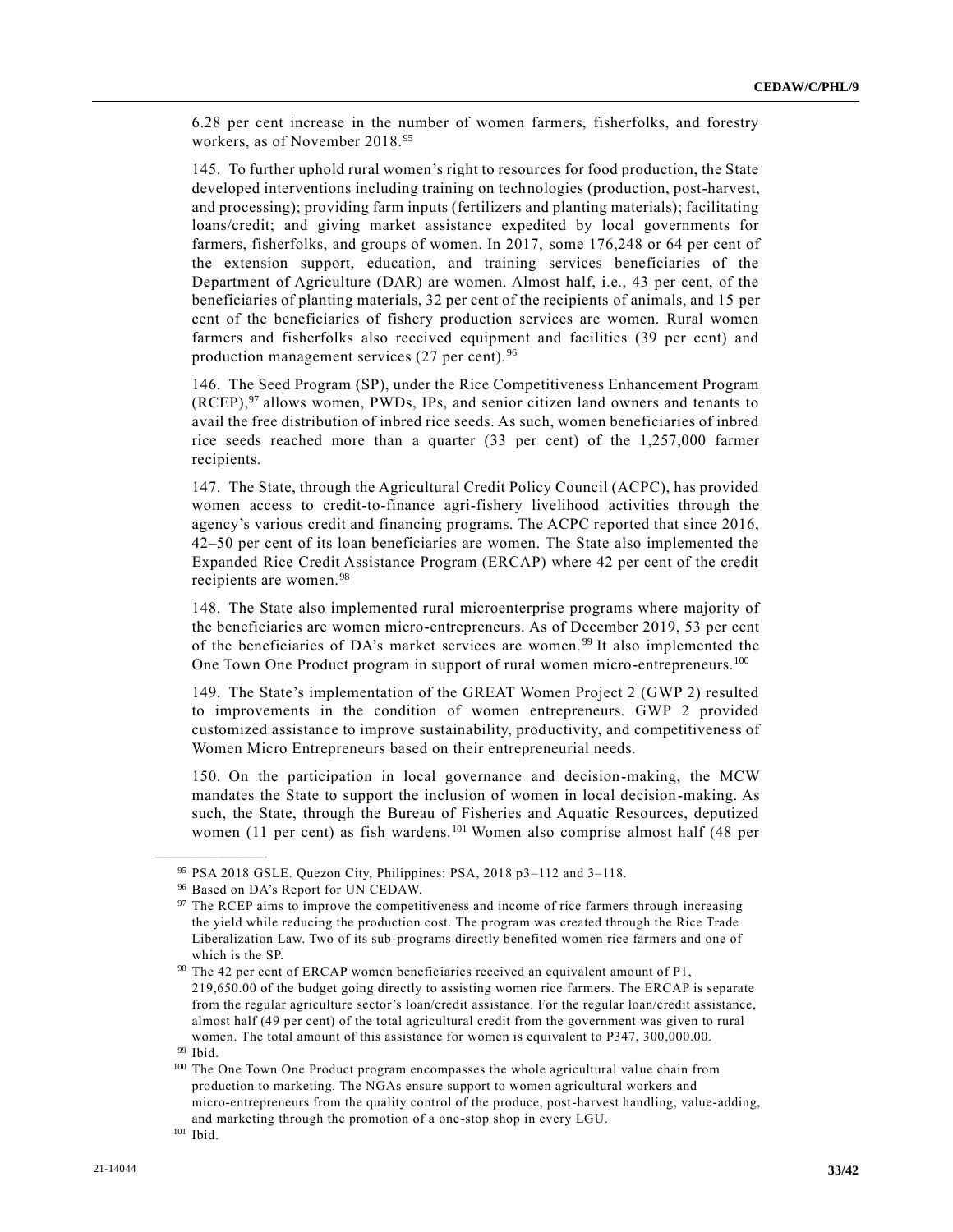cent) of the agricultural extension providers who plan and implement local projects. <sup>102</sup> There is also a notable membership of women in rural-based organizations (RBO) such as the *Pambansang Mannalon, Maguuma, Magbabaol, at Magsasaka ng Pilipinas* and *Magsasakang Siyentista* (National Farmers Association of the Philippines and Farmer Scientists). These RBOs advocate for action to address the needs of the agriculture sector. To date, the number of NAPC's women council members across its 14 basic sectors increased to 48.5 per cent for the period 2015 –2020, from 42 per cent for 2011–2014. The National Commission on Indigenous Peoples (NCIP) also implements the Culturally Appropriate, Responsive and Gender Sensitive Socio-economic and Ecology Development and Protection Services (IP-CREATES) programs which requires the participation of women in the formulation, implementation, and evaluation of plans/programs/projects for national, regional and local development. See *Annex N.3* for other initiatives that are mainstreamed with gender. Some notable results are mentioned in *Annex N.4a and N.4b*.

#### **Dissemination of the Committee's General Recommendation No. 34**

151. The State, through its duty-bearers, has reproduced, published, and disseminated knowledge products such as flyers, brochures, magazines, and broadsheets on the rights of rural women. Technology guides and stories of rural women have also been translated in local languages to raise awareness on women as farmers and fisherfolks. Through this, the invaluable contribution of rural women in the agriculture and fishery sector, as well as in the community, is being recognized.

### **P. Disadvantaged groups of women**

#### **Measures to ensure equal rights, opportunities and protection of women facing multiple and intersecting forms of discrimination**

152. The State has instituted measures to ensure equal rights, opportunities, and protection of women especially those belonging to vulnerable groups. The 2017–2022 Strategic Plan of IACVAWC has prioritized the issue of "limited delivery of advocacy programs to reach women in the marginalized sectors, including IP women, Muslim women, elderly women, women with disabilities, women in remote areas and young girls". Likewise, the Climate Change Commission's (CCC) Resolution 2019-02<sup>103</sup> has targeted women in ICCs as beneficiaries due to their particular vulnerabilities to climate hazards. Capacity building on VAWC and IPRA, specifically on IP women's rights on equal protection, treatment, participation in decision-making, and equal access to basic services, as well as livelihood and entrepreneurship projects, such as backyard gardening and IP attire-making. Consultations for the crafting of the BOL with the indigenous women in the BARMM has resulted to positive gains. <sup>104</sup> Women Peace Tables have been conducted to "facilitate the conversation with women to increase awareness on the NAPWPS, and identify issues emanating from armed conflict". Part of those consulted were the Mangyan women of Mansalay, Oriental Mindoro. IP women were likewise included during the three consultations conducted by the National Economic and Development Authority in March 2019 for the 2nd Voluntary National Review of SDGs. This has resulted to the articulation of priority

<sup>102</sup> Agricultural Training Institute. Agricultural Extension Workers Profiling 2018: Emphasizing the Role of Local Government Units in the Delivery of AF Extension Services. Quezon City, Philippines: Agricultural Extension Institute, 2018 p10.

<sup>&</sup>lt;sup>103</sup> The measure is on mainstreaming and strengthening gender-responsive approaches in the formulation and implementation of climate change policies, plans, programs and activities.

<sup>&</sup>lt;sup>104</sup> One of the two seats allotted for women under the Bangsamoro Transition Authority was given to an indigenous woman.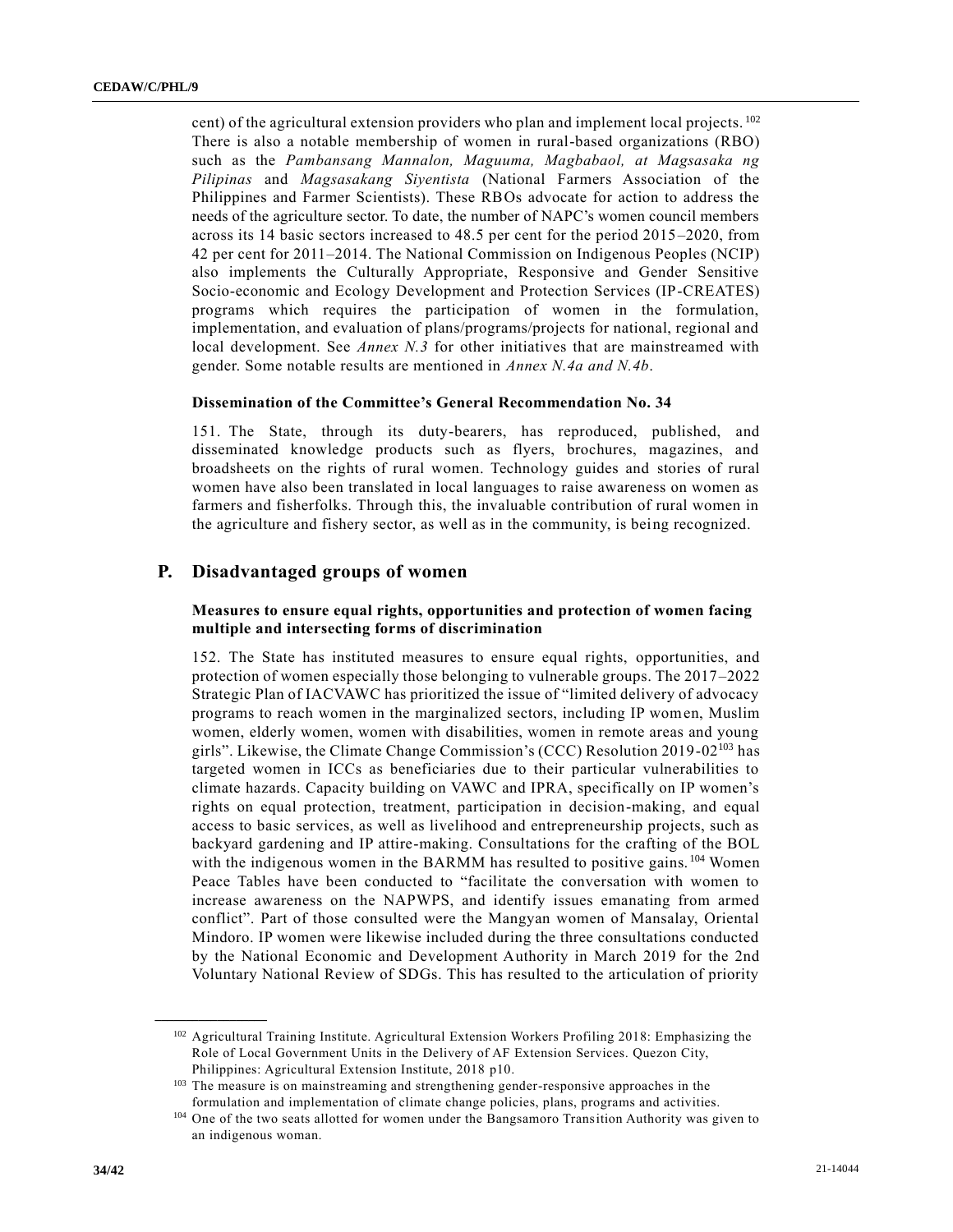issues of IP and IP Women in the national plan for SDG implementation of the country and an emphasis on gender equality as a key priority in attaining the SDGs.<sup>105</sup>

153. The State has also implemented the International Social Welfare Services for Filipino Nationals (ISWSFN).<sup>106</sup> In 2019, 32,557 distressed and/or undocumented Filipinos were provided assistance under the ISWSFN, where 65.37 per cent of whom are females *(See Annex O.1a and O.1b)*. At the DSWD Processing Center for Displaced Persons, a total of 9,272 individuals i.e., 6,877 males and 2,395 females, were served.

154. The State has also strengthened the protection of the rights of girl children in armed conflict with the enactment of the SP CSAC Act.

#### **Ensuring that victims of forced eviction and relocation are provided with effective remedies**

155. Promulgated in 2018, the "Expanded National Integrated Protected Areas System Act of  $2018^{307}$  recognizes the rights of IPs/ICCs to "govern, maintain, develop, protect, and conserve" protected areas in accordance with their "indigenous knowledge systems and practices and customary law". The rights of IPs to their ancestral domain have also been further recognized with the enactment of the BOL. <sup>108</sup>

156. The fast tracking of titling of ancestral domain/lands by the NCIP has been included in NAPC's priority agenda. As of April 2019, there were 243 Certificates of Ancestral Domain Titles with a total land area of 5,735,893.1072 hectares and a total of 1,314,419 IPs as rights holders or about 9.39 per cent of the total estimated IP population of 14,000,000.

**\_\_\_\_\_\_\_\_\_\_\_\_\_\_\_\_\_\_** <sup>105</sup> Ibid., p. 65.

<sup>&</sup>lt;sup>106</sup> The ISWSFN is established to provide timely and responsive or appropriate social welfare and social protection services to overseas Filipinos, as follows: Psychosocial Services (i.e., counselling, psychosocial processing, critical incident stress debriefing and values orientation); Assistance to Individuals in Crisis Situation (i.e., food, transportation, medical and educational assistance); Marriage Counselling Services (i.e., pre -marriage counselling, marriage enrichment counselling and marital crisis counselling); Orientation on Alternative Parental Care (i.e., adoption, foster care, residential care and legal guardianship); Capability Building and Skills Training; Repatriation and Reintegration Services; and, Referral Services. ISWSFN is available in the following locations: Malaysia; Hong Kong; Riyadh and Jeddah, Kingdom of Saudi Arabia; Dubai and Abu Dhabi, United Arab Emirates; Kuwait; and, Doha, Qatar. Through the program, the DSWD provides comprehensive social welfare and social protection services to vulnerable and disadvantaged Filipinos in other countries to promote their well-being and best interest. Overseas Filipino clients of the ISWSFN include victims of trafficking or kidnapping, illegal recruitment, exploitation, abuse and maltreatment or unfair labour practice by employers; victims of human-induced or natural disasters; individuals with domestic or family problems; individuals with extra-marital relationship; individuals in common law relationship; illegal entrants; overstaying individuals; individuals accused or suspected of a crime; victims of petty crimes; children in need of special protection such as those abandoned, neglected, exploited or abused; individuals applying for Legal Capacity to Contract Marriage Certificate; and, individuals needing information on the DSWD services.

 $107$  The same law also provides representation from at least one (1) but not more than three (3) representatives from all IPs/ICCs in the protected areas to sit as members of the Protected Area Management Board.

<sup>108</sup> Art. 9. Section 3 of the BOL on IP Rights provides that "[T]he BG shall create a ministry for indigenous peoples … to promote the well-being of all indigenous peoples in the BARMM in recognition of their ancestral domain as well as their rights thereto." The same section further provides that "[T]he BG recognizes the rights of the indigenous peoples and shall adopt measures for the promotion of the following rights:

<sup>(</sup>d) Equitable share in revenues from the utilization of resources in their ancestral lands;

<sup>(</sup>e) Free, prior and informed consent…".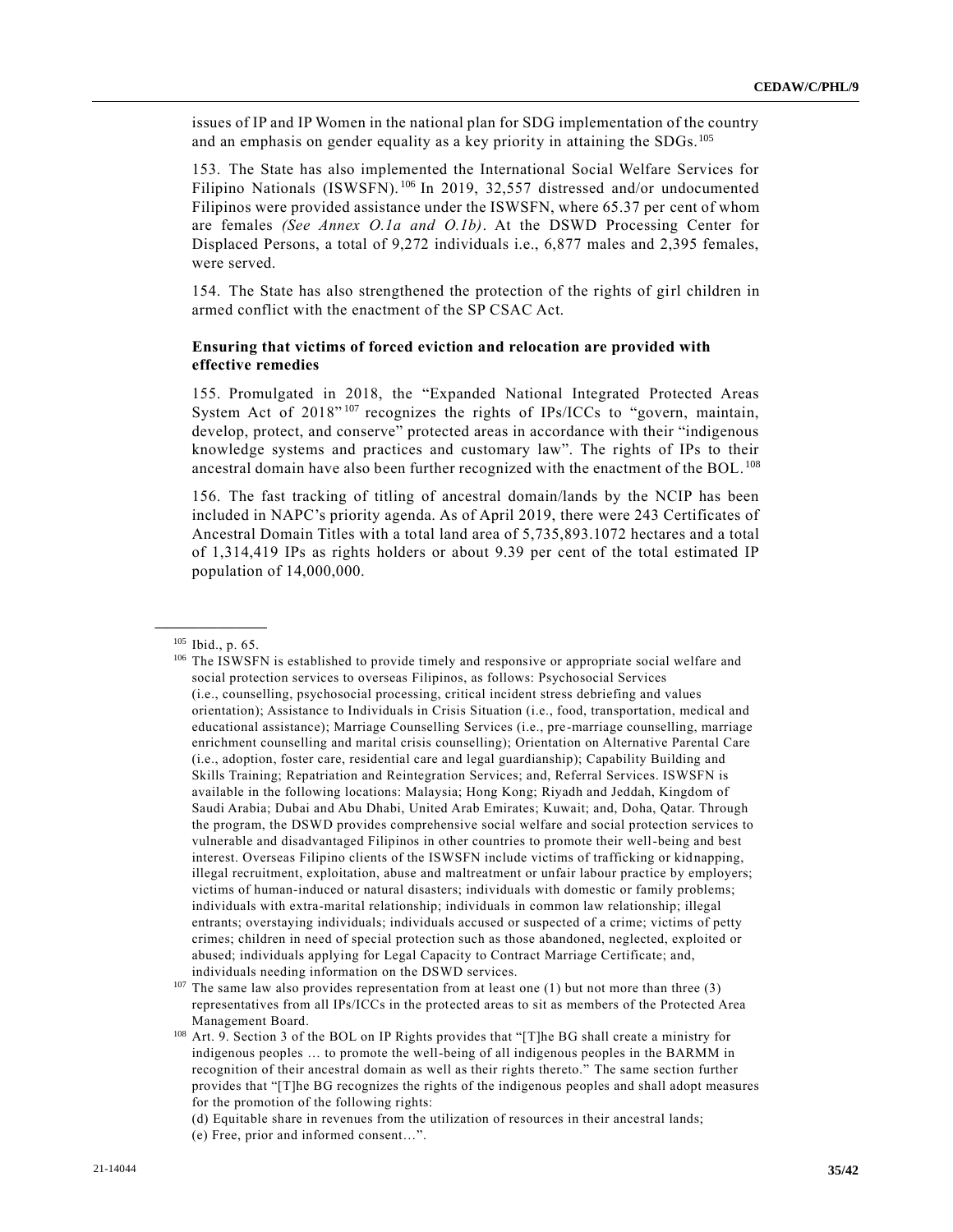157. Meanwhile, the State's housing projects abide by and respect the rights of IPs to their ancestral domain. With the aim to improve the lives of the ICCs/IPs, <sup>109</sup> the State's housing projects for IPs were built within their ancestral domain titles after validation of their legitimacy as part of the legitimate tribal group. While yet to operationalize, the Inter – Agency Coordinating Indigenous Peoples Rights Violations Quick Response Mechanism (IAC – IPRV QRM) was created to ensure that government bodies especially the DOJ, are going to file appropriate cases against alleged perpetrators of violations of ICCs/IPs' rights.

#### **Consulting with Muslim Bangsamoro and non-Muslim ICCs to identify solutions to land management**

158. Land issues are root causes of conflict in the Bangsamoro. To address the issue and prevent escalation of conflicts, hearings and consultations in aid of legislation have been conducted by the Committee on Public Order and Safety, a committee under the Parliament. Parallel efforts have also been undertaken at the provincial level through the Peace and Order Council.

#### **Responding to acts of violence against IP women human rights defenders**

159. The IAC – IPRV QRM responds to acts of violence against IPs including violence against IP women human rights defenders. While yet to operationalize, the IAC-IPRV QRM ensures that government bodies, especially the DOJ through its prosecutors, will file appropriate cases to alleged perpetrators of violence.

#### **Q. Natural disaster and climate change**

#### **Translating legal and policy framework relevant to natural disasters and climate change into practice**

160. The State has made significant strides in the implementation of disaster risk reduction planning and activities. Disaster risk reduction management (DRRM) and climate change adaptation have been integrated in various plans and framework in line with the Philippine DRRM Act of 2010 and with the country's commitment to the SDGs.

161. The CCC ensures that gender mainstreaming efforts are included in the country's National Strategic Framework and Program on Climate Change (NSFPCC).<sup>110</sup> Gender mainstreaming has been reinforced through the adoption of the Philippine NCCAP 2011–2028, with the ultimate goal of building the adaptive capacities of women and men in their communities, among others. <sup>111</sup> Similarly, the State embarked on updating its national disaster plan to implement the Philippine DRRM Act following the recommendations from the sunset review of the law in 2014. To ensure that disaster risk reduction and climate change measures are gender-

<sup>109</sup> The National Housing Authority (NHA) MC No, 2018-029 dated October 12, 2018 provides the updated guidelines for the implementation of a housing assistance program for ICCs/ IPs, to improve the living conditions of IP women, men and children by providing them decent shelter. NHA provides funds for land development and housing construction and technical assistance for the formulation of land development and housing plans.

<sup>110</sup> The NSFPCC lays the foundation for national and local government policies toward a climate resilient Philippines with healthy, safe, prosperous, and self-reliant communities, and thriving and productive ecosystems. Source: Climate Laws and Policies. Lifted from [www.gov.ph](http://www.gov.ph/) on 16 June 2020.

<sup>111</sup> Other goals of the Philippine NCCAP 2011–2028 are to increase the resilience of vulnerable sectors and natural ecosystems to climate change and optimize mitigation opportunities toward s gender-responsive and rights-based sustainable development.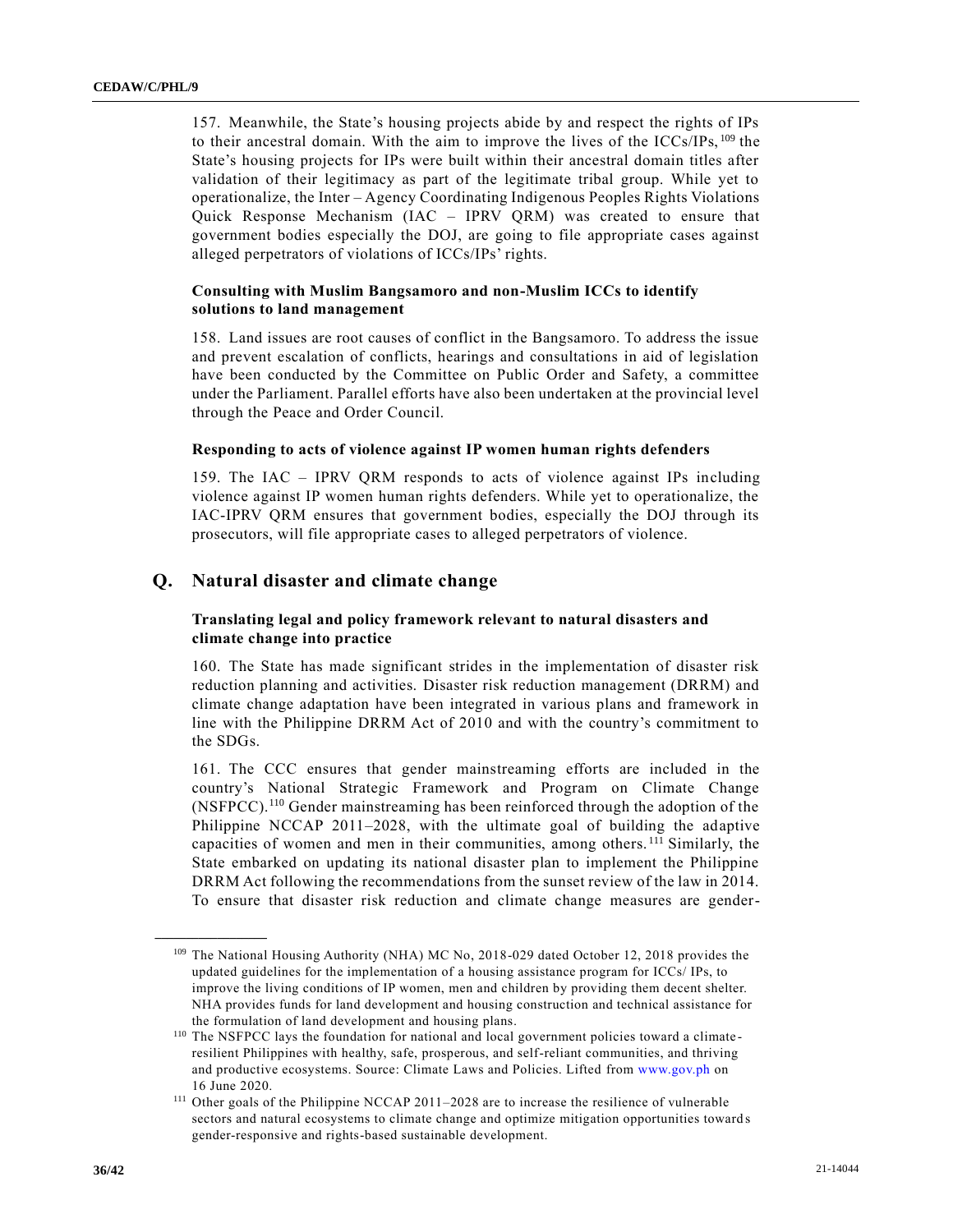responsive, sensitive to indigenous knowledge systems, and respectful of human rights, gender analysis will be undertaken as part of early recovery and post-disaster needs assessment. The draft National DRRM Plan 2020–2030 also takes on a "resilience lens" that harmonizes DRMM, climate change adaptation and human security.

162. To help ensure that the national policies on Climate Change Adaptation and Mitigation and DRRM are gender-responsive, the PCW was made a member of the CCC Advisory Board, Technical Working Group member of the Green Climate Fund Designated Authority of the Philippines, and the People's Survival Fund Board. In November 2018, the PCW and the CCC forged a partnership to build capacity for engendering climate change actions. In 2016, through a formal submission to the United Nations Framework Convention on Climate Change (UNFCCC), it proposed elements and guiding principles for the advancement of the Lima Work Program on Gender and Climate Change (LWPGCC).<sup>112</sup>

163. The DSWD also implements DRRM Programs which include emergency shelter assistance, food/cash-for-work for early recovery and cash-for-work for climate change adaptation and mitigation *(See Annex P)*.

### **R. Marriage and family relations**

**\_\_\_\_\_\_\_\_\_\_\_\_\_\_\_\_\_\_**

#### **Amendment of the FC, prohibition of divorce and contradiction between the MCW and CMPL**

164. The adoption of a bill to repeal discriminatory provisions of the FC remains a legislative priority of the PCW for the 18th Congress through the WPLA.

165. The State has gained some ground on the matter of divorce in its legal framework. In 2018, the SC issued a landmark decision allowing judicial recognition of foreign divorces initiated by a Filipino citizen against a foreign spouse. <sup>113</sup> Currently, the proposed legislature is both pending at the HOR and the Senate.

166. The BOL guarantees the protection of women. It ensures that the BG shall uphold and protect the fundamental rights of women, including the right to engage in lawful employment, and to be protected from exploitation, abuse, or discrimination.<sup>114</sup> It also provides for the institutionalization of a mechanism that will promote gender equality and women's empowerment. The BWC was formally created through the

<sup>&</sup>lt;sup>112</sup> The Philippines actively supported the development of a Gender Action Plan of the UNFCCC. In 2016, through a formal submission to the UNFCCC, it proposed elements and guiding principles for the advancement of the LWPGCC, which included (i) development of skills and capacity building training programs on gender and climate change for UNFCCC Secretariat and State Parties; and (ii) mainstreaming of a gender perspective in the Guidelines on National Communication. At COP23 in 2018, Parties adopted a Gender Action Plan and invited the Secretariat and relevant organizations to undertake the activities under priority areas – capacitybuilding, knowledge sharing and communication, gender balance, participation and women's leadership, consistent implementation of gender-related mandates and activities, and genderresponsive implementation and means of implementation. (Lifted from the CCC Inputs to the Philippines' 9th CEDAW Report.)

<sup>113</sup> "CFO Lauds Landmark SC Ruling on the Recognition of Foreign Divorce Obtained by a Filipino", 08 May 2019. Lifted from CFO website [\(https://cfo.gov.ph/cfo-lauds-landmark](https://cfo.gov.ph/cfo-lauds-landmark-supreme-court-sc-ruling-on-the-recognition-of-foreign-divorce-obtained-by-a-filipino/#:~:text=The%20landmark%20decision%20paves%20the,for%20and%20obtains%20the%20divorce)[supreme-court-sc-ruling-on-the-recognition-of-foreign-divorce-obtained-by-a](https://cfo.gov.ph/cfo-lauds-landmark-supreme-court-sc-ruling-on-the-recognition-of-foreign-divorce-obtained-by-a-filipino/#:~:text=The%20landmark%20decision%20paves%20the,for%20and%20obtains%20the%20divorce)[filipino/#:~:text=The%20landmark%20decision%20paves%20the,for%20and%20obtains%20the](https://cfo.gov.ph/cfo-lauds-landmark-supreme-court-sc-ruling-on-the-recognition-of-foreign-divorce-obtained-by-a-filipino/#:~:text=The%20landmark%20decision%20paves%20the,for%20and%20obtains%20the%20divorce) [%20divorce.](https://cfo.gov.ph/cfo-lauds-landmark-supreme-court-sc-ruling-on-the-recognition-of-foreign-divorce-obtained-by-a-filipino/#:~:text=The%20landmark%20decision%20paves%20the,for%20and%20obtains%20the%20divorce)) on 8 October 2020.

<sup>114</sup> Under Social Justice Section 12 Protection of Women of RA No. 11054 "Organic Law for the BARMM.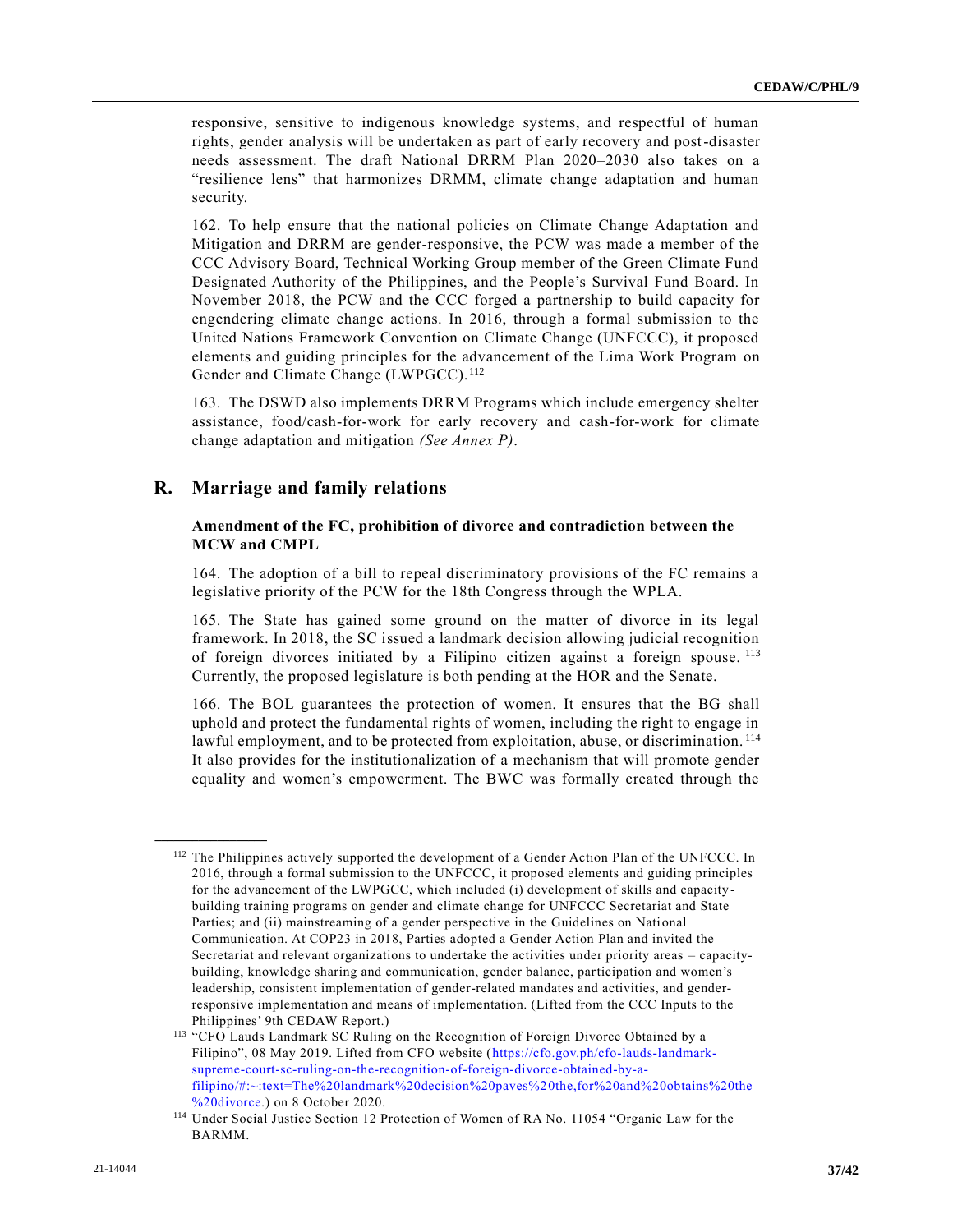Bangsamoro Autonomy Act No. 8, which was signed in February 2020. <sup>115</sup> Among the important functions of the BWC include the piloting of special programs for women in the Bangsamoro, recommend policies and legislation to the Bangsamoro Parliament relating to women, monitor and assess the compliance of the BG to CEDAW, UNSCR 1325 and all other international instruments to which the Philippines is a signatory, and work with law enforcement agencies, Sharia and regular courts, and other institutions and stakeholders to address GBV and other women's issues.

167. The BWC has committed to push for the amendment of the innovative provision under the CMPL. The proposed GAD Code of BARMM contains a provision discouraging child and forced marriage. At the national level, the State's initiative to prohibit and declare child marriage illegal has made strides in the previous and current Congress.

<sup>115</sup> This law strengthens the Regional Commission on Bangsamoro Women (RCBW), the principal women development agency of the defunct ARMM, in terms of powers and functions. It gives the Commission the power to recommend to the Bangsamoro Parliament the non -approval of the annual budget of any ministry, which does not implement a GAD plan.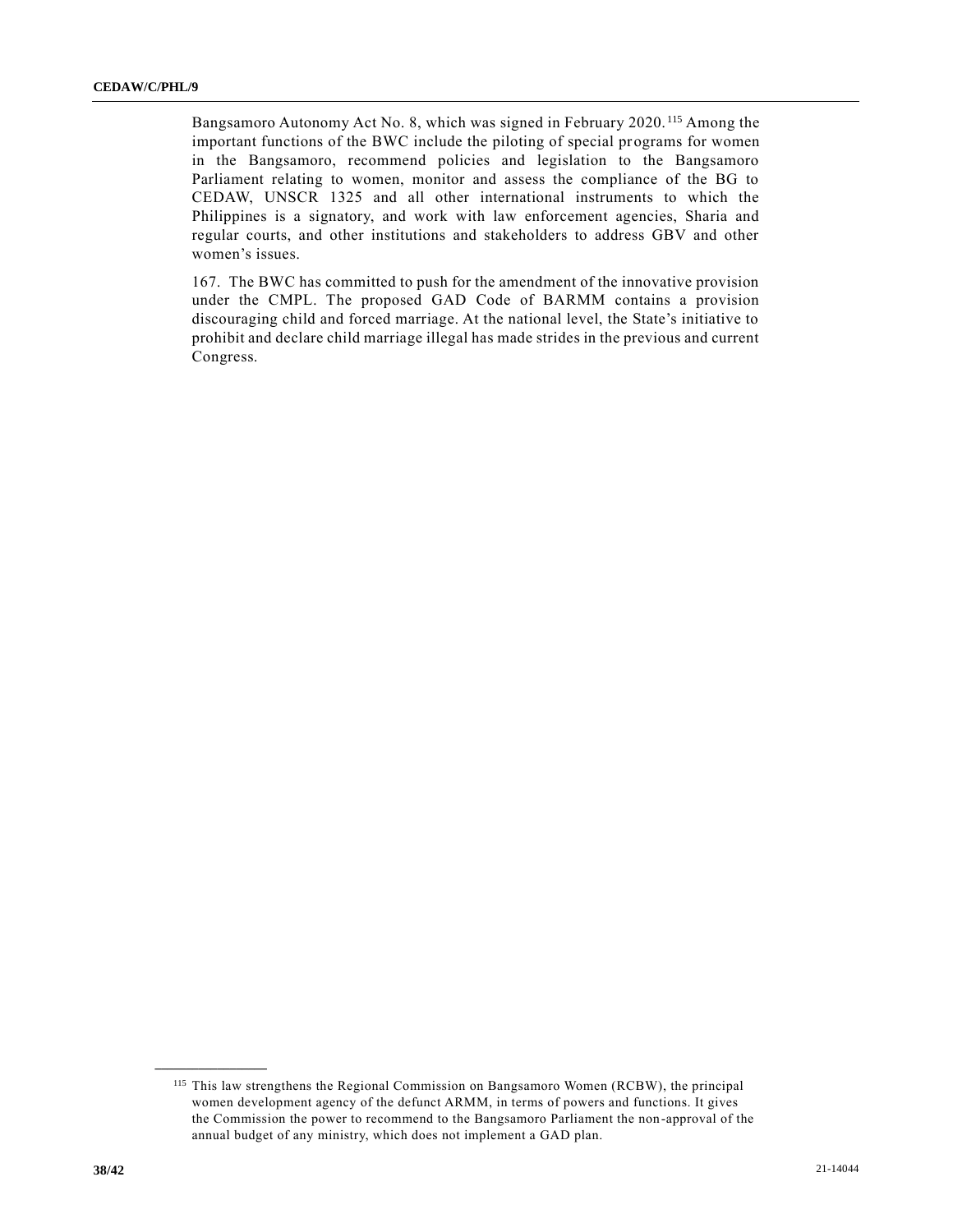## **Abbreviations**

| <b>AIMWIDE</b> | Accelerating the Implementation of the Magna Carta of Women for<br>Inclusive Development and Empowerment |
|----------------|----------------------------------------------------------------------------------------------------------|
| <b>ACTIP</b>   | Convention Against Trafficking in Persons, Especially Women and Children                                 |
| ARL            | Anti-Rape Law                                                                                            |
| ASEAN          | Association of Southeast Asia Nations                                                                    |
| <b>ASHA</b>    | Anti-Sexual Harassment Act                                                                               |
| ARMM           | Autonomous Region in Muslim Mindanao                                                                     |
| <b>BARMM</b>   | Bangsamoro Autonomous Region in Muslim Mindanao                                                          |
| <b>BDP</b>     | Bangsamoro Development Plan                                                                              |
| <b>BOL</b>     | Bangsamoro Organic Law                                                                                   |
| <b>BPfA</b>    | Beijing Platform for Action on Women                                                                     |
| <b>BWSC</b>    | Bureau of Workers with Special Concerns                                                                  |
| <b>BWC</b>     | Bangsamoro Women's Commission                                                                            |
| CCC            | Climate Change Commission                                                                                |
| <b>CCTP</b>    | Conditional Cash Transfer Program                                                                        |
| <b>CDA</b>     | Cooperative Development Authority                                                                        |
| <b>CES</b>     | Career Executive Service                                                                                 |
| <b>CESB</b>    | Career Executive Service Board                                                                           |
| <b>CHED</b>    | Commission on Higher Education                                                                           |
| <b>CHR</b>     | Commission on Human Rights                                                                               |
| <b>CLOA</b>    | Certificate of Land Ownership Agreement                                                                  |
| <b>CMO</b>     | CHED Memorandum Order                                                                                    |
| <b>CMPL</b>    | Code of Muslim Personal Laws                                                                             |
| <b>CODI</b>    | Committee on Decorum and Investigation                                                                   |
| COMELEC        | Commission on Elections                                                                                  |
| <b>CSC</b>     | Civil Service Commission                                                                                 |
| <b>CSO</b>     | Civil Society Organization/s                                                                             |
| DA             | Department of Agriculture                                                                                |
| <b>DBM</b>     | Department of Budget and Management                                                                      |
| DepEd          | Department of Education                                                                                  |
| <b>DFA</b>     | Department of Foreign Affairs                                                                            |
| <b>DILG</b>    | Department of the Interior and Local Government                                                          |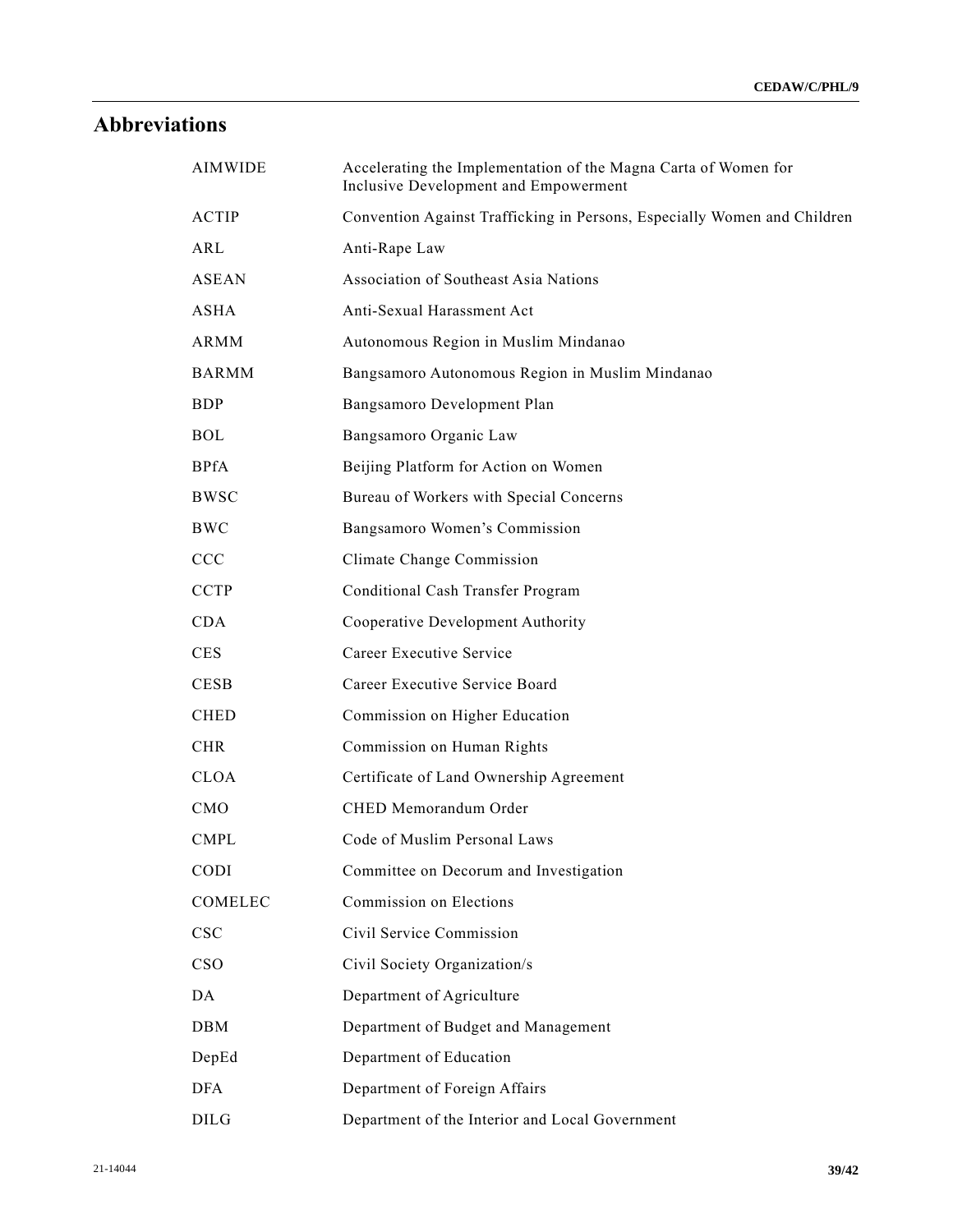| <b>DILEEP</b>       | DOLE Integrated Livelihood and Emergency Employment Program                                                   |
|---------------------|---------------------------------------------------------------------------------------------------------------|
| <b>DOH</b>          | Department of Health                                                                                          |
| <b>DOJ</b>          | Department of Justice                                                                                         |
| <b>DOLE</b>         | Department of Labour and Employment                                                                           |
| <b>DSWD</b>         | Department of Social Welfare and Development                                                                  |
| DTI                 | Department of Trade and Industry                                                                              |
| <b>FDS</b>          | Family Development Session                                                                                    |
| EML                 | <b>Expanded Maternity Leave</b>                                                                               |
| <b>ERPAT</b>        | Empowerment and Reaffirmation of Paternal Abilities Program                                                   |
| FC.                 | Family Code                                                                                                   |
| <b>FOPS</b>         | FOURmula One Plus Strategy                                                                                    |
| FP                  | Family Planning                                                                                               |
| GAD                 | Gender and Development                                                                                        |
| GBV                 | Gender-based Violence                                                                                         |
| GBVO                | GBV Observatory                                                                                               |
| <b>GCM</b>          | Global Compact for Safe, Orderly and Regular Migration                                                        |
| <b>GEWE</b>         | Gender Equality and Women's Empowerment                                                                       |
| GOG                 | Gender Ombud Guidelines                                                                                       |
| GGGI/GGI            | Global Gender Gap Index                                                                                       |
| GII                 | Gender Inequality Index                                                                                       |
| <b>GSIS</b>         | Government Service Insurance System                                                                           |
| <b>GWP</b>          | Gender Responsive Economic Actions for the Transformation (GREAT)<br>Women Project                            |
| HB                  | House Bill                                                                                                    |
| HDI                 | Human Development Index                                                                                       |
| <b>HDR</b>          | Human Development Report                                                                                      |
| HEI                 | <b>Higher Education Institutions</b>                                                                          |
| <b>IAC-IPRV-QRM</b> | Inter – Agency Coordinating Indigenous Peoples Rights Violations Quick<br>Response Mechanism (IAC - IPRV QRM) |
| <b>IACVAWC</b>      | Inter-Agency Council on Violence Against Women and their Children                                             |
| IC                  | Incorporation Clause                                                                                          |
| ICC                 | Indigenous Cultural Communities                                                                               |
| IL <sub>O</sub>     | International Labour Organization                                                                             |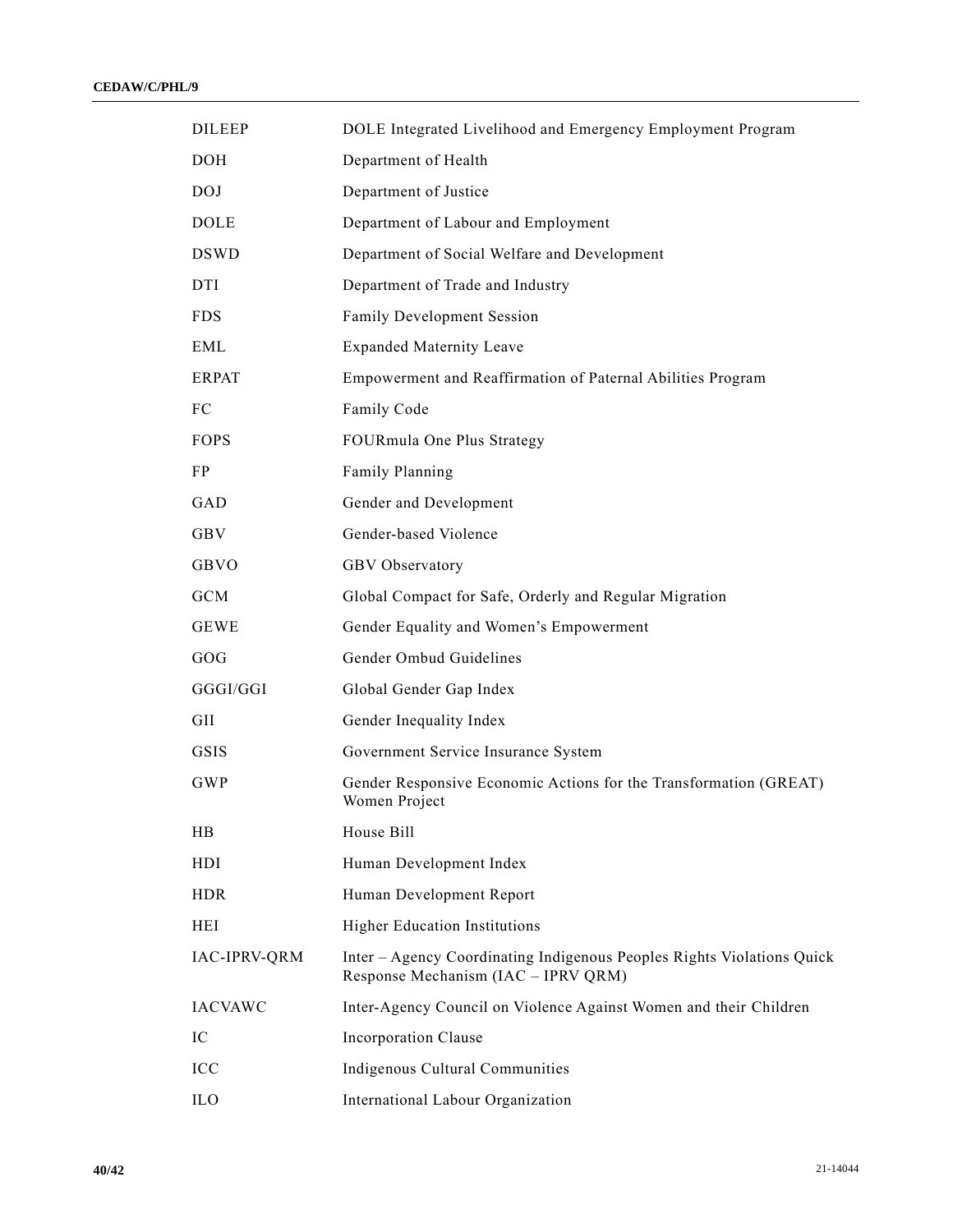| $\rm IP$        | <b>Indigenous Peoples</b>                                  |
|-----------------|------------------------------------------------------------|
| <b>IPRA</b>     | Indigenous People's Rights Act                             |
| LGBTI           | Lesbian, Gay, Bisexual and Transgender and Intersex        |
| LGU             | Local Government Unit                                      |
| <b>LWPGCC</b>   | Lima Work Program on Gender and Climate Change             |
| <b>MCP</b>      | Magna Carta of the Poor                                    |
| <b>MCW</b>      | Magna Carta of Women                                       |
| MCWIE           | Magna Carta of Workers in the Informal Economy             |
| <b>MGEC</b>     | Media and Gender Equality Committee                        |
| <b>MOVE</b>     | Men Opposed to Violence Against Women Everywhere           |
| <b>MSME</b>     | Micro, Small and Medium enterprises                        |
| <b>NAPC</b>     | National Anti-Poverty Commission                           |
| <b>NAPWPS</b>   | National Action Plan on Women, Peace and Security          |
| <b>NBI</b>      | National Bureau of Investigation                           |
| <b>NCCAP</b>    | National Climate Change Action Plan                        |
| <b>NCDA</b>     | National Council on Disability Affairs                     |
| <b>NCIP</b>     | National Commission on Indigenous Peoples                  |
| <b>NDHS</b>     | National Demographic and Health Survey                     |
| <b>NDRRM</b>    | National Disaster Risk Reduction and Management            |
| <b>NEDA</b>     | National Economic and Development Authority                |
| NGO             | Non-Government Organizations                               |
| <b>NHIP</b>     | National Health Insurance Program                          |
| <b>NSFPCC</b>   | National Strategic Framework and Program on Climate Change |
| PAO             | Public Attorneys' Office                                   |
| <b>PCW</b>      | Philippine Commission on Women                             |
| <b>PDP</b>      | Philippine Development Plan                                |
| <b>PEOS</b>     | Pre-Employment Overseas Seminar                            |
| <b>PHILRICE</b> | Philippine Rice Research Institute                         |
| PHRC            | Presidential Human Rights Committee                        |
| <b>PHRCS</b>    | Presidential Human Rights Committee Secretariat            |
| PO              | Prosecutor's Office                                        |
| <b>POPCOM</b>   | Commission on Population and Development                   |